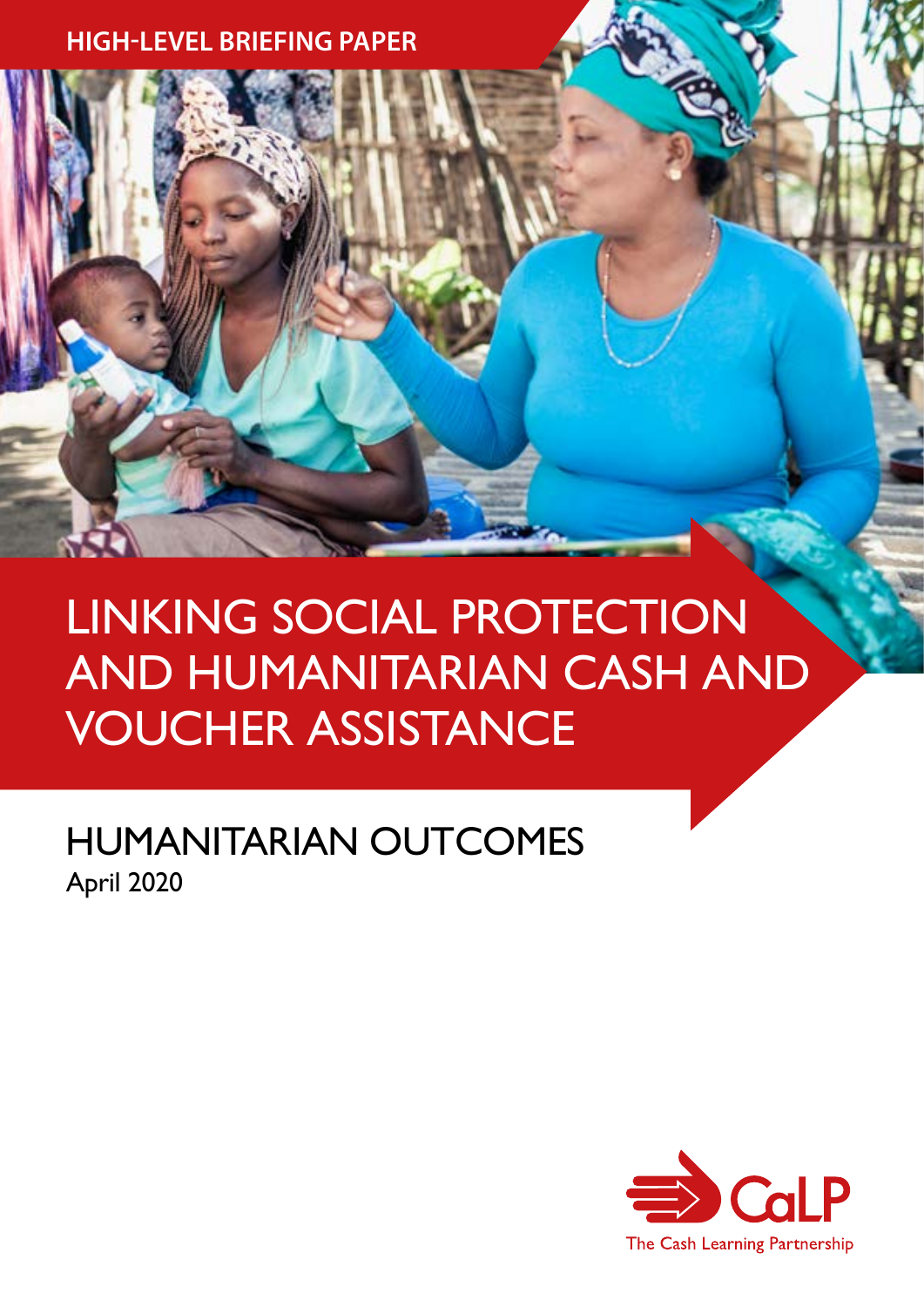## <span id="page-1-0"></span>**CONTENTS**

|   |                                                                                                                         | <b>Acknowledgements</b>                      |                                                                   | 4  |  |  |
|---|-------------------------------------------------------------------------------------------------------------------------|----------------------------------------------|-------------------------------------------------------------------|----|--|--|
|   |                                                                                                                         | <b>Executive Summary</b>                     |                                                                   | 5  |  |  |
| 1 | <b>Report rationale</b><br>Overview - 'State of the Art' on linking humanitarian cash and vouchers to social protection |                                              |                                                                   |    |  |  |
| 2 |                                                                                                                         |                                              |                                                                   |    |  |  |
|   | 2.1                                                                                                                     |                                              | Key concepts                                                      | 7  |  |  |
|   | 2.2                                                                                                                     |                                              | Key drivers and evolution of the rationale for linking CVA and SP | 9  |  |  |
|   | 2.3                                                                                                                     |                                              | Linking humanitarian CVA to SP - Country contexts                 | 11 |  |  |
|   | Policy and programming considerations<br>2.4                                                                            |                                              |                                                                   | 15 |  |  |
|   |                                                                                                                         |                                              | 2.4.1 Legal and policy frameworks                                 | 15 |  |  |
|   |                                                                                                                         |                                              | 2.4.2 Governance and coordination                                 | 15 |  |  |
|   |                                                                                                                         |                                              | 2.4.3 Information management and data protection                  | 16 |  |  |
|   |                                                                                                                         | 2.4.4                                        | Delivery mechanisms, modalities, and complementarity              | 17 |  |  |
|   |                                                                                                                         |                                              | 2.4.5 Coverage, eligibility, and targeting criteria               | 17 |  |  |
|   |                                                                                                                         | 2.4.6                                        | Setting transfer type, level, frequency, and duration             | 18 |  |  |
|   |                                                                                                                         | 2.4.7                                        | Early warning, early action, and forecast-based financing         | 18 |  |  |
|   |                                                                                                                         |                                              | 2.4.8 Risk layering and disaster risk financing                   | 18 |  |  |
|   | 2.5                                                                                                                     |                                              | Reflections                                                       | 19 |  |  |
|   |                                                                                                                         | 2.5.1                                        | Political economy                                                 | 19 |  |  |
|   |                                                                                                                         | 2.5.2                                        | Clarifying the objectives of different actors                     | 20 |  |  |
|   |                                                                                                                         |                                              | 2.5.3 Gender                                                      | 20 |  |  |
|   |                                                                                                                         |                                              | 2.5.4 Age and disability                                          | 21 |  |  |
|   |                                                                                                                         | 2.5.5                                        | Transformative as well as protective                              | 22 |  |  |
| 3 |                                                                                                                         | Conclusion                                   |                                                                   | 22 |  |  |
| 4 | <b>Annexes</b>                                                                                                          |                                              |                                                                   | 23 |  |  |
|   |                                                                                                                         |                                              | Annex I - Objectives, scope, and focus of consultancy (from TORs) | 23 |  |  |
|   |                                                                                                                         |                                              | Annex II - Abbreviation list                                      | 24 |  |  |
|   | Annex III - Glossary                                                                                                    |                                              |                                                                   |    |  |  |
|   | Annex IV - Key Informant Interview list                                                                                 |                                              |                                                                   |    |  |  |
|   | Annex V - Commitments to link humanitarian CVA and SP in high-level multilateral agreements                             |                                              |                                                                   |    |  |  |
|   | Annex VI - Unbundled visualisation/Country context typology visualisation                                               |                                              |                                                                   |    |  |  |
|   |                                                                                                                         | Annex VII - Protection or Social Protection? |                                                                   |    |  |  |
|   | Annex VIII - Key resources                                                                                              |                                              |                                                                   |    |  |  |
|   | Annex IX - Bibliography                                                                                                 |                                              |                                                                   |    |  |  |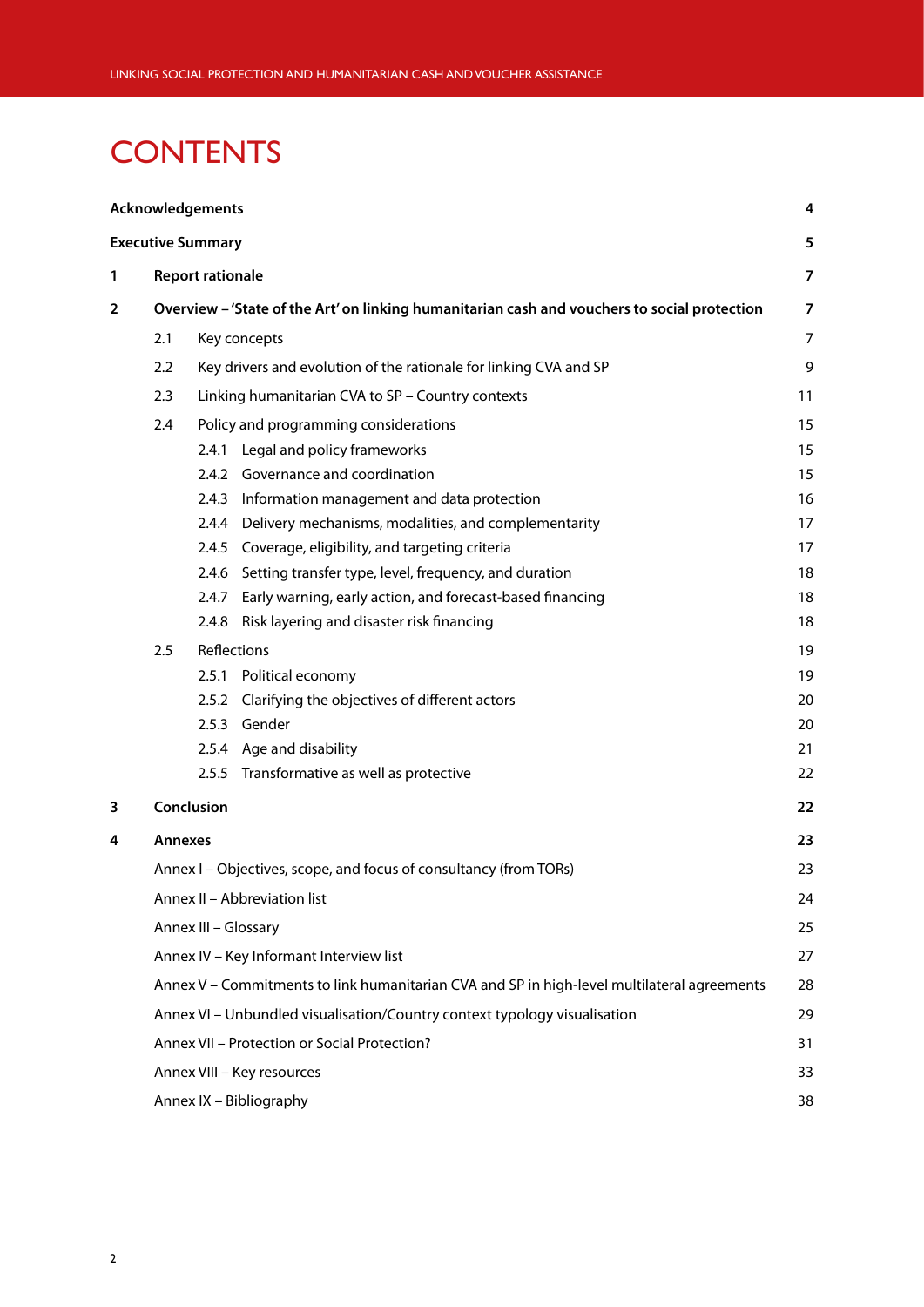## **HIGH-LEVEL BRIEFING PAPER**

[C](#page-1-0)

# LINKING SOCIAL PROTECTION AND HUMANITARIAN CASH AND VOUCHER ASSISTANCE

## HUMANITARIAN OUTCOMES April 2020

**Daniel Longhurst, Paul Harvey, Rachel Sabates-Wheeler, and Rachel Slater**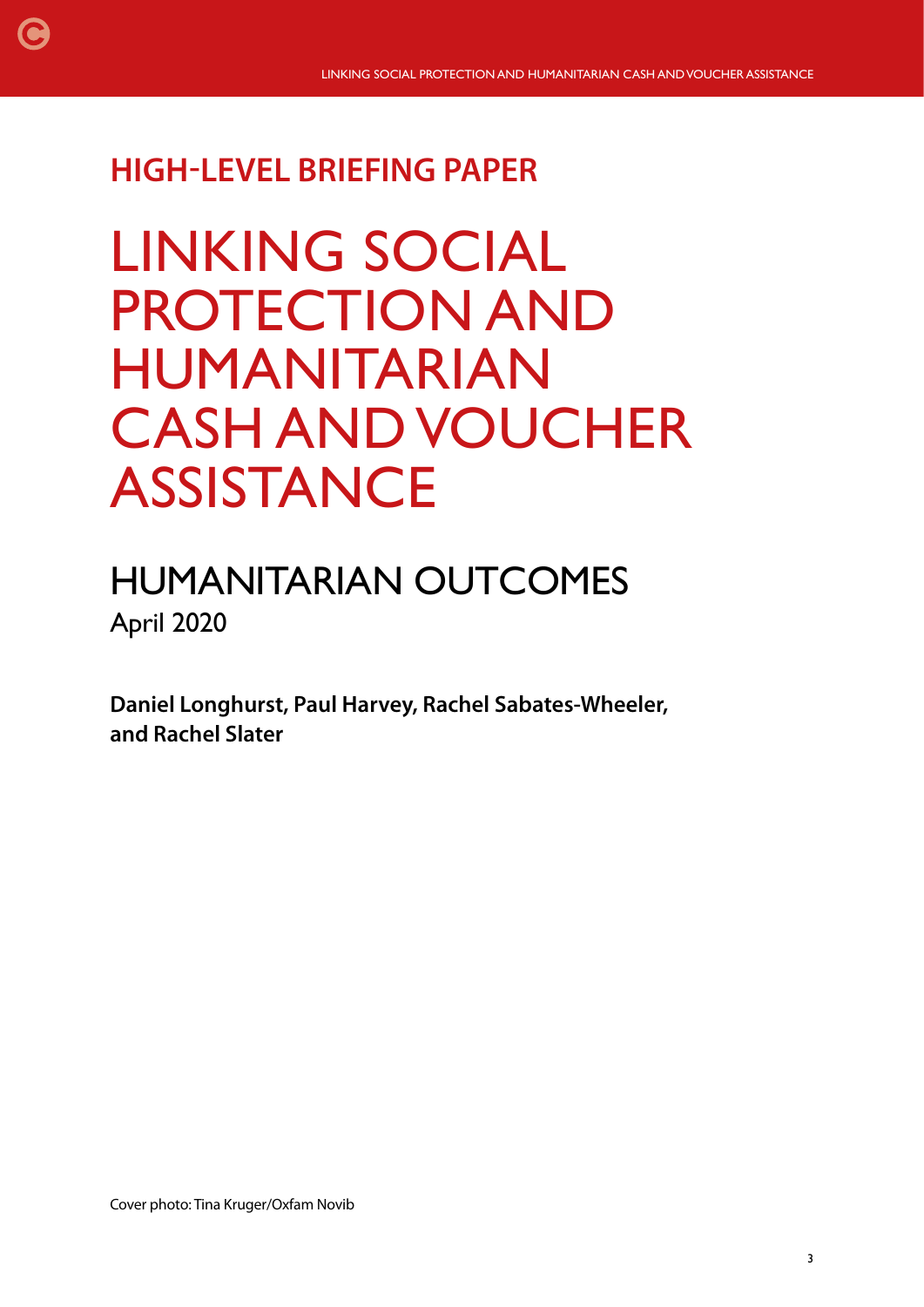## <span id="page-3-0"></span>ACKNOWLEDGEMENTS

This report has been commissioned by the Cash Learning Partnership (CaLP) and was generously funded by the German Federal Foreign Office (GFFO).

The study was developed by a Humanitarian Outcomes team, consisting of Daniel Longhurst, Paul Harvey, Rachel Slater and Rachel Sabates-Wheeler with support from CaLP staff, including Julie Lawson-McDowall, Martin Pittman, and Ruth McCormack and Gabrielle Smith (independent consultant). The objective of this report was to provide a high-level briefing paper on linking humanitarian cash and voucher assistance to social protection through a concise summary of discussions and a 'state of the art' review of key concepts, drivers, country contexts and policy and programming considerations. We are grateful to the many key informants and survey participants whose time, ideas and experiences have contributed to the development of this report.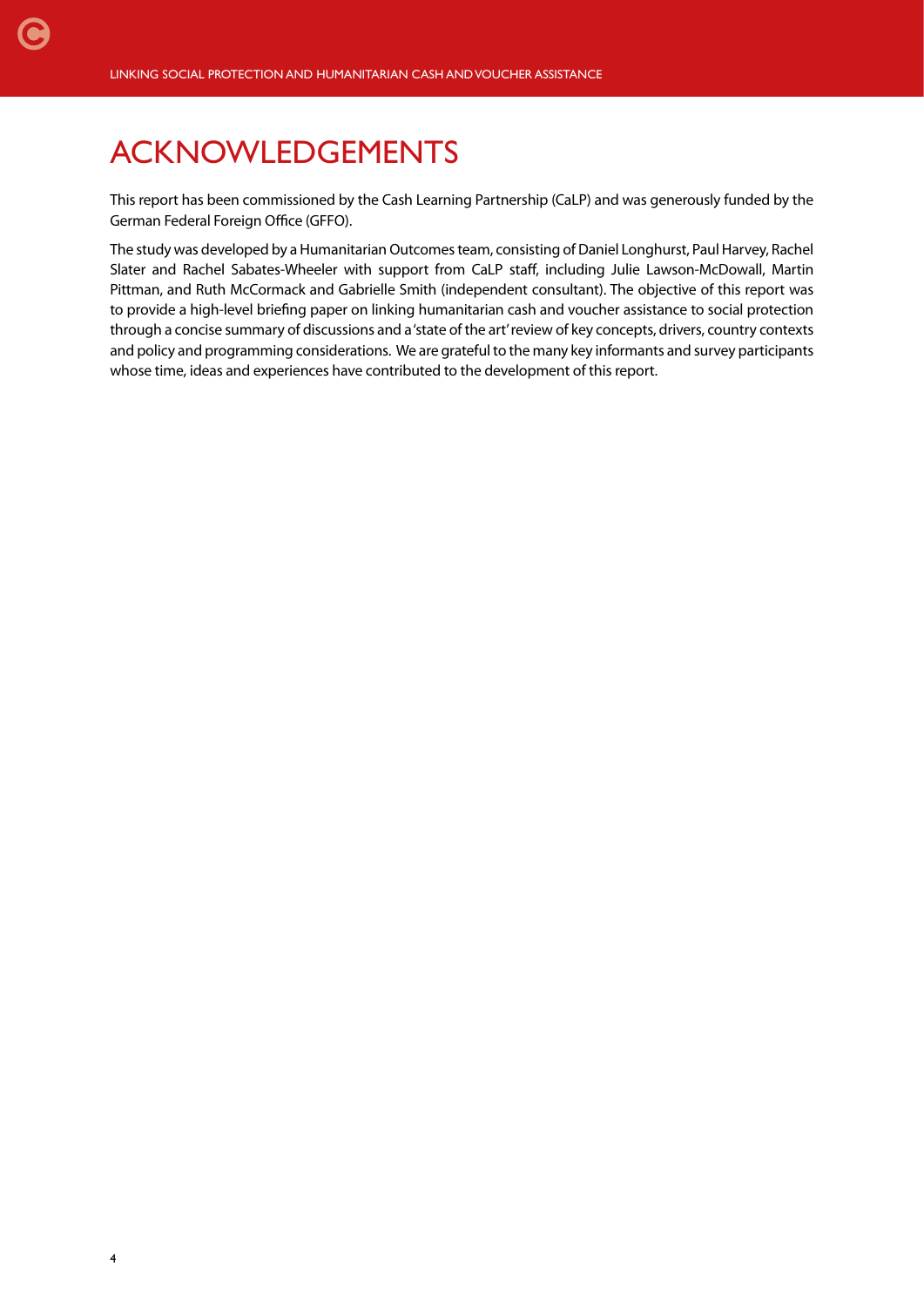## <span id="page-4-0"></span>EXECUTIVE SUMMARY

There is a growing momentum and body of work around the idea of developing stronger links between humanitarian cash and voucher assistance (CVA) and social protection (SP). This Briefing Paper for CaLP, based on a literature review, a survey, and interviews, is intended to inform CaLP's overall approach in this area, and subsequently its capacity building and technical assistance work. We examine the different contexts in which efforts are being made to link CVA and SP, the good practices evolving out of these contexts, and the complexity of operating in crisis contexts. A second part of the work, internal to CaLP, provides capacity-building recommendations in this area.

## THE CASE FOR LINKAGES

Linking CVA to SP is appealing for a number of reasons. The benefits include enhancing the comprehensiveness, coverage and adequacy of SP systems and programmes. It offers the prospect that stronger SP systems could provide more effective assistance to people in crises, help to make people more resilient to shocks, and reduce the need for humanitarian assistance. This in turn can contribute to state-building, strengthen the social contract and make states less fragile, and facilitate the adaptation of humanitarian assistance in protracted crises to help build nascent social protection systems. However, evidence for these impacts remains sparse.

Change is certainly needed given that social assistance provision in crises is deeply problematic. Too many people in need are getting no assistance, or assistance that is unreliable or irregular. This stems from a number of factors: an insufficiency of funding in many contexts; the inappropriateness of using humanitarian aid *in lieu of formal social assistance* to address chronic needs in protracted crises; too little development financing in fragile contexts; and multiple types of exclusion faced by vulnerable people. Moreover, there is often a lack of clarity about how both humanitarian and development aid actors should build national ownership whilst respecting humanitarian principles and recognising the limitations of states.

The conditions for linkages between CVA and SP have become more conducive due to increasingly shared global and national objectives, a clear overlap in target populations, shared modalities (especially cash), and the growing coverage of SP programmes. A weakness of the literature that links CVA to SP has been that whilst the theoretical case for stronger links was clear, practical examples were thin on the ground. This has changed with the emergence of a richer and more varied body of experience from which to draw lessons – from places as varied as the Caribbean, the Sahel, Turkey, Yemen, and the Philippines.

### FRAMEWORKS AND THEORY

There are two dominant frameworks guiding work in this area. First, the framework of Adaptive Social Protection (ASP) considers how links between disaster risk management, climate change adaptation (CCA), and social protection can reduce the impact of shocks and stressors on peoples' livelihoods and build resilience. Second, the concept of Shock-Responsive Social Protection (SRSP) provides a framework and typology for thinking through the different ways in which CVA and SP can be linked through the categories of horizontal and vertical expansion, piggybacking, alignment, and design tweaks. For the purposes of trying to advance programming and identify gaps and risks, in this paper we move away from categories and look at how the frameworks have been operationally applied in different contexts.

The debate about linking CVA and SP is part of the wider and long-running discussion about ways to link relief and development. The terminology of this debate has covered a number of different concepts, from linking relief to development, to 'the continuum', resilience, and most recently 'the nexus', but underpinning it all have been calls for stronger cooperation between international humanitarian and development actors and disaster-affected states and civil society. A core problem with this long debate has been that it tends to assume that stronger linkages are both right and achievable amongst different parties, assuming the right concept and technical solutions can be devised. But if this is the case, then the literature largely fails to explain why it has been so difficult to make happen in practice, and tends to elide the fundamental differences in principle, approach, and ways of working that have made linkages difficult.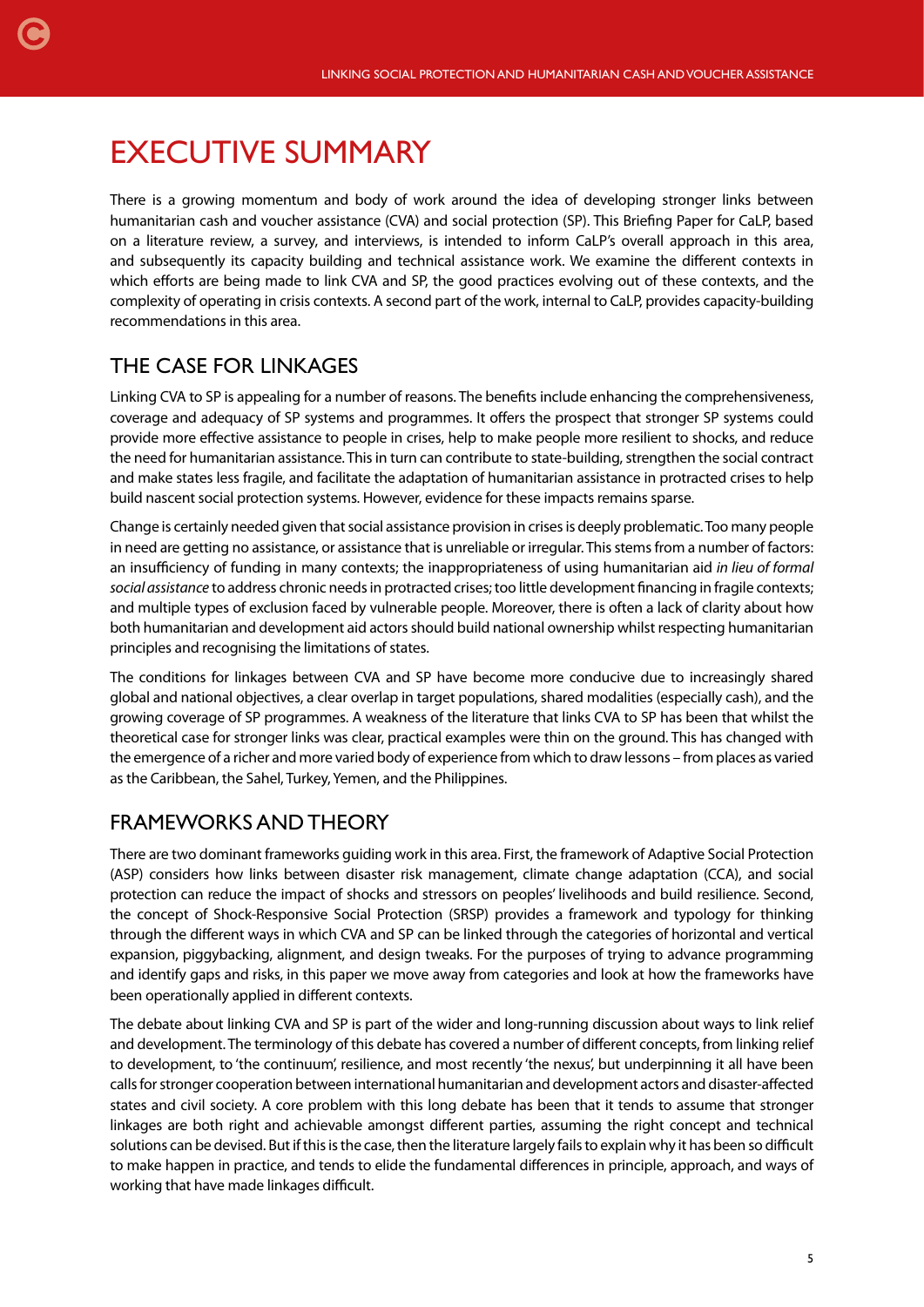For our present discussion, at the heart of these differences are divergent ways of thinking about the role of the state. Social protection has a strong focus on supporting states to provide social assistance and other forms of support to their citizens as part of a wider social contract; yet, humanitarian action has tended to require some critical distance from states to preserve humanitarian principles and act as a provider of last resort in a crisis when the state is overwhelmed, complicit, or lacks control over its territory. From this arise equally important and divergent issues around coordination, funding streams, technical tools, partnership arrangements, and so forth.

## FINDINGS: THE NEED FOR CAUTION AND IMPLICATIONS FOR CAPACITY BUILDING

The overall argument we make in this paper is that whilst linking CVA and SP holds much promise and has introduced interesting programmatic innovation, there is a need for greater caution in assuming it is always a good idea regardless of context. Actors need to make more nuanced decisions about whether, how, and in what circumstances it is desirable to more strongly link SP and CVA, and what this means for the right balance of development and humanitarian instruments in different places.

This way of looking at the challenge also applies to what is needed in terms of training and capacity building. So far, this has largely been approached from a technical standpoint – what is needed is to train social protection actors to do a better job of factoring in risk and planning for crisis, and to train humanitarian actors to be alert to opportunities to link with longer-term social assistance. Some of the technical challenges and proposed solutions are examined in this Briefing Paper. These include legal and policy instruments and governance and coordination mechanisms, the live and heated debate around targeting methodologies, the data protection challenges arising from the harmonisation of information management systems, the opportunities emerging for risk financing and management, and linking preparedness, early warning and early action, including through forecast-based approaches. We also consider a stronger gender dimension in programming, including through connection to other sectors and services in complementary programming that links cash services and other forms of assistance.

However, some of the challenges in deciding whether and how to link CVA and SP are not amenable to technical fixes. People cannot only be trained to come up with the right technical solutions but need to be equipped with the right ethical frameworks, policy acumen, and analytical skills to navigate dilemmas and make informed choices about how to engage. Issues that are under-represented in existing literature and training from the humanitarian side include:

- How should aid actors navigate tensions between principles? Can and should social assistance in conflicts be neutral, impartial and independent? Can humanitarian actors maintain commitments to humanitarian principles whilst working with government run social assistance?
- Is it possible to link social protection and humanitarian cash in places not controlled by governments? Would that imply international aid actors working with rebel and non-state armed groups and is that feasible given current anti-terrorism legislation? What responsibilities do governments have for the well-being of citizens in areas that they do not control?
- The politics of expansion in refugee contexts. Can and should humanitarian agencies persuade and support government to include refugees in national systems? And conversely how do governments make choices about whether or not to be more inclusive without over-committing themselves?

Therefore, we suggest that as well as developing operational skills, capacity building needs to focus on equipping people with the right soft skills to navigate dilemmas and make informed, often strategic judgements to develop context-specific approaches to social protection in crises. This includes a fuller range of training and technical assistance that comprise secondments, coaching, and broader peer-to-peer learning approaches that will be needed to encourage a principled meeting of minds between development and humanitarian actors, and potentially new partnerships to deliver these.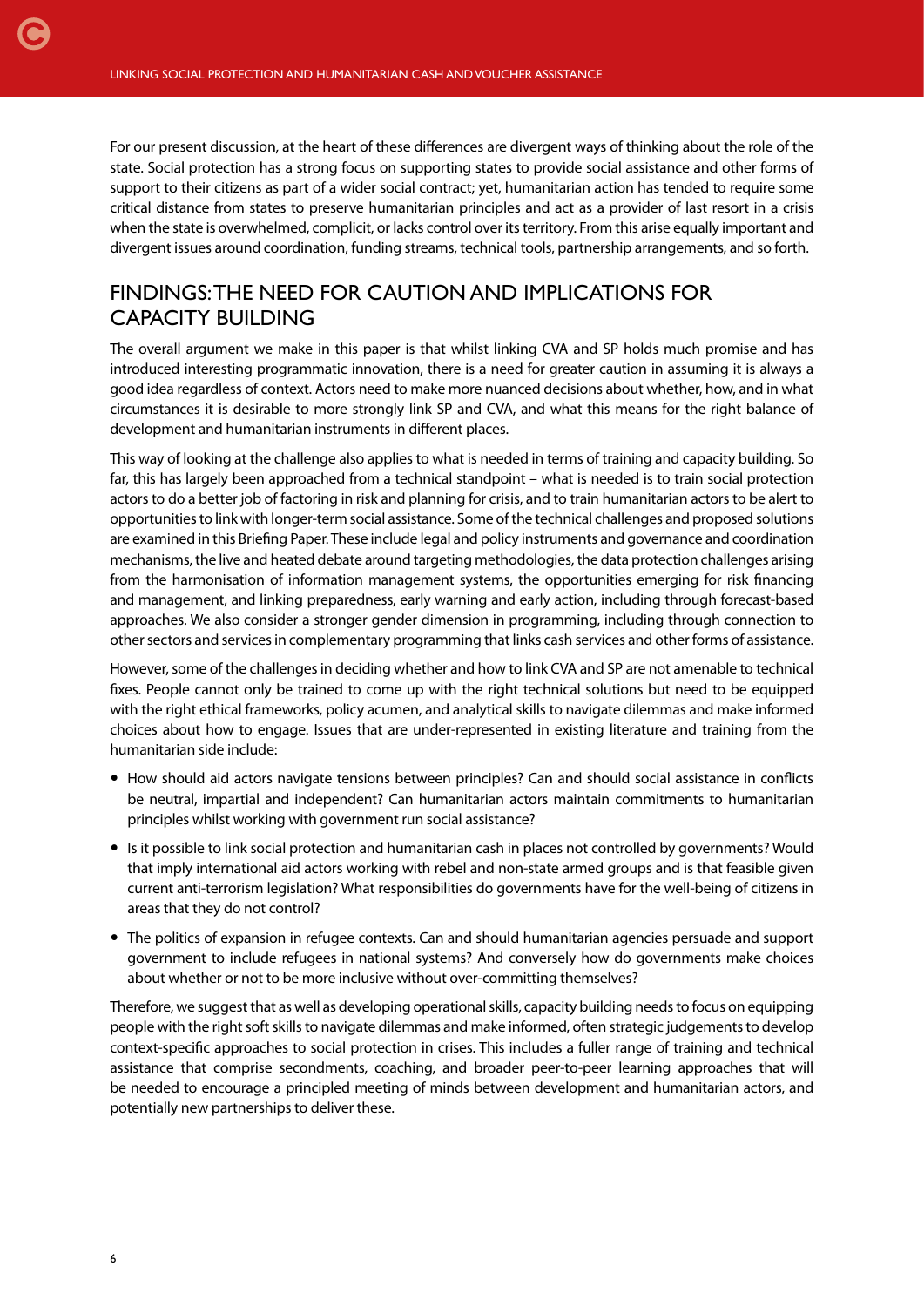## <span id="page-6-0"></span>1 REPORT RATIONALE

At the end of 2019, the Cash Learning Partnership (CaLP) commissioned Humanitarian Outcomes (HO)<sup>1</sup> to produce a High-Level Briefing Paper on linking humanitarian cash and voucher assistance (hereafter CVA) to social protection (hereafter SP), and to provide internal recommendations to CaLP on how to develop its capacitybuilding work in this area.

The High-Level Briefing Paper was created through research comprising three methodologies: a desk-based literature review (see Annex VIII for the bibliography), key informant interviews (KIIs, see Annex IV for a list of contacts), and an online survey. It aims to provide a concise summary of discussions around linking CVA to SP, as well as the current 'state of art' on the topic. The paper begins with a short overview of the key concepts and a review of their emergence and evolution.<sup>2</sup> The paper goes on to situate the CVA/SP linkage in relation to a number of country contexts, and then presents a series of priority policy and programme areas. Finally, key reflections are provided that highlight possible gaps and risks in the thinking and approaches to date. Throughout, we include findings and reflections from the KIIs.

The topic of linking CVA to SP cuts across different disciplines: humanitarian assistance (HA), disaster risk management (DRM), social protection (SP), and to a certain extent also climate change adaptation (CCA). It concerns different groups within these areas – international development practitioners, government staff, researchers, NGOs, civil society workers, and people and communities affected by humanitarian crises. They all have different levels of awareness of the topic and differing capacity-building needs. As this paper cannot cover all aspects in detail, or speak to all audiences equally, in each section we signpost the reader to further resources and attempt to focus on key themes.

## 2 OVERVIEW – 'STATE OF THE ART' ON LINKING HUMANITARIAN CASH AND VOUCHERS TO SOCIAL PROTECTION

## 2.1 KEY CONCEPTS

To date, the literature and practice linking CVA to SP has been informed primarily by two areas of research: Adaptive Social Protection and Shock-Responsive Social Protection.

**'Adaptive Social Protection'** (ASP) considers how links between the DRM, CCA, and SP sectors can reduce the impact of stressors, shocks, and crises on vulnerable households and communities (Davies et al., 2009; Vincent and Cull, 2012). **'Shock-Responsive Social Protection'** (SRSP) (O'Brien et al., 2018b) takes a narrower look at the links between the SP and DRM sectors (including humanitarian assistance, hereafter HA). This approach 'focuses on shocks that affect a large proportion of the population simultaneously (covariate shocks). It encompasses the adaptation of routine social protection programmes and systems to cope with changes in context and demand following large- scale shocks. This can be ex-ante by building shock-responsive systems, plans and partnerships in advance of a shock to better prepare for emergency response; or ex-post, to support households once the shock has occurred. In this way, social protection can complement and support other emergency response interventions' (O'Brien et al., 2018a, p. 7). SRSP is broken down into five categories: vertical and horizontal expansion, piggybacking, alignment, and design tweaks. An explanation of each can be found in the glossary in Annex III. Other institutions have developed interrelated definitions.<sup>3</sup>

A multi-institutional team comprising Paul Harvey (Humanitarian Outcomes), Rachel Sabates-Wheeler (IDS), Rachel Slater (University of Wolverhampton – CIDT) and Daniel Longhurst (independent consultant).

<sup>&</sup>lt;sup>2</sup> More detailed conceptual work can be found at: OPM [\(www.opml.co.uk/projects/shock-responsive-social-protection-systems](https://www.opml.co.uk/projects/shock-responsive-social-protection-systems)), SPaN [\(https://europa.eu/](https://europa.eu/capacity4dev/sp-nexus/wiki/guidance-package-span-resources) [capacity4dev/sp-nexus/wiki/guidance-package-span-resources\)](https://europa.eu/capacity4dev/sp-nexus/wiki/guidance-package-span-resources), the World Bank (www.worldbank.org/en/programs/sahel-adaptive-social-protection-programtrust-fund#5), IDS [\(www.ids.ac.uk/files/dmfile/ASPGuidanceNotes\\_FINAL.pdf\)](http://www.ids.ac.uk/files/dmfile/ASPGuidanceNotes_FINAL.pdf), and TRANSFORM (forthcoming) – [www.socialprotection.org/institutions/transform](http://www.socialprotection.org/institutions/transform)

<sup>&</sup>lt;sup>3</sup> Such as 'climate responsive social protection' (Kuriakose et al., 2013) and 'social protection across the humanitarian – development nexus' (Cherrier et al., 2019). ASP has been recently further elaborated by the World Bank's work since 2014 under the Sahel Adaptive Social Protection programme, which focuses on two interlinked pillars of building household resilience and improving the capacity of social protection programmes and systems to respond to shocks (World Bank, 2020).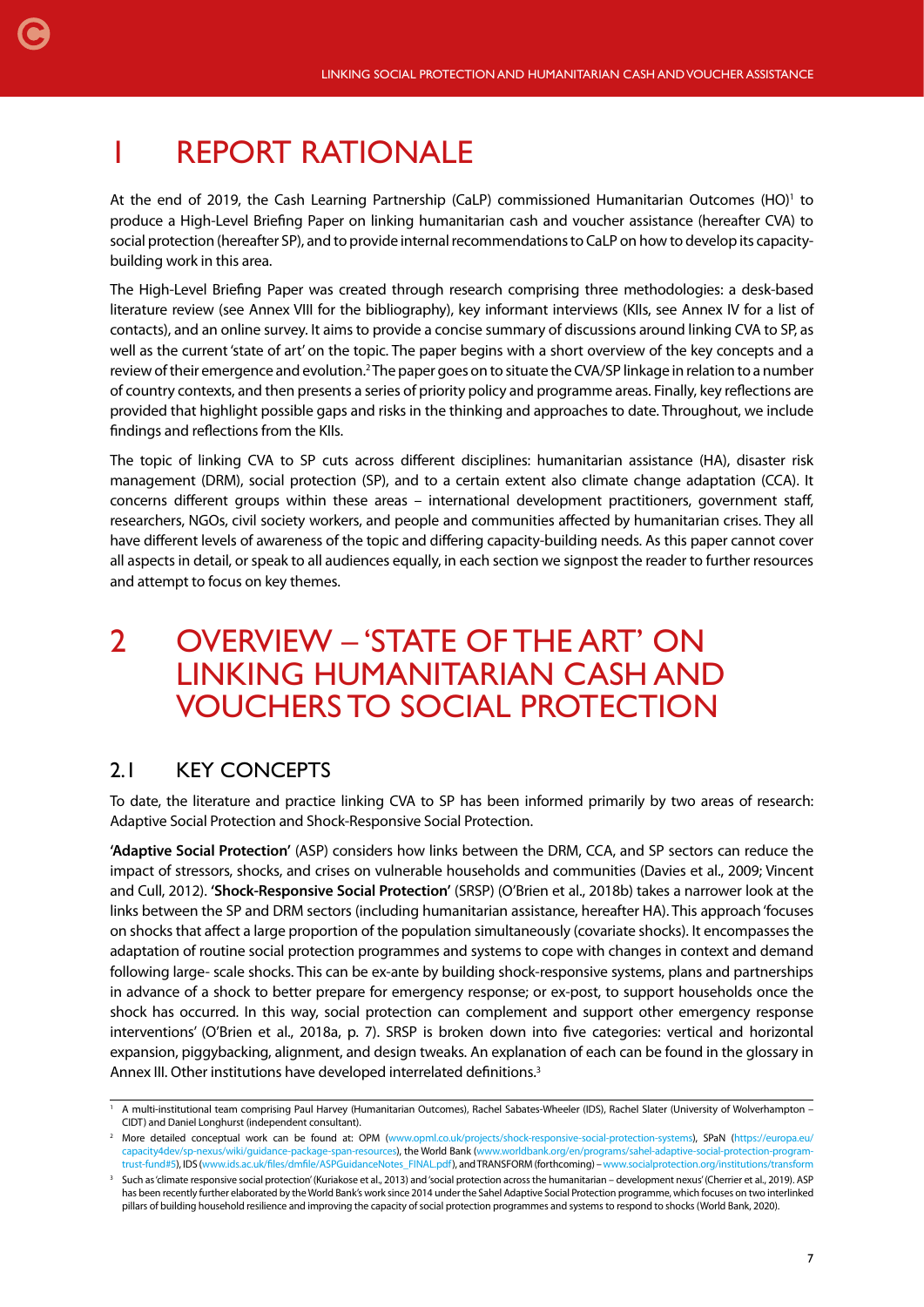In practice, linking CVA to SP varies across different contexts, and can go beyond the OPM focus on responding to large-scale shocks – think for instance of different forms of capacity- and systems-strengthening, resiliencebuilding, rights-based approaches, and other activities that humanitarians undertake that are (or should be) linking to SP systems as part of delivering CVA. Teasing out these differences is a lively debate amongst practitioners working in this area. For the sake of our analysis, we take the different links between CVA and SP as broadly part of the definition of SRSP. This definition considers contexts from a non-existent through to highly advanced SP system, and all the different ways humanitarian actors design their activities to improve delivery, coordination, and future SP systems development and alignment. We would add nevertheless that the 'alignment' option in the typology remains broad and vaguely defined (alignment of what, with what, for what purpose?) and covers many activities of interest to humanitarian practitioners, some of which we flag below, but which need to be further elaborated.<sup>4</sup> Lastly, although SRSP can be applied across the spectrum of SP instruments (with country examples for social assistance, insurance, and active labour market policies), this paper's primary focus is on the links between CVA and social assistance<sup>5</sup> and the associated SP systems development.

This paper considers how linking CVA to SP has been applied in different contexts and to different operational issues. To this end, we also note that the work of Seyfert et al. (2019) helpfully evolves the categorical thinking of OPM by breaking down humanitarian and social protection systems into operational components (such as targeting, coordination, delivery systems, etc.) and establishes different levels of possible connection, integration, or ownership with government led systems (see Annex VI for a visualisation). We also note that each operational category could include more investment from HA practitioners, on both the technical specifics of using HA and DRM tools and expertise, and also applying the humanitarian principles to establish when/whether each is feasible. We return to this in the reflections and recommendations sections. Lastly, this discussion has evolved amongst SP practitioners, moving away from categories and towards ensuring that SRSP enhances (and does not detract from) the *coverage*, *comprehensiveness*, and *adequacy* of SP programmes, three criteria outlined in the concept of universal social protection (TRANSFORM, forthcoming).

The merging of the worlds of SP, DRM, and HA (also to a certain extent CCA) has thrown a spotlight on the use of different understandings of key terms such as 'risk', 'vulnerability', and 'shocks'. This is important when trying to frame *who* practitioners are trying to support, *how*, and in relation to *what*. As there is no consensus on collective terminology to use, we have drawn here from a number of sources (UNDRR, 2017; UNICEF, 2018; Cherrier et al., 2019) in an attempt to create a common language for discussion purposes. The full terms are presented in Annex III.

For the purposes of this paper, risk is understood as the *likelihood* of something occurring through the interaction between hazards, exposure to hazards, and underlying vulnerabilities and coping capacities (UNDRR, 2017). As 'hazards' in DRM terminology tend to mostly focus on climate- and weather-related events, we will use the more encompassing word 'shock' to denote the wide array of events (e.g. natural, economic, epidemiological, conflictbased etc.) that households, governments, and humanitarian and social protection systems aim to address in fragile contexts (TRANSFORM, forthcoming). In this context we can take a shock to mean the *realisation* of risk that *can* lead to losses or negative outcomes. A disaster refers to a situation when the impacts of a shock are widespread and often *overwhelm local and national capacities* (UNDRR, 2017).

The literature suggests that a better integration of elements of HA, DRM, SP, and CCA can create a more holistic way of addressing multi-dimensional drivers of risk (i.e. not only focusing on vulnerability to poverty, food insecurity, or hazard exposure, etc.). Integrating approaches will help poor and vulnerable households, and the social protection systems that serve them, increase adaptive, absorptive, and transformative capacity – in short, to build resilience (Browne, 2014).

<sup>4</sup> These include but are not limited to – providing a clearer framework for operationalising the humanitarian principles in relation to the 'unbundled' operational issues; partner coordination in contexts of low government capacity; ensuring coverage in contexts of low government capacity; linking IDP and refugee response to SP; targeting and setting transfer values; delivery modalities and partners; digital ID, integrated data management, and data protection; preparedness, early warning early action, and forecast-based financing; integrated vulnerability analysis; disaster risk financing; and gender and how it applies to policy and programmatic considerations.

<sup>&</sup>lt;sup>5</sup> Also known as social safety nets or social cash transfers, social assistance consists of cash or in-kind transfers targeting poor and vulnerable households to help smooth consumption and protect against shocks. They are non-contributory, direct, regular, and predictable trasnfers, financed by public resources when run by government, and are, implicitly or explicitly, part of a country's social protection policy (Roelen et al., 2018; Cherrier, forthcoming).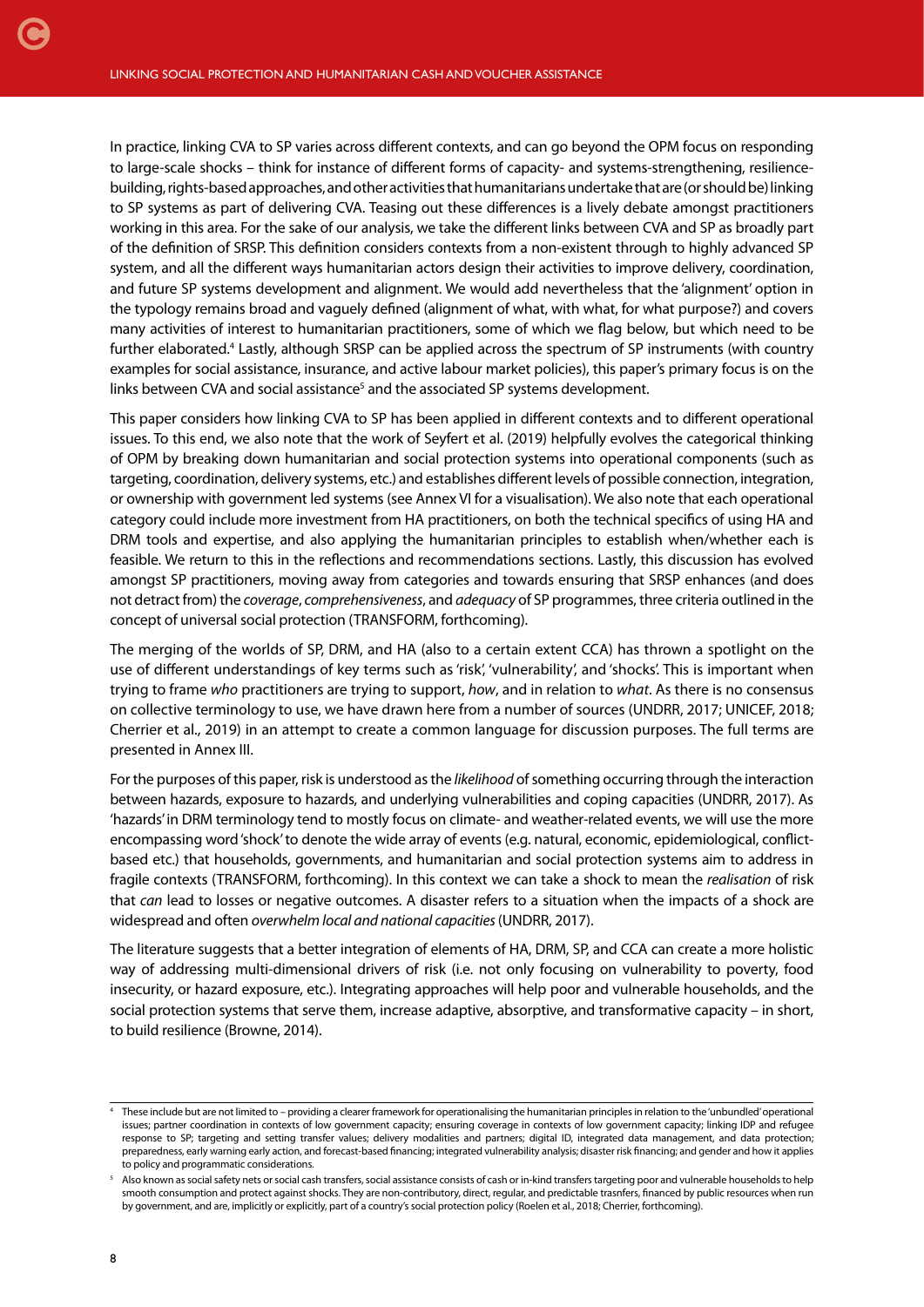### 2.2 KEY DRIVERS AND EVOLUTION OF THE RATIONALE FOR LINKING CVA AND SP

<span id="page-8-0"></span>[C](#page-1-0)

Linking CVA to SP has been an increasing focus of research, analysis, and policy development in the last six years, driven by several factors. This paper summarises the existing literature where available, whilst also flagging some of the possible gaps in terms of both the conceptualisation and operationalisation.

To begin with, recent years have seen a significant increase in the proportion of HA provided through cash and vouchers, reflected in global commitments such as the Agenda for Humanity (2016), the World Humanitarian Summit (2016) and the SDGs (see Annex V for a summary of these goals and commitments), backed by ambitious targets from key implementers.<sup>6</sup> In 2018, volumes of cash rose to a record level of \$4.7 billion, up from \$2.8 billion in 2016 (Development Initiatives, 2019; 2018). A report from the Global Public Policy Institute estimates that if the evidence were systematically followed, that figure would be closer to 40% (Steets et al., 2016). Under the right conditions, cash is increasingly seen as more flexible, cost-efficient, and suitable for beneficiary requirements than in-kind assistance,<sup>7</sup> and particularly appropriate for discussions linking CVA to SP, given its fungibility.

Despite cash being at the forefront of a drive for improved efficiency and effectiveness in humanitarian response, the gap between humanitarian need and available resources is widening year-on-year, even while the sector raises more and more money. In the 10 years between 2007 and 2016, humanitarian appeals increased 272% from \$5.5 billion to \$20.5 billion, yet the percentage of unmet needs steadily rose from 32% to 40% (Development Initiatives, 2018). Only 2.5% of this aid was channelled through host governments (Development Initiatives, 2017). By 2015, nearly 88% of official humanitarian assistance went to long- and medium-term recipients, and of the 20 largest recipients of international humanitarian assistance, 18 were in protracted crisis of three or more years (Development Initiatives, 2017). Forced displacement is at record levels, with over 70 million displaced in 2018, the highest ever recorded by UNHCR, whilst nearly four out of every five refugees are in displacement situations of five or more years (UNHCR, 2019a).

The number, nature, and intensity of humanitarian crises are changing and rising, driven by stressors such as climate change, population growth, and environmental degradation, and the traditional humanitarian system is struggling to keep pace. Very little international humanitarian financing flows directly to the national governments with primary responsibility for the people affected by shocks and crisis.

The shocks driving fragility in most countries are nevertheless 'shocking' only in terms of impact, not in terms of predictability. Most are recurrent, interrelated, and multi-annual in nature. This (re)poses the question as to why a mechanism designed to respond to acute or unanticipated need, the humanitarian response, is often being used to address fundamentally chronic problems. The international community has recognised that 'new ways of working' (OCHA, 2017) are needed, where multi-dimensional risk is addressed in a more sustainable, integrated manner, anchored in investments in national capacity, systems, and ownership wherever possible (see Annex V for some specific language on global commitments).

Meanwhile, the coverage of social protection programmes continues to expand rapidly – for example, 130 countries have at least one unconditional cash transfer programme (World Bank, 2015), and the social protection sector predominantly uses cash as its preferred transfer modality, especially for social assistance (Roelen et al., 2018), showing good potential for linkage to CVA. As Cherrier (forthcoming) notes, CVA and SP have in fact developed somewhat symbiotically. Successful experiences of using cash transfers in national protection schemes in places such as Mexico and Brazil fed into the push towards cash in the humanitarian sector, and likewise certain large social protection schemes (for instance Ethiopia's Productive Social Safety Net Programme and Kenya's Hunger Safety Net Programme) developed partly out of the humanitarian community's push to move away from providing humanitarian assistance every year towards a formalised, institutionalised, and longer-term approach to social assistance provision. CVA has often filled gaps by responding to chronic vulnerability where social protection systems are absent or overwhelmed, but it is often an unsatisfactory mechanism for meeting chronic needs.

<sup>6</sup> WFP and UNHCR, the two largest humanitarian agencies, both delivered 50% of their support in the form of cash in 2017 (Rammaciato, 2017), and together accounted for about two-thirds of the total \$2.8 billion spent on CBT in 2016 (Abell et al., 2018). Several NGOs have made ambitious commitments as part of the Grand Bargain to increase their CBT provision, as well as key donors such as DFID and ECHO.

<sup>&</sup>lt;sup>7</sup> The benefits, risks, and constraints of cash, mostly applicable to other modalities as well, have been noted elsewhere (see Hoffman et al., 2010; Harvey et al., 2010; The Sphere Project, 2011; WFP 2014; Abell et al., 2018).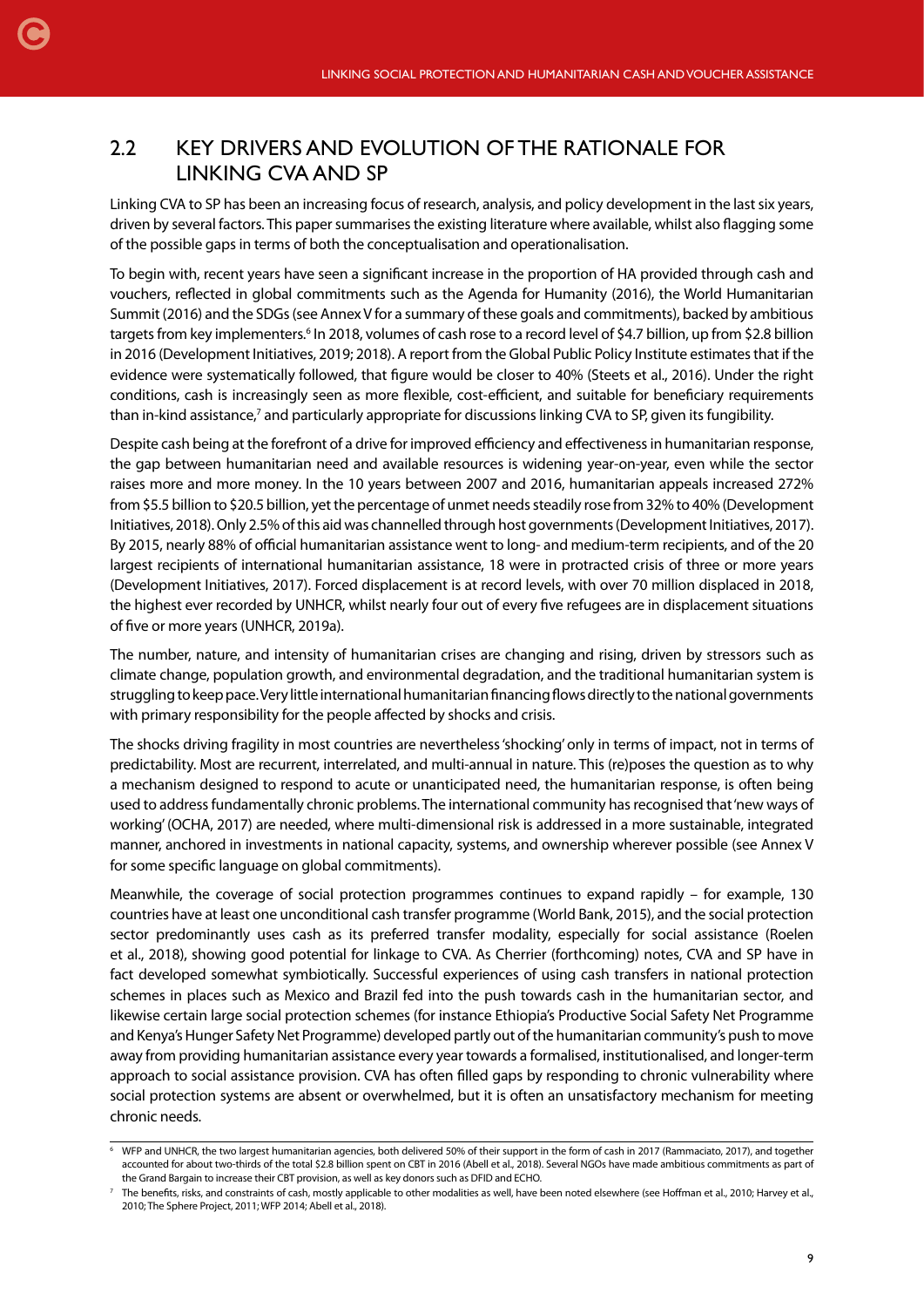The more effective a nationally led SP system is at addressing shocks of different kinds, the lower the need for additional humanitarian assistance. With this comes the hope of reducing the diversity of different, and sometimes duplicative approaches implemented at country level. There is now recognition of this in SDG 1, which talks about the connection between stressors, shocks, and human development, and the role that social protection must play in building the resilience of the poor and vulnerable (World Bank, 2018). However, globally only 18% of the poorest quintile in low-income countries is covered by social assistance programmes (World Bank, 2018).

Using pre-existing SP systems to reach people affected by shocks is also seen to hold the potential to be more timely and cost-effective than parallel or *sui generis* humanitarian architecture. Literature on cost effectiveness and value for money<sup>8</sup> is growing in this area and shows broadly clear and compelling benefits for investing in early action and resilience measures versus a traditional emergency response (Venton et al., 2012). However, there are still big evidence gaps in terms of using SP systems and programmes to address covariate shocks (O'Brien et al., 2018b). Compromise and trade-offs are a given, and will vary across contexts. For instance, linking CVA to national SP systems could achieve scale and sustainability but compromise effectiveness (e.g. reduced transfer values). It could increase the speed of delivery in the long term but take considerable time to design and establish, and could be more rigid and less open to further adaptation. Using one common payment platform could increase cost savings but reduce equity of access for beneficiaries. There are likely to be no clear win–wins, just the need for careful consideration of the balance of requirements, as well as an acknowledgement of the influence of design decisions on cost-benefit outcomes<sup>9</sup>.

These combined factors – the conducive global policy environment, the frequent overlaps in intended caseloads between SP and HA, the increasing use of cash as a common modality of choice, similar systems and processes for implementation, and the push to extend social protection coverage (including in fragile contexts) – indicates significant potential for further linkages. As a result, the literature on linking CVA to SP and SRSP has grown exponentially in the last five years (with a varied body of experience which draws lessons from countries as diverse as the Caribbean, Kyrgyzstan, the Philippines, the Sahel, Somalia, Turkey, and Yemen), generating a growing body of evidence that is being integrated into institutional strategies and programmes (see O'Brien et al., 2018b; Cherrier et al., 2019). Almost every major international partner has embraced its language (this is not necessarily the case for governments). In this regard, several points deserve highlighting:

- Much of the case study evidence<sup>10</sup> remains somewhat anecdotal or lacking robust evaluation, which takes time and money to generate.
- With a few notable exceptions (i.e. Ethiopia, Kenya, Philippines, Turkey), efforts have been tested at a rather small scale, especially in relation to levels of need.
- The majority of evidence is related to natural disasters, whilst findings from conflict and displacement settings are only now emerging (for example in Turkey, the Sahel, Uganda, and Yemen).
- The literature (in particular the case studies) talks little about the limits of SP to achieve the ambitious aims of SRSP (in terms of technical analysis, delivery capacity, coverage, funding, information, access, etc.), and describes in limited detail when other sectors are better placed to respond to shocks in a complementary or parallel approach.
- There is limited evidence on the system-strengthening outcome side, despite organisations consistently citing this as one of the rationales for doing SRSP.
- The cost–benefits and trade-offs of making SP systems more shock responsive are under-explored.
- The gaps and contingencies that will always require additional emergency response capacity, regardless of how advanced a SRSP system becomes.
- Whilst the literature appears quite extensive and clear on the rationale of 'why' CVA and SP should be linked, resources on the 'how' of implementation are less readily available or lack operational detail.

<sup>&</sup>lt;sup>8</sup> DFID defines value for money around four criteria – economy, efficiency, effectiveness, and equity.

<sup>9</sup> This is the focus of a recent operational research project commissioned by DFID, results of which are due to be published in 2020

<sup>&</sup>lt;sup>10</sup> A range of SRSP case studies have recently been published, with most to be found on www.socialprotection.org, in the 'social protection in crisis contexts' closed member group. In this paper, we have tried to draw from as many as possible, including those provided by OPM (found here: www.opml.co.uk/pro cial-protection-systems), SPaN (found here: <https://europa.eu/capacity4dev/sp-nexus/wiki/guidance-package-span-resources>), TRANSFORM (forthcoming: http://www.socialprotection.org/institutions/transform), and from the World Bank (found here: [www.worldbank.org/en/programs/sahel](https://www.worldbank.org/en/programs/sahel-adaptive-social-protection-program-trust-fund#5)[adaptive-social-protection-program-trust-fund#5\)](https://www.worldbank.org/en/programs/sahel-adaptive-social-protection-program-trust-fund#5).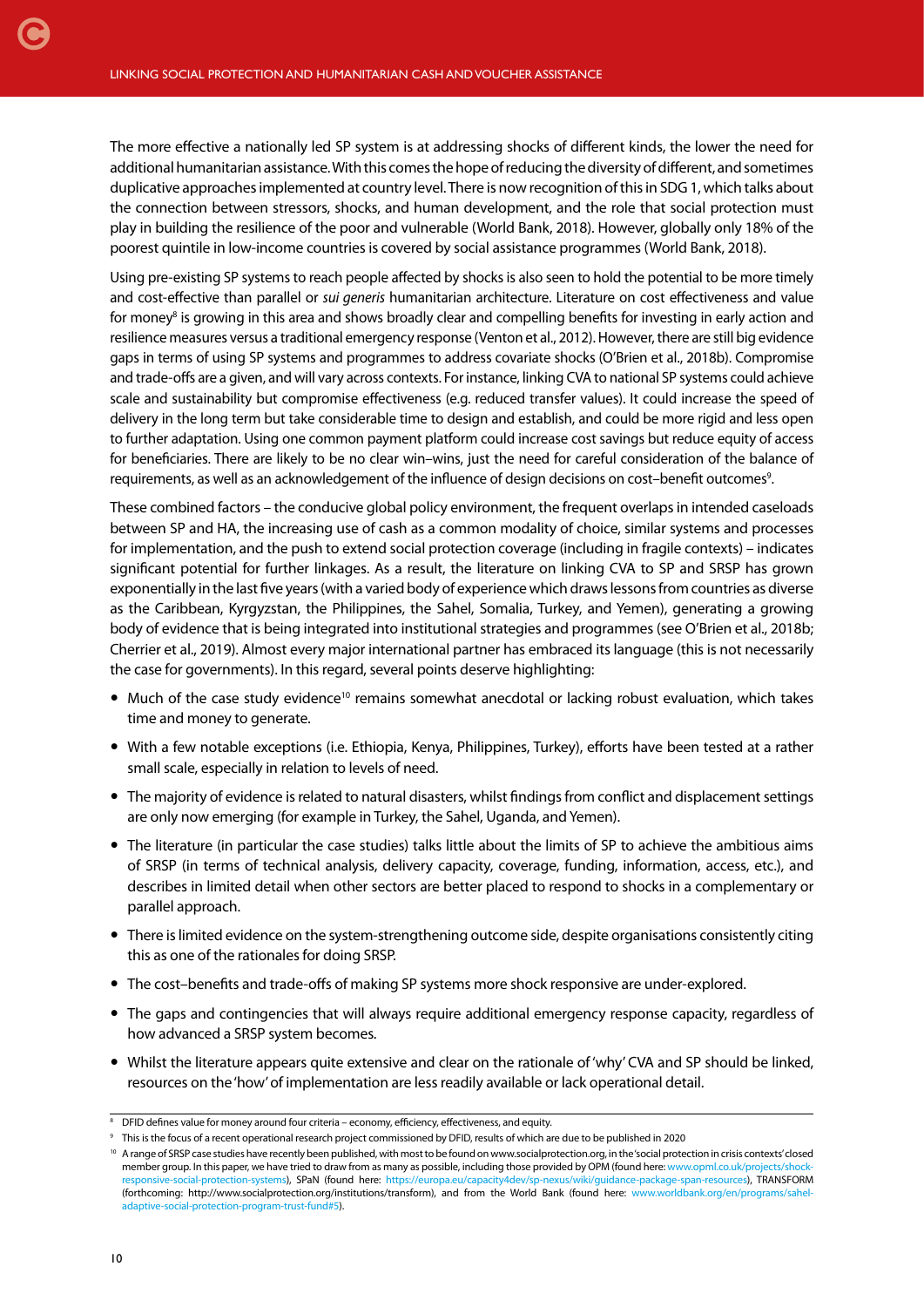## 2.3 LINKING HUMANITARIAN CVA TO SP – COUNTRY CONTEXTS

Country contexts differ greatly based on the types of shocks faced (often multiple simultaneously), the range of HA programmes and maturity of the SP system, levels of capacity, and political will. Here we have adapted the five 'scenarios' typology outlined by Winder-Rossi et al. (2017), which uses the capacity of the SP system to respond to large-scale shocks as its point of departure (see Annex VI for a visualisation and description of this typology). These examples are designed to highlight learning around linking CVA to SP, acknowledging that a country example could fit into more than one scenario and that there is overlap between them. Additionally, 'contexts of forced displacement' has been left as a standalone sixth 'scenario', as it was felt it deserved more focus.

#### **Shattered or weakened system**

<span id="page-10-0"></span>[C](#page-1-0)

In fragile countries facing an array of shocks, the capacity of SP systems can be weak or compromised, and as with nascent systems (see next category below), humanitarian actors are by necessity providing a range of support in its place. However, where elements of a SP system can be utilised, there can be advantages in doing so. *In Yemen*, Oxfam partnered with the Government's Social Welfare Fund to use their beneficiary list and the Post Office in Al Hodeidah governorate to deliver cash transfers to half a million vulnerable households during a food crisis. Oxfam then used this experience to advocate with donors and other multilateral institutions on the effectiveness of such approaches (Whitehead, 2013). UNICEF also introduced a humanitarian cash transfer programme that revived and leveraged elements of a national assistance scheme disrupted by armed conflict in 2015 (such as design, delivery systems, and human resources) whilst keeping it in key ways operationally distinct to preserve humanitarian principles.

In these contexts there are often large government capacity constraints, a need to try and reach people in areas not controlled by governments, the need to retain commitments to humanitarian principles, and a lack of direct budgetary support for regular programmes. Therefore, alongside using elements of existing social protection systems, the emphasis is on efforts to improve the links and clarify roles between social protection and humanitarian actors, to integrate SP principles into HA programming where feasible, and to advocate for a more comprehensive approach to SP systems development in the future.

#### **Nascent social assistance system**

In many poor countries, or those in protracted conflict, SP systems are non-existent, nascent, or not functioning, and the humanitarian system has been performing the role of an informal social safety net for years (Cherrier, 2014). Here the focus is often on how CVA and the systems that support them can be designed to integrate SP principles and lay the ground for a future SP system. *In Somalia*, a roadmap has been developed to transition the numerous humanitarian cash transfer projects into a medium-term social assistance programme aligned behind the new government's social protection policy, supported by a Donor Working Group and a new Technical Assistance Facility (Cherrier et al., 2019). *In Mali*, INGOs managing cash transfer programmes in the insecure north have established common design and administrative processes (logical framework, assessment tools, transfer value, registration method, and monitoring and evaluation) aligned with the government's nascent social cash transfer programme in the south, enabling a move towards national coverage (Cherrier et al., 2019). In *Mauritania*  where the SP system is nascent, various shock-responsive components have been designed in collaboration between SP and HA actors,11 including a harmonised questionnaire for joint targeting, joint usage of the national social registry, providing seasonal 'top-ups' to recipients of the regular social assistance programme (aligned with the values of the humanitarian response), a common payment platform for SP and HA actors, and to underpin this, improving preparedness and early warning early action mechanisms (such as links to satellite monitoring data and disaster risk financing tools currently being explored). The government is now being supported to integrate these efforts into a longer-term SRSP roadmap and operational framework (World Bank, 2017; World Food Programme, 2019).

#### **State SP system unable to respond to repeated crises**

In contexts where a basic or limited SP system exists, but fragility and levels of chronic vulnerability remain high, linking CVA to SP has been used to make the case for shifting away from cyclical humanitarian responses towards

<sup>&</sup>lt;sup>11</sup> Led by the World Bank and WFP working with SP and HA actors in and outside government respectively.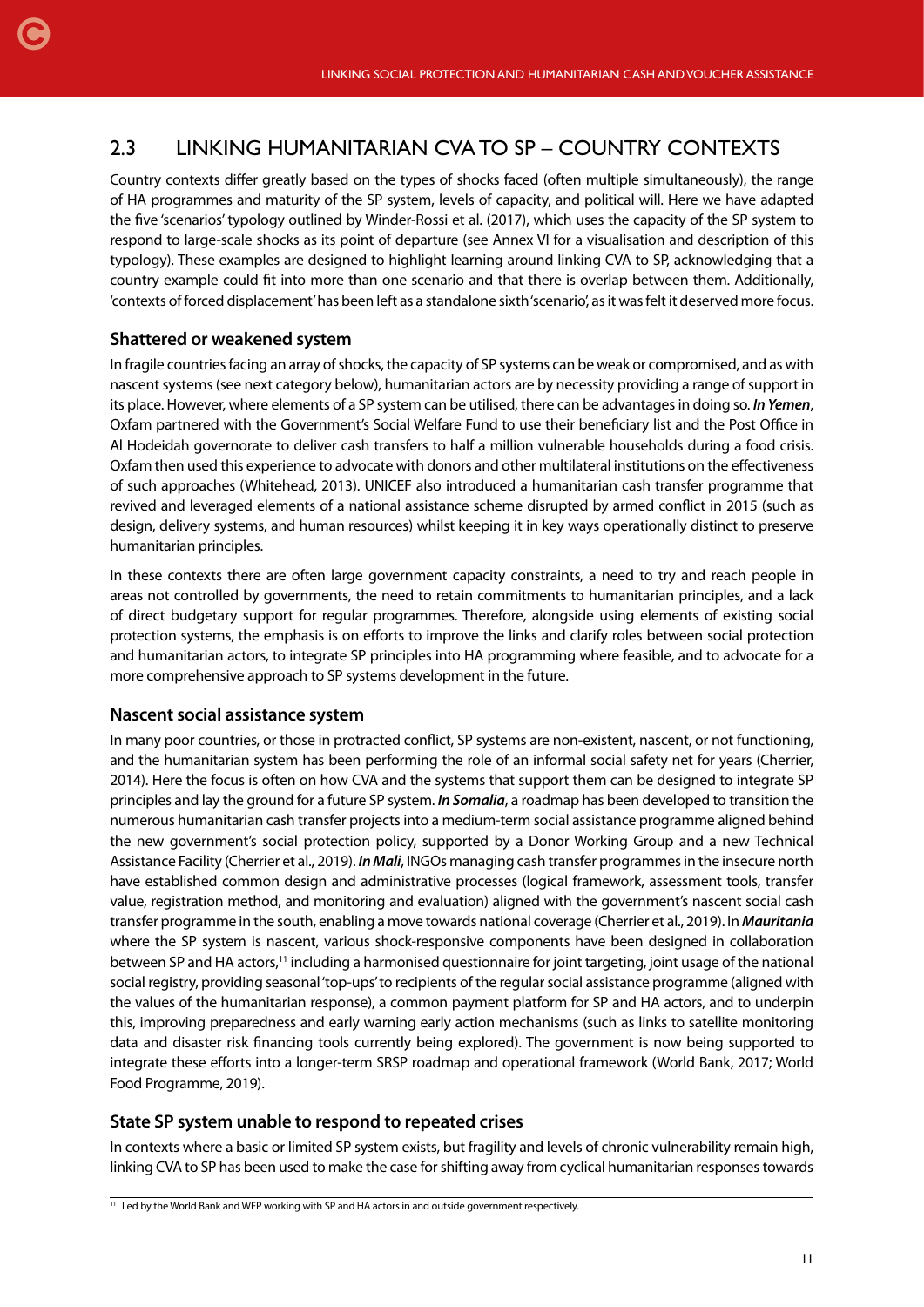longer-term programmes that address predictable and chronic need systematically, especially where the main drivers of vulnerability are related to climate- and weather-related shocks. In *Malawi*, SP and HA actors have tested different ways to link the national social cash transfer programme to the lean season food security response through alignment, vertical top-ups, and using a single payment provider for both SP and HA payments, as well as reviewing how the social registry can be used for shock response targeting (Holmes et al., 2017; Longhurst and Sabates-Wheeler, 2019). In *Uganda*, support from the World Bank has been used by the government to develop an automated, shock-responsive mechanism that provides additional pay outs to drought-affected households through satellite monitoring of vegetation cover linked to disaster risk financing<sup>12</sup>, as well as provide social protection-style programmes to refugees.13

Shifting to more shock-responsive approaches requires time, partnership building and technical investment from a wide range of stakeholders. In places where there is both widespread chronic and extreme poverty, there is a need both to scale-up long-term social assistance whilst maintaining humanitarian assistance. Beyond the technical and operational challenges, this type of vision also requires leadership from both governments and donors (Cherrier, 2014). Less progress has been made in finding the right combination of instruments to address the mixture of chronic and acute needs in places facing combinations of protracted conflict and natural shocks such as the Democratic Republic of Congo and Afghanistan.

#### **Limited shock-responsive national SP system**

Countries with a SP system with broad coverage have effectively used them to respond to disasters. In *the*  Philippines,<sup>14</sup> the government's flagship conditional cash transfer programme (Pantawid Pamilyang Pilipino Programme, known as the 4P) covers approximately 4.4 million out of the country's estimated 20.2 million households, including a high proportion of poor households in disaster-prone areas. All actors are mandated to utilise the national social registry for their programming which includes the data of 75–80% of households nationwide. These conditions meant that after Typhoon Haiyan in 2013, both WFP and UNICEF could use the 4P programme to fund top-up payments to shock-affected households to help meet additional needs, whilst also delivering to non-beneficiaries around them through INGOs in a coordinated response (O'Brien et al., 2018b). The government supported these efforts by passing a resolution waiving the conditionality of the 4Ps programme for three months in affected areas that declared a 'state of calamity'.15 Using these existing systems proved far more effective in time and cost savings, and thanks to Memoranda of Understanding signed between the government and UN agencies, the 4P programme was subsequently utilised in the same way for the response to Typhoon Ruby in 2014 (Gentilini et al., 2018).

*In Kenya*, the Hunger Safety Net Programme (HSNP)<sup>16</sup> is able to provide both regular social assistance using a centralised database and bank accounts, and additional shock-based payments (either vertically to existing beneficiaries, **or horizontally to additional, pre-registered households)**, triggered automatically using a satellite monitoring system for vegetation cover (a good proxy in Kenya for future malnutrition rates). This system takes approximately 10 days from the point a trigger is reached to payments being released to beneficiaries, as opposed to three to nine months in the case of conventional humanitarian assistance following the declaration of an emergency (Cherrier et al., 2019). There are challenges with this approach, notably that there has been a conscious trade-off between simplicity, cost, and accuracy. The scalability mechanism provides one level of standardised payment to everyone in a geographic area once the trigger-point is reached. This has led to significant inclusion and exclusion errors, and concerns that the top-up is not sufficient to meet humanitarian needs. However, in countries where seasonal rainfall variations affect food and nutrition security (such as much of sub-Saharan Africa), social assistance programmes that can flex to better address seasonal needs have clear potential.

<sup>&</sup>lt;sup>12</sup> The Third Northern Uganda Social Action Fund (NUSAF 3) <https://projects.worldbank.org/en/projects-operations/project-detail/P149965>

<sup>&</sup>lt;sup>13</sup> Development Response to Displacement Impacts Project in the Horn of Africa Project for Uganda [https://projects.worldbank.org/en/projects-operations/](https://projects.worldbank.org/en/projects-operations/project-detail/P152822) [project-detail/P152822](https://projects.worldbank.org/en/projects-operations/project-detail/P152822)

<sup>14</sup> Reference [www.opml.co.uk/files/Publications/a0408-shock-responsive-social-protection-systems/opm-case-study-2017-srsp-philippines.pdf?noredirect=1](https://www.opml.co.uk/files/Publications/a0408-shock-responsive-social-protection-systems/opm-case-study-2017-srsp-philippines.pdf?noredirect=1)

<sup>&</sup>lt;sup>15</sup> Furthermore, the government dedicates approximately 5% of the national budget to DRM every year, of which 70% is for preparedness and mitigation, and 30% is for response.

<sup>16</sup> See: [https://odihpn.org/blog/shock-responsive-social-protection-in-practice-kenyas-experience-in-scaling-up-cash-transfers/;](https://odihpn.org/blog/shock-responsive-social-protection-in-practice-kenyas-experience-in-scaling-up-cash-transfers/) [https://europa.eu/capacity4dev/](https://europa.eu/capacity4dev/sp-nexus/documents/span-2019-case-study-kenya-hunger-safety-net-programme-hsnp) [sp-nexus/documents/span-2019-case-study-kenya-hunger-safety-net-programme-hsnp](https://europa.eu/capacity4dev/sp-nexus/documents/span-2019-case-study-kenya-hunger-safety-net-programme-hsnp)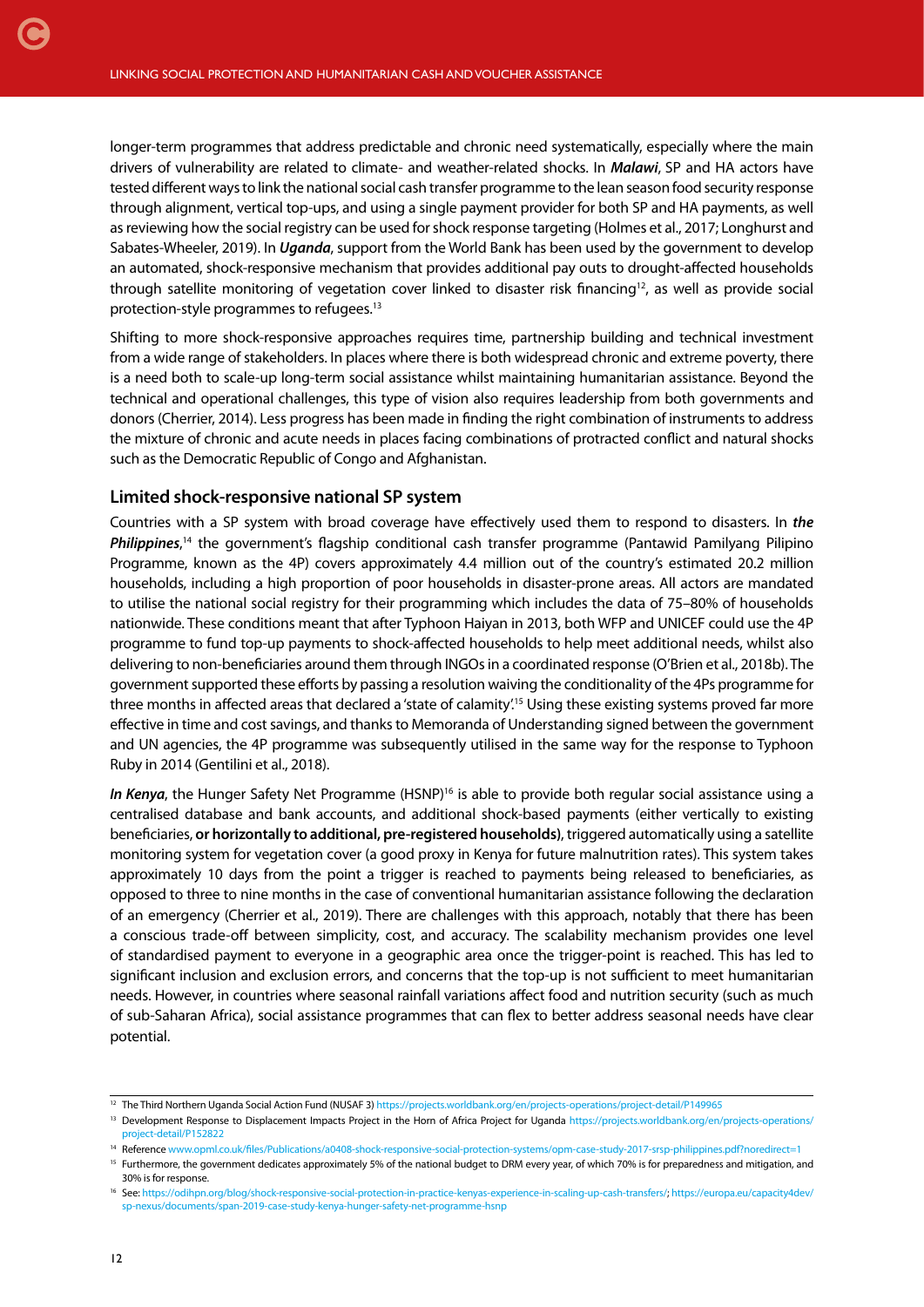#### **Highly shock-responsive SP system (part or all)**

[C](#page-1-0)

Countries with a well-developed or mature SP system are providing integrated packages of support for citizens and shock-affected populations. *In Turkey*, all access to social assistance is managed through a centralised system and database (the Integrated Social Assistance Information System – ISAIS) that contains the combined information of 44 million people. The system uses a form of proxy means test (PMT) to define eligibility for social protection programmes automatically. Meanwhile two internationally funded programmes support refugees: an unconditional cash transfer programme that supports basic needs (the ESSN), and a conditional cash transfer programme for education (the CCTE), which together reach 1.9 million beneficiaries out of Turkey's 4.1 million refugees. Both programmes utilise centralised government systems such as the social registry (the ISAIS) for targeting and case management, though both run in parallel to the national social assistance programmes through the Turkish Red Crescent as on the ground implementing partner. In addition, the state has recognised refugees have non-cash related needs, and has facilitated legal access to health, child protection and legal services, and labour market access programmes as part of their right to remain in Turkey (Cherrier et al., 2019).

#### Contexts of forced displacement<sup>17</sup>

The motivations for linking CVA to SP hold true in contexts of forced displacement. A systemic approach to linking HA and SP can contribute to reducing humanitarian needs, ensuring equitable assistance is provided to the displaced and their hosts, and can support sustainability, peace, and integration (Cherrier et al., 2019).<sup>18</sup> Yet the subject of the *right to social protection* for the forcibly displaced, both for internally displaced people (IDPs), and particularly refugees, requires further research.

Creating a SP system with enough technical flexibility and reach to provide support and services for IDPs (who technically retain their right to SP as citizens of the state) across different geographic locations is itself challenging, especially if communities are on the move, both in terms of delivery capacity and programme technicalities (benefit provision is normally tied to fixed addresses and conditions). The picture is further complicated in the case of refugees. Advocates for refugee rights argue that once recognised as a refugee, an individual should enjoy all the rights, including to social protection, granted under the 1951 Convention. Yet there are clear challenges in providing social assistance to refugees in contexts where the host country lacks social protection coverage for its own population, harbours fears of political fall-out or incentivising settlement and discouraging return. Legal access to SP for refugees is therefore very much debated by many nation states, and in practice these rights are limited, or the state delays providing them.

Although most countries have signed the Universal Declaration of Human Rights that includes SP as a human right, and many are pursuing social protection floors to increase universal SP coverage,<sup>19</sup> access to SP is often not a legal right for citizens in many countries. This poses key questions about how and whether a government can provide SP to non-nationals (without a legislative basis, or overcommitting themselves financially and politically), and what role international partners should play in convincing them to include refugees in national systems.

Some evidence shows that countries are providing SP-style programmes to IDPs and refugees. Partly driven by the policy momentum arising from the Global Compact on Refugees and the Comprehensive Refugee Response Framework (CRRF), this is being supported by international partners who are working to show how national SP systems can be expanded to accommodate forcibly displaced people, moving progressively from aligned humanitarian delivery, to parallel programmes designed to include features of a national system, to full integration (Mitchell, 2018).

<sup>&</sup>lt;sup>17</sup> The term 'forcibly displaced' refers to IDPs, refugees, asylum seekers, and returnees, although due to space constraints these cannot all be considered equally here and we focus more on IDPs and refugees.

<sup>&</sup>lt;sup>18</sup> According to the 1951 Convention, Article 23, 'The Contracting States shall accord to refugees lawfully staying in their territory the same treatment with respect to public relief and assistance as is accorded to their nationals.'

<sup>&</sup>lt;sup>19</sup> 'Social protection floor' is the term used to describe nationally defined sets of basic social security guarantees that should ensure, as a minimum, that, over the lifecycle, all in need have access to essential healthcare and to basic income security which together secure effective access to goods and services defined as necessary at the national level.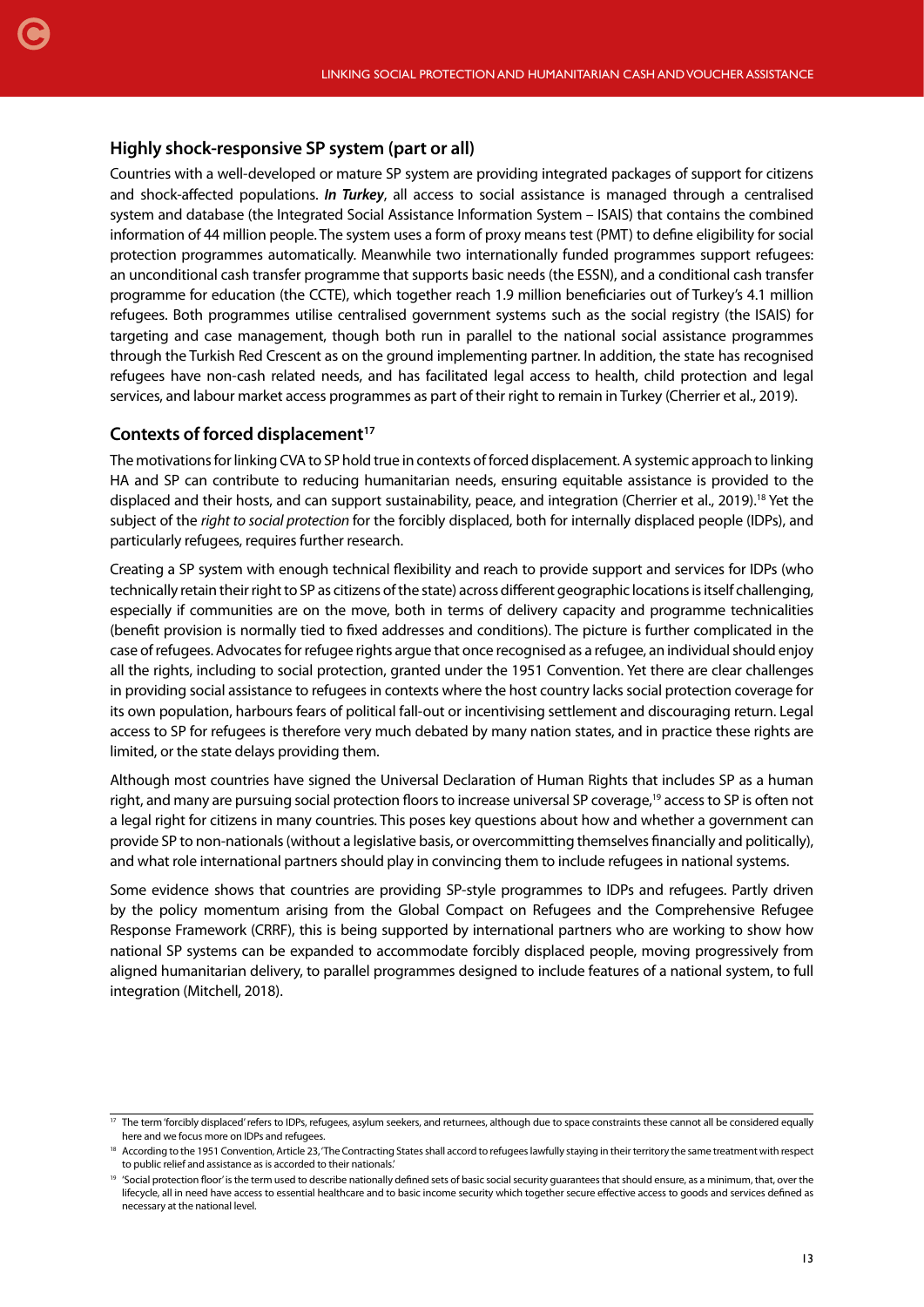[C](#page-1-0)

In *Kyrgyzstan*, the Government temporarily waived regulations through a decree that extended the national social assistance programme (the SASW) to displaced citizens in the aftermath of violent ethnic clashes, aided by a systems feasibility study<sup>20</sup> undertaken prior to the crisis by UNICEF (Cherrier et al., 2019). In *Jordan*, the use of cash for the humanitarian refugee response has grown rapidly, with a government policy that requires equitable provision of support to both refugees and host populations that lessens tensions with host communities (Cherrier et al., 2019). Discussions are ongoing between the government and international partners to transition refugee support over to national social assistance programmes (such as the National Aid Fund – NAF), yet the government is concerned about the risk of losing international donor support should it do so. Consideration is being given to a joint strategy that uses external support to both facilitate the roll-out of the national social protection system and link it to the refugee response over the medium term (e.g. five or more years). *Turkey's* government has been lauded for its comprehensive support package for refugees using parts of the national social protection system, and has been provided €6 billion from the European Commission (alongside substantial support of its own) to enable this. However, conditions attached to this support include heavy restrictions on freedom of movement. In effect, the EU has supported the Turkish government through its social protection system to ensure refugees do not travel on to Europe, and the government in turn uses this as political leverage. The situation is paradoxical – at once a praiseworthy form of integrated programming across the nexus, yet also one in which the relative autonomy of humanitarian actors and beneficiaries is compromised. These types of trade-offs are found everywhere in negotiations for humanitarian access, but the introduction of SP into the equation is new.

### COVID-19 (CORONAVIRUS) RESPONSE – LINKING HUMANITARIAN AND SP RESPONSES<sup>21</sup>

COVID-19 is an infectious respiratory disease that was declared by the WHO on 11 March 2020 as a pandemic, and has at the point of writing (26/03/20) affected 198 countries and territories, infected 492,056 people, and caused 22,175 deaths. As countries scramble to address the immediate health emergency, they are also employing a range of shock-responsive social protection measures to help cushion the economic impact of the disease as quarantine and social distancing measures are imposed, and ensure the most vulnerable receive essential support and care.

As of 20 March 2020, forty-five countries have introduced, adapted, or expanded social protection programmes. The most widely used are cash transfer programmes (30), followed by wage subsidies (11), and various forms of subsidised sick leave, social security contributions, and unemployment insurance. Thirteen new cash transfer programmes have been introduced (e.g. in Bolivia, India, Iran, and Peru), and countries are adapting existing social assistance programmes in various ways, such as advancing future payments (e.g. Colombia and Indonesia), providing additional payments (e.g. Argentina, Armenia, Australia, Turkey), increasing benefit levels (e.g. China), increasing the coverage of existing cash schemes (e.g. Brazil), suspending conditionality (e.g. UK and Italy), or bringing future planned beneficiaries early onto a programme (e.g. Jordan).

Humanitarian organisations are working to save lives and prevent the spread of the virus through the public health response, whilst also highlighting the longer-term impacts the disease will have on livelihoods, social and economic relations, and national systems. Social protection is seen as imperative not just for economic well-being but also for saving lives and helping people to manage and recover from COVID-19. Humanitarians are therefore considering ways to link response efforts to social protection programmes and systems, to assist with basic needs, protect development gains, and focus on vulnerable groups such as the elderly, people living with disabilities, orphans, and women, who are likely to be disproportionately affected. Organisations such as CaLP are also offering resources and guidance to help humanitarians think through the implications of the pandemic, including how to link CVA to SP.22

<sup>&</sup>lt;sup>20</sup> Covering issues such as partner capacity, systems coverage and conditions, beneficiary registration and eligibility requirements, relevant legislation, and payment process bottlenecks.

<sup>21</sup> This example draws heavily from the World Bank's COVID-19 Real-Time Review of Country Measures ([www.ugogentilini.net/wp-content/uploads/2020/03/](http://www.ugogentilini.net/wp-content/uploads/2020/03/global-review-of-social-protection-responses-to-COVID-19-2.pdf) [global-review-of-social-protection-responses-to-COVID-19-2.pdf](http://www.ugogentilini.net/wp-content/uploads/2020/03/global-review-of-social-protection-responses-to-COVID-19-2.pdf)), and Oxfam's Social Protection Response to the COVID-19 pandemic (forthcoming).

<sup>22</sup> See: [www.calpnetwork.org/themes/cva-and-covid-19-resources-guidance-events-and-questions/](https://www.calpnetwork.org/themes/cva-and-covid-19-resources-guidance-events-and-questions/)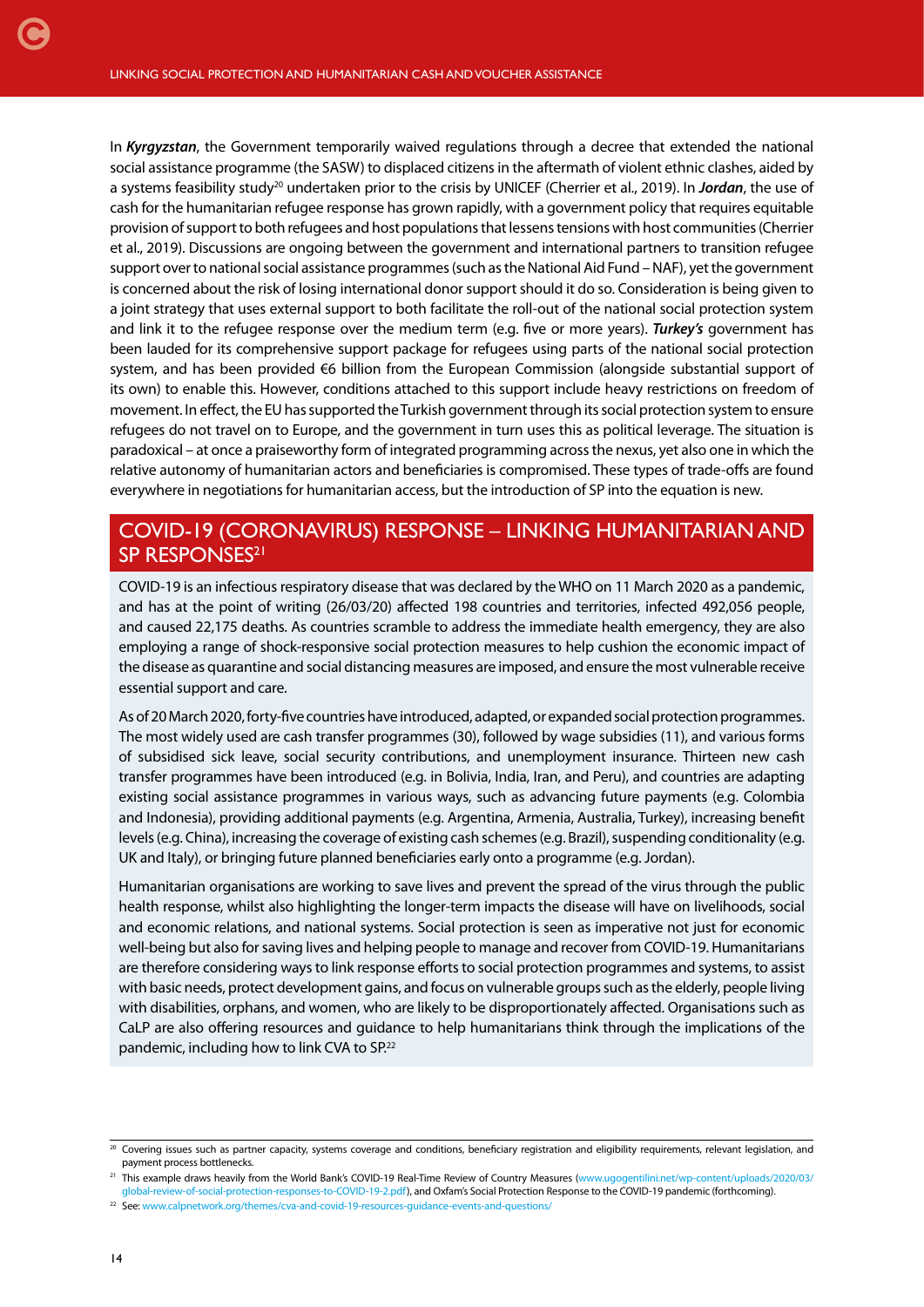## 2.4 POLICY AND PROGRAMMING CONSIDERATIONS

The literature around linking CVA with SP highlights a number of programmatic considerations. This section draws from a succession of analytical frameworks (O'Brien et al., 2018a; Cherrier et al., 2019; Seyfert et al., 2019). Perhaps the main learning from this work is that it is not helpful to see HA and SP as monolithic sectors, nor to view linking CVA to SP only through set categories. Rather it is more practical to 'unbundle' policy and operational issues in more detail, and for each country or initiative see where different possible options for connection lie, depending on the level of maturity and integration potential with national systems (Seyfert et al., 2019; Kukrety, 2016). Annex VI provides an image and explanation of the 'unbundled' framework, which lists the types of operational categories that can be considered for linkage within a country context. We loosely follow these categories here, with some deviation in titles.

#### **2.4.1 Legal and policy frameworks**

<span id="page-14-0"></span>[C](#page-1-0)

Linking CVA and SP is often not well reflected in national policies and strategies, although some examples are beginning to appear (see for instance Malawi's National Social Support Policy II23). Given that in some countries the right to SP is not enshrined in law, the route towards sustainable government funding for efforts such as SRSP could be a long one, and the situation for refugees and displaced people is more complex still (see above). Nevertheless, enshrining SRSP principles in multi-sectoral policies and strategies, and defining the division of roles between HA and SP actors is critical and not yet receiving sufficient attention.

#### **2.4.2 Governance and coordination**

Effective collaboration and coordination is both the keystone principle for SRSP and its greatest challenge, as it requires multi-sectoral responses and goals, most of which demand trade-offs. Coordination mechanisms are needed within government DRM and SP ministries/department, across different government ministries, between government and international/local actors, and between development and humanitarian approaches. SP, DRM, and HA are often managed by different government ministries or departments, with their own coordination mechanisms, donors, funding channels and conditionality, and different entry points into international agreements, all of whom are competing for scant resources (Béné et al., 2012; Kuriakose et al., 2013; Browne, 2014). Ministries normally cannot work together without a formal signed protocol or directive. SP itself is often not under a single ministry and the department responsible for managing a social registry is frequently different to the one responsible for programmes. DRM ministries or departments offer a viable entry point for coordinating CVA to SP linkages, but are to date being overlooked or remain under-capacitated.

Cross-cutting stakeholder participation and decision-making needs to be regular, inclusive, and institutionalised. In some cases, cross-ministerial groups have been created by decree (for instance the Dispositif National in Niger) or around one particular programme (such as the PSNP in Ethiopia or the HSNP in Kenya). KIIs for this paper highlighted that country-level technical forums such as Cash Working Groups (CWGs) could further act to bring stakeholders together, with some making more effort to link to SP working groups and initiatives more explicitly (see for instance in Iraq, Bahamas, and Nigeria). As SRSP is a new concept, continuous effort is also needed to ensure it is understood right down to the local level, and accepted by district authorities and implementers as well as communities (UNICEF and WFP, 2018). One of the challenges for SRSP is systematising and formalising what has been trialled into coherent approaches. Without such efforts, a concept designed to unify actors' risks introduces further fragmentation as each actor creates their own shock-responsive mechanisms, making on-theground coordination during a shock even more challenging.

As noted above, beyond the operational and technical challenges, linking CVA to SP and institutionalising SRSP requires leadership and vision from governments and international partners (Cherrier, 2014). This means, for example, that beyond coordination, government works to progressively integrate SRSP principles into sectoral policies, decrees, and legislation, identifies fiscal space for SP and SRSP, and is supported to develop capacity and accountability to deliver SRSP.

<sup>&</sup>lt;sup>23</sup> Several other countries are considering different SRSP options within their national social protection policies, including Kenya, Mongolia, and Myanmar, amongst others.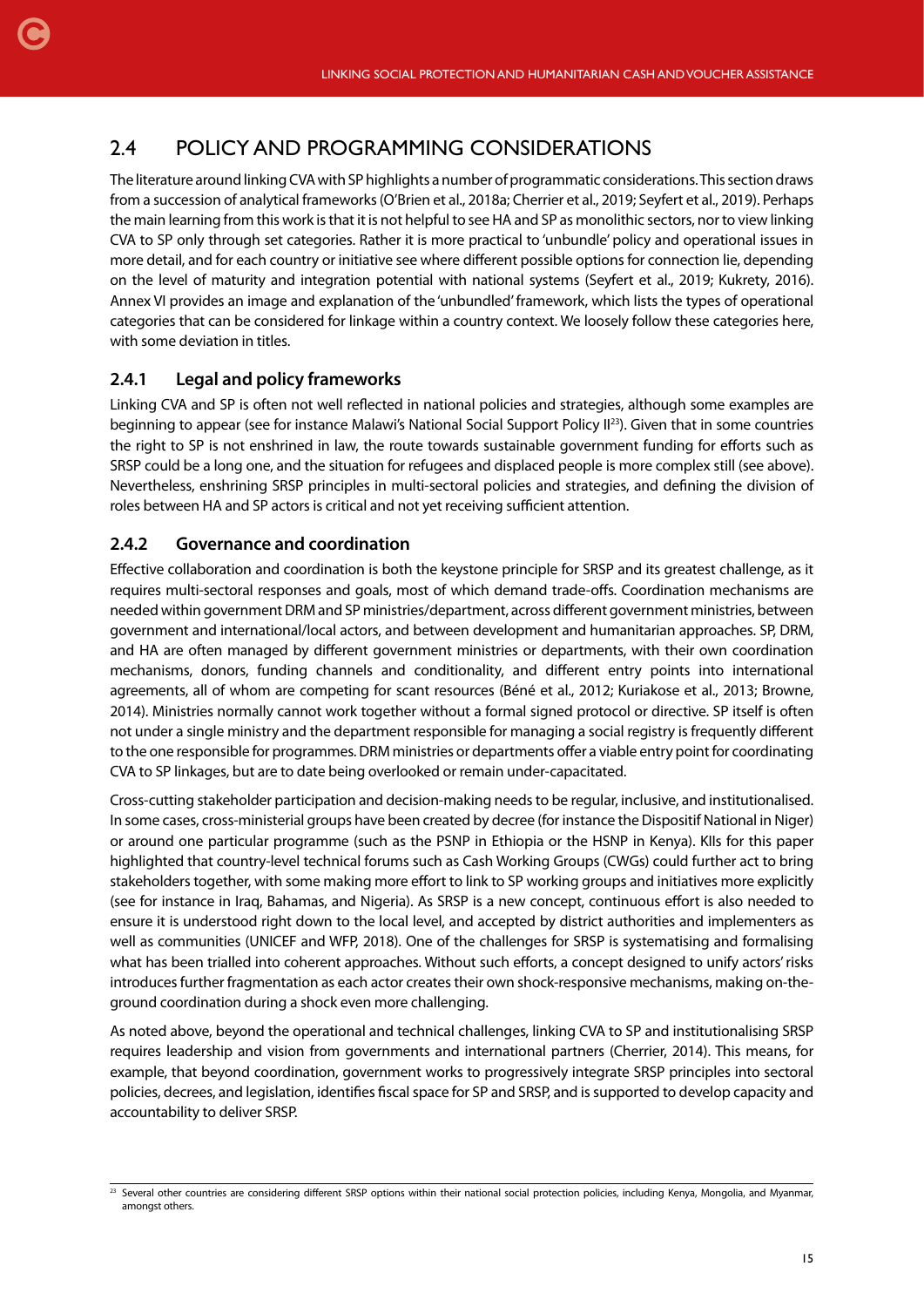#### **2.4.3 Information management and data protection**

<span id="page-15-0"></span>[C](#page-1-0)

One of the backbones of coordinating CVA with SP is harmonising data systems. As SP and HA programmes often have different beneficiary databases and management information systems (MISs) with different categories of information, an increasing number of governments are now developing social and single registries.24 Social registries (SRs) capture large amounts of demographic and socio-economic data on vulnerable households (whether or not they are already on a programme) using a commonly agreed data collection tool. In so doing, they aim to coordinate programmes, define eligible households, support beneficiary case management, and reduce the costs of parallel processes (Chirchir and Farooq, 2016). They are seen as key to enabling multi-year and seasonal/crisis-based programmes to function side by side and in a responsive manner. However, this is a predominantly SP partner-led exercise and needs more humanitarian buy-in to address key issues around design, data protection, inter-operability, and ethics.

Despite the potential of integrated data management and social registries (SRs) to improve programme management, coordination, monitoring, and cost-efficiency, certain issues require further investigation from the humanitarian community. At an operational level, SR data may not be sufficiently comprehensive (e.g. in terms of the types of vulnerability data collected) or up-to-date to enable its rapid use in times of shock, due to coverage limitations and/or the cost of updating information. Links between SRs and other databases may be needed when shocks hit geographic areas or demographic groups not included in the SR, however getting MISs to 'speak' to each other can be a challenge, especially if a national ID with unique identifier does not exist to link them together, increasing the risk of data duplication, fraud, and inclusion/exclusion errors.<sup>25</sup> There are significant concerns about the extent to which people can give meaningful informed consent to the use of their data in humanitarian settings. A common concern voiced amongst humanitarian practitioners is that povertybased targeting (which is frequently how SR data is used) is often not an appropriate way to target emergency responses.

More broadly, there is a clear risk that the global push for digital ID could introduce new forms of control, corruption, mismanagement, and discrimination (Hosein and Nyst, 2014). The emerging global framework for identity management centres on SDG 16.9, which envisages the provision of formal legal identity to an estimated 1.1 to 2.4 billion people worldwide who lack it. Numerous other SDGs have a 'financial inclusion' target. Digital ID is also central to global anti-money laundering and counter-financing of terrorism conventions, as well as immigration and border control, principle motivations for nation states. Many humanitarian organisations are today introducing some form of digital identity system, and some are considering the adoption of interoperable standards, led at scale by UN agencies such as UNHCR and WFP. Projects like the World Bank's *ID For Development*, through an EU trust fund, support cooperation with states to establish interoperable social registries and national digital ID systems, to also enhance the 'digital social protection' capacity of development and humanitarian actors.<sup>26</sup> The vast majority of these systems have a biometric component, which has been incorporated into the Grand Bargain (2016), and the Global Compact on Refugees as well.

While these systems bring significant benefits to states and individuals in the form of legal, social, and economic inclusion, as well as improvements in systems efficiency, their implementation also has civil liberties and human rights implications, especially in wars where governments are often one of the parties to the conflict (Hosein and Nyst, 2014; Berens et al., 2019). The risks are exacerbated by a lack of global standards addressing the broad range of data protection and fundamental rights issues, or other checks and balances that should be implemented before these systems are financed or deployed. Data protection can therefore be seen as a key consideration for humanitarian accountability where 'the risks, harms and benefits associated with data in humanitarian contexts are not well documented or sufficiently understood' (Kuner and Marelli, 2017; Wilton Park 2019: 3)<sup>27</sup>.

<sup>&</sup>lt;sup>24</sup> For brevity we only focus here on social registries (SRs), but single registries are also being developed in many country contexts. A single registry acts as a warehouse of information linking together pre-existing MISs (including SRs) across ministries and partners, as well as linking to other external databases such as health, employment, tax, and civil registration (Chirchir and Farooq, 2016).

<sup>&</sup>lt;sup>25</sup> Differences between databases include different programming codes, modules/fields, geographic zoning, and data collection tools.

<sup>26</sup> See: <https://id4d.worldbank.org>

<sup>&</sup>lt;sup>27</sup> This section also draws from a forthcoming awo.agency and Open Society Foundation paper on standards for digital ID systems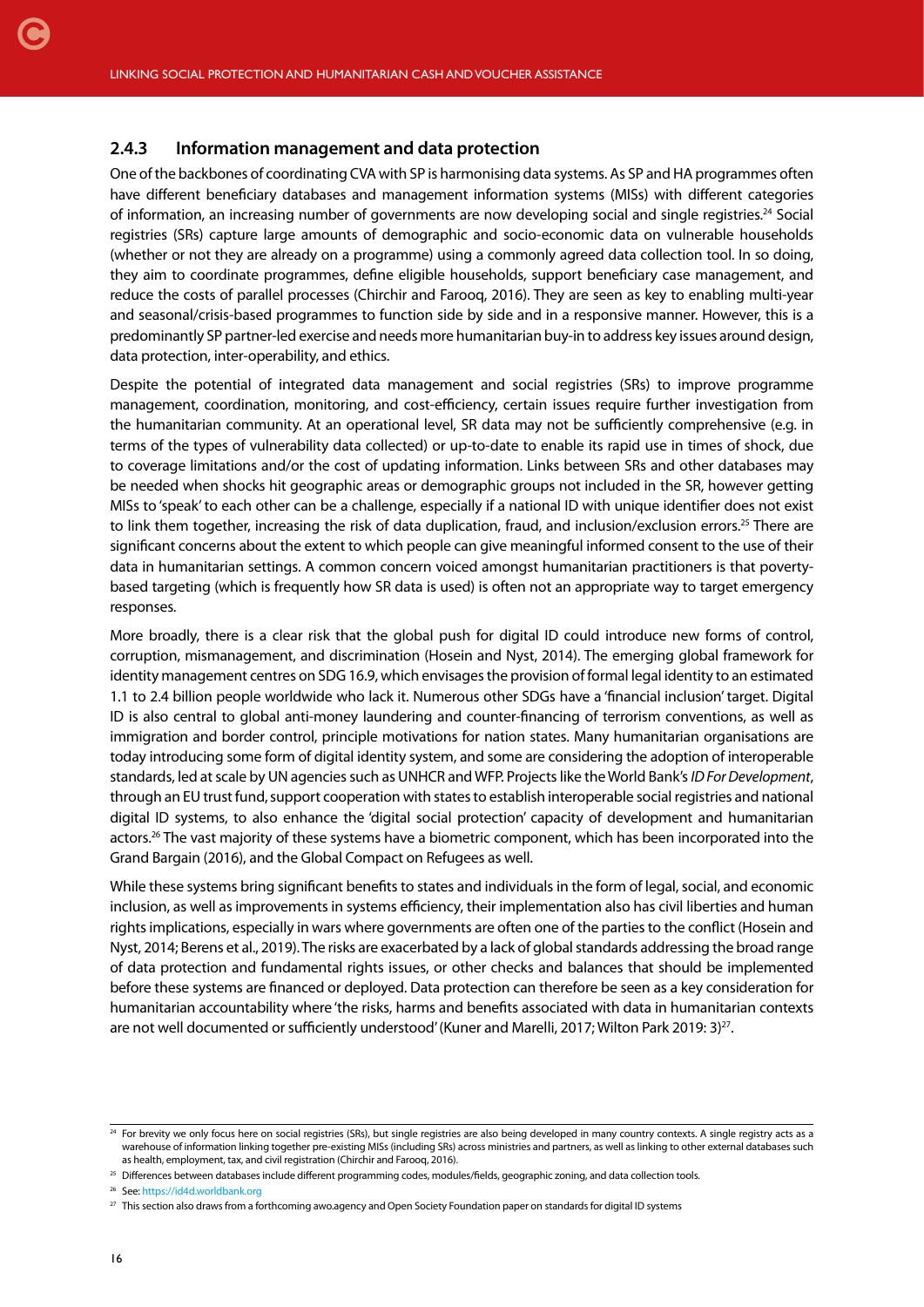#### **2.4.4 Delivery mechanisms, modalities, and complementarity**

<span id="page-16-0"></span>[C](#page-1-0)

SP's preference for cash transfers, and HA's increasing use of them, offers potential convergence in terms of delivery methods and partners. However, despite the increasing use of CVA, the majority of humanitarian assistance is still delivered in-kind, requiring different delivery arrangements. Depending on the shock (especially fast onset), there is sometimes the need to switch between modalities, or to have a mixed modality basket, an option SP programmes do not offer. In addition, the global coverage, capacity, and benefits of SP programmes remain limited, especially in low-income countries and fragile contexts, and suffer from weak institutionalisation (ILO, 2017; Roelen et al., 2018). This can limit their use for linkage in the immediate term (which is not to say they should not be supported to expand), and require that parallel or additional systems be put in place. As most humanitarian programmes also suffer from limited coverage, the broader issue remains one of insufficient resources to match levels of need, particularly in fragile contexts and protracted crises.

In both development-focused social assistance programming and humanitarian cash programming, increasing interest and attention is being given to complementary programming (sometimes called cash-plus). This examines ways in which stronger linkages between cash support and other forms of support may be able to create synergistic impacts and improve outcomes in technical sectors such as health, protection, and mitigation of sexual and gender-based violence. There is scope here for development and humanitarian actors to learn from each other in terms of what works in complementary programming (Harvey and Pavanello, 2019).

A key emerging lesson in the benefits and challenges of linking social protection and humanitarian systems is the importance of flexibility. There is a need to adapt, simplify, and relax administrative processes to meet the different needs and constraints emerging during responses to shocks. There is also a need to focus on the resilience of systems during times of crisis and ensure that systems can keep running.

#### **2.4.5 Coverage, eligibility, and targeting criteria**

One of the most discussed and complex operational topics in linking CVA to SP, eligibility and targeting, centres on how to define and measure vulnerability and needs, and how much support people should receive. At its heart, this debate is about rights and coverage – who should be entitled to support, and who does and does not receive support in contexts where resources are rarely sufficient. Ideally, shock-responsive social protection would be underpinned by adequate and regular social protection in normal times and humanitarian appeals would be fully funded. But in reality, social protection during normal times is often inadequate and patchy and humanitarian needs cannot be fully met. This forces difficult choices about how best to allocate scarce resources.

SP and HA programmes target using a range of poverty, categorical, and community-based methodologies, with social assistance programmes often favouring poverty-based targeting (such as the Proxy-Means Test (PMT)), whilst humanitarian practitioners tend towards community-based targeting. Both have benefits and drawbacks and are subject to heated debate in terms of accuracy, subjectivity, cost, and speed (see for example Kidd et al., 2017). In reality many programmes combine two or more methodologies. What is clear for humanitarians is that compromise and quick solutions are required in contexts of time, capacity, and data constraints (World Food Programme, 2006).28 Due to limited resources in the face of enormous need (both for SP and humanitarian programmes), the focus is often on reducing inclusion error, when exclusion error is the greater problem.

Identifying CVA to SP linkages requires integrated vulnerability assessments that consider multiple risks and forms of vulnerability (poverty, food insecurity, exposure to shocks), and do not to conflate them. Finding practical tools to undertake integrated vulnerability analysis is often difficult at country level. Several studies have begun looking at which combination of methodologies, indicators, and funding modalities can best support the targeting of both chronic and acute or transitory need (such as combining HEA vs. PMT (Schnitzer, 2016)), or combining categorical with food security indicators. Depending on the level of maturity of a SP system and its forward vision, there could be significant advantages to moving from needs-based (discretionary) to categorical (individual entitlement) benefits, or towards universal basic income.

However, there are also significant questions to address in terms of operations, finance, and political economy. Likewise on design and longer-term objectives – does shifting the focus of SP programmes and systems to

<sup>&</sup>lt;sup>28</sup> Beneficiary participation is also a key part of humanitarian accountability, though in fast onset crises and conflicts, community participation can be limited (Burns et al., 2011).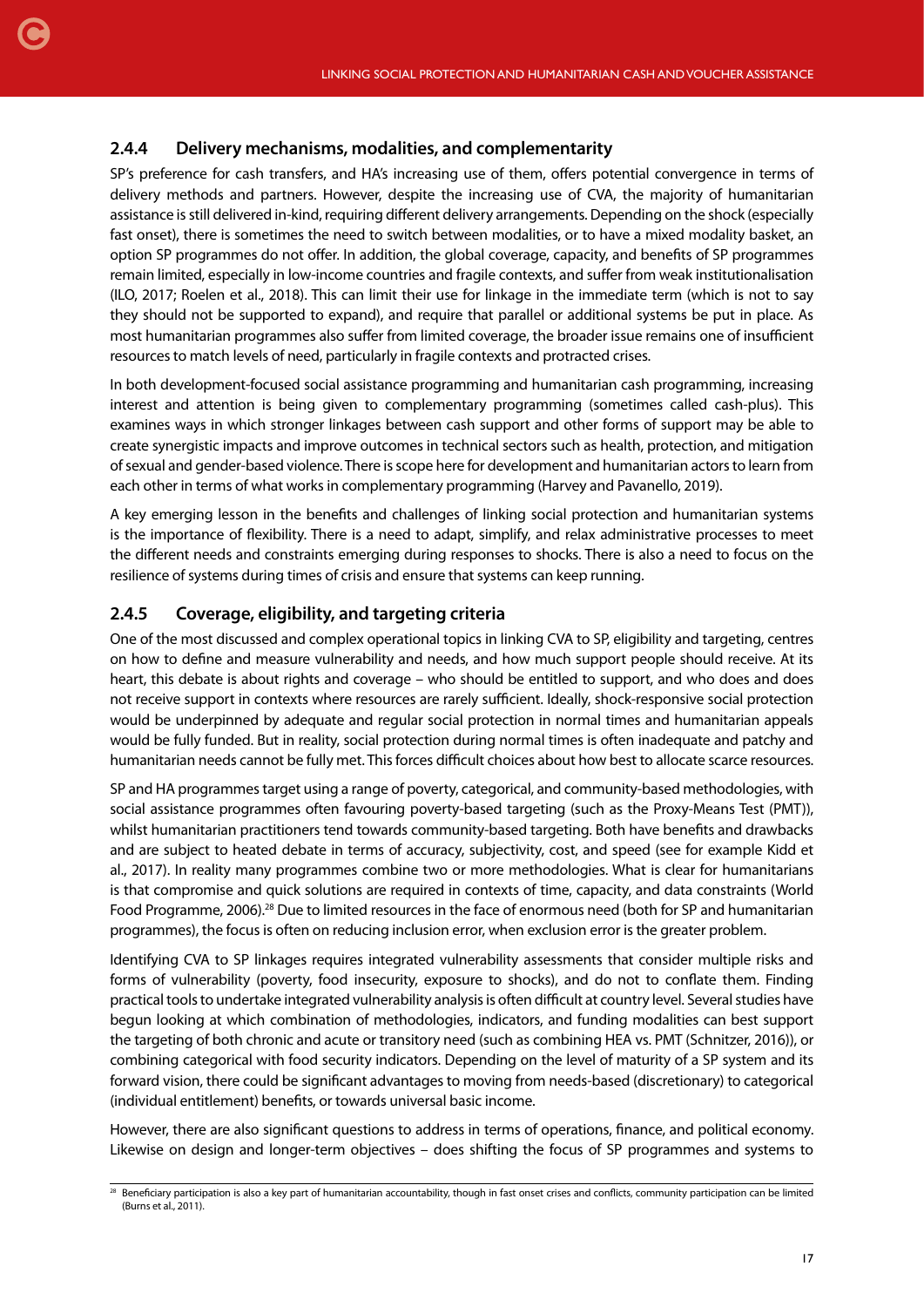<span id="page-17-0"></span>[C](#page-1-0)

address disasters jeopardise their core objectives of ensuring that the SP system matures and provides increased protection across the lifecycle? Whilst this does not have to be an either/or discussion, in contexts of limited resources and political scope, the risk of over-stretch remains at the forefront of concerns for many, including the KIIs interviewed for this paper.

#### **2.4.6 Setting transfer type, level, frequency, and duration**

Social assistance programmes are designed to be regular, adequate, predictable, and government financed (in the immediate or longer term). Meanwhile CVA aims to provide life and livelihood saving support for a defined period of time in the face of specific shocks (though in many protracted contexts this line is blurred). Both depend on needs assessments of the individual or household to define transfer values, but given emergency contexts and a lack of beneficiary coping capacity, the transfer value for CVA can be several orders of magnitude higher than that for social assistance.<sup>29</sup>

Aligning systems brings trade-offs, and it is no surprise that setting transfer values, which make up the bulk of cost for any programme, can be disruptive in both a positive and negative sense. For instance, increasing the transfer value for a social assistance recipient during a crisis or the lean season (vertical expansion), then reducing it again, can be both welcomed (especially if provided on time and through one financial service provider), but can also lead to confusion amongst communities around why benefits ended and why certain households receive more than others. There is sometimes community aversion to the notion of 'double dipping' – one recipient receiving multiple forms of support, instead of everyone getting a little (Government of Malawi and UNICEF, 2017; Holmes et al., 2017), even though the principle of 'layered programming' is seen as key to SP.

Often a compromise is sought, either temporarily increasing SP values to match humanitarian ones (such as in Malawi and Mauritania), or setting a value below humanitarian requirements to align with social assistance programmes (e.g. in Kenya, Kyrgyzstan, and Nepal). In all of the latter cases, it was noted that values were too low to meet household needs in an emergency, however they did often lead to government buy-in to the approach, an example of a key trade-off.

#### **2.4.7 Early warning, early action, and forecast-based financing**

One feature of HA and DRM design linking Early Warning Systems (EWSs) to scalable social assistance and other SP programmes has been a growing area of interest in places such as the Sahel. Forecast-based financing (FBF) shares similar features to early warning early action approaches, but focuses on the use of climate and weather forecasts linked to predefined triggers, disaster risk funding, and response plans (sometimes known as an 'early action protocols'), to improve the effectiveness of emergency preparedness, response, and recovery efforts (Overseas Development Institute, 2018).<sup>30</sup> FBF introduces useful thinking to SRSP, including how to ensure system readiness, allocate resources (and avoid 'acting in vain' by investing in preparedness measures when a shock doesn't materialise), how to design objective triggers for action based on pre-agreed indicators, and how to plan, prepare, and communicate with communities. This was the process followed for instance in Kenya under the HSNP.

#### **2.4.8 Risk layering and disaster risk financing**

Resourcing SRSP poses difficult questions as to how activities should be funded and by whom. Who, for instance, should pay for a 'vertical top-up' – a contingency fund in a regular programme, or a humanitarian donor piggybacking on a SP programme? Which financing mechanisms are most suited to address shocks before, during, and after they have occurred, and which risks need to be transferred to other partners (such as insurers)?

The answer to these questions depends on context, hence the need for an understanding of which shocks affect who and where, and the range of programmatic instruments, partners, and mechanisms available to address them.31 This type of 'risk layering' exercise is an integral part of the analysis for Disaster Risk Financing and

<sup>&</sup>lt;sup>29</sup> Social assistance programme transfer values tend on average to range from 10 to 30% of an individual or household's needs for the month and can be strongly influenced by considerations of long-term financial sustainability and the desire not to create dependency. Beneficiaries of humanitarian assistance tend to require anywhere between 65 and 100% of their monthly needs to be met, using methodologies such as the Minimum Expenditure Basket (MEB), noting that there are minimum thresholds such as those defined by the Sphere Standards that levels of assistance should not fall below.

<sup>&</sup>lt;sup>30</sup> See also the work of the IFRC and Red Cross Red Crescent Climate Centre: [www.forecast-based-financing.org/wp-content/uploads/2018/10/DRK\\_Broschuere\\_](https://www.forecast-based-financing.org/wp-content/uploads/2018/10/DRK_Broschuere_FUND_Web_ENG.pdf) FUND Web ENG.pdf

<sup>&</sup>lt;sup>31</sup> Such as contingency funds, aligning with humanitarian resources, crisis modifiers, catastrophe bonds, and insurance for catastrophic loss.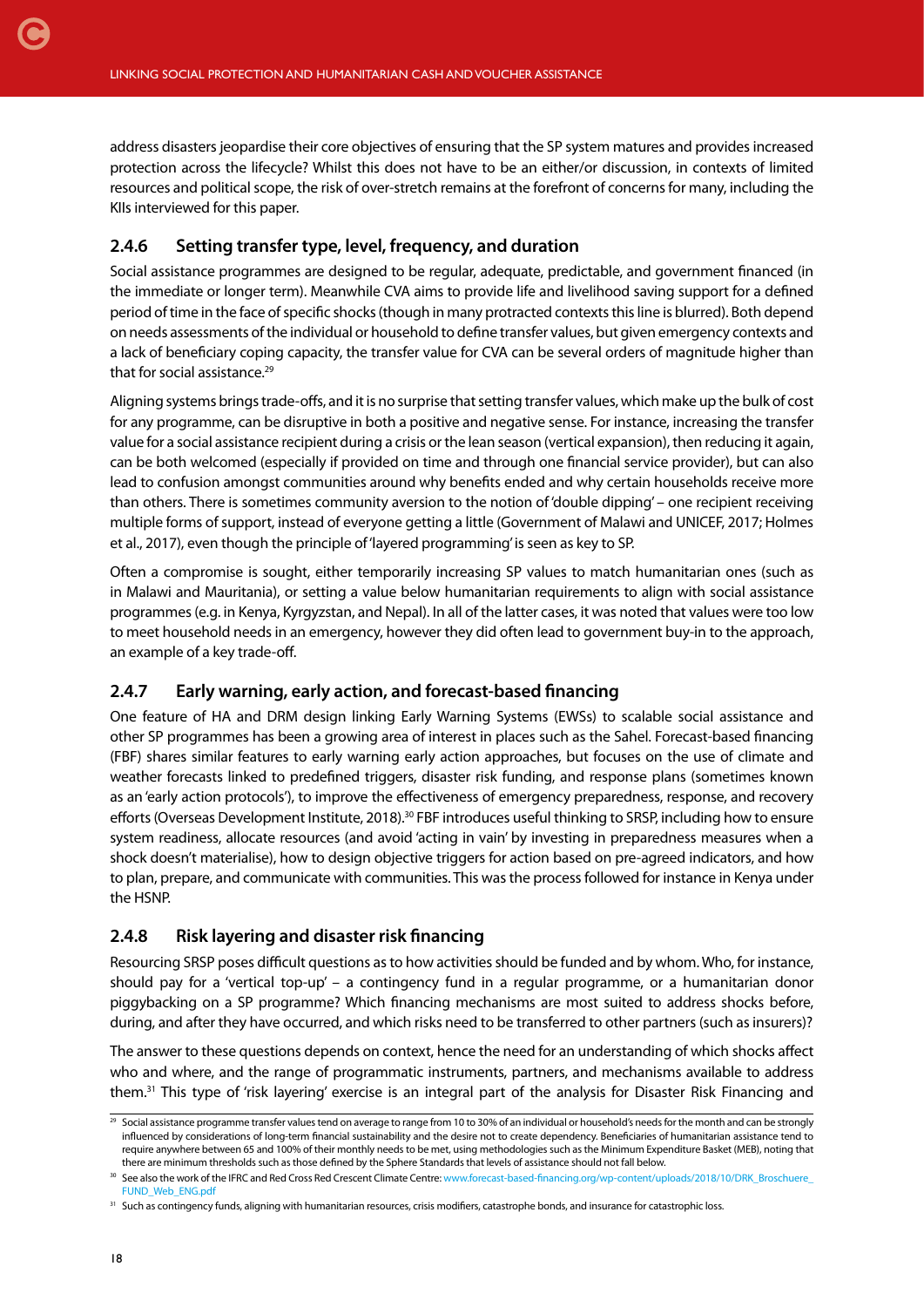<span id="page-18-0"></span>Insurance (DRFI) processes undertaken by actors such as the World Bank with Ministries of Finance.32 DRFI analysis also supports many other design requirements for linking CVA to SP, such as creating risk profiles, generating costed models of disaster impacts, creating economic investment cases for preparedness and early warning early action, and defining emergency response plans as a precondition to releasing pre-allocated disaster risk finance.

More work could be done collaboratively with HA actors to define DRFI strategies. This is needed to create the right mix of financial instruments to respond to shocks (such as country-based pooled funds), which can also incentivise the right mix of actors to engage on SRSP (Konyndyk, 2018). On the latter, donors could further play their part by submitting expressions of interest for SRSP-style programmes that require joint applications from SP and HA actors, as DFID did in Lebanon (Cherrier et al., 2019).

What is clear is that funding strictures heavily influence programmatic action (Konyndyk, 2018). As long as humanitarians are limited in the activities they can support, and are chasing short-term funding to respond to imminent crises, they will not be able to engage in the wider agenda on linking CVA to SP fully. New ways to support multi-stakeholder coordination and programming are needed, and exploring DRFI and innovative funding mechanisms could be a fruitful avenue for linking CVA to SP. The larger implication that could be drawn for SRSP is that the move towards the use of government-led social protection systems will mean that financial requirements for shock response will increasingly be borne by governments and their development partners. It will therefore also be important for development partners to discuss fiscal space and understand options for securing predictable government and longer-term funding for SRSP, linked to a social protection strategy that includes disaster risk financing.

There is a need for realism about the potential for new approaches for disaster risk financing and a recognition of the likelihood that sustained international support, from both development and humanitarian sources, will still be needed to test approaches and take things to scale, whilst also helping people meet basic needs in many crises through conventional systems and programmes.

## 2.5 REFLECTIONS

Linking CVA to SP offers the possibility of multiple benefits. Harmonising approaches and developing greater flexibility within a SP system to cope with and manage a broader array of shocks holds the potential to reduce and avoid duplication of effort and cost, enhance coordination, build national capacity, and improve outcomes for beneficiaries. This is reflected across the case study literature on SRSP.

However, efforts to overcome the divisions of the humanitarian and development communities sit on top of deep theoretical, structural, and political differences. International and national actors in the development sector are fundamentally geared towards competition rather than coordination and integration (Browne, 2014; Konyndyk, 2018). These issues permeate the theme of linking CVA to SP and raise several concerns that are presented briefly for consideration below.

#### **2.5.1 Political economy**

The political economy of linking CVA to SP still receives insufficient attention in multiple dimensions: Can humanitarian and development actors maintain commitments to humanitarian principles whilst working with government-run social assistance? Does linkage of HA and SP mean a slow loss of influence, resources, and visibility for HA and DRM actors? How can trust be built across ministries and partners with fundamentally different structures and mandates who are sometimes in direct competition for resources? What are the questions of political economy a ministry or donor need answering to embrace the idea of linking HA to SP?

At the heart of these questions are well-known yet divergent ways of thinking about the role of the state. SP has a strong focus on supporting states to provide social assistance to their citizens as part of a broader social contract, rooted in legislation, integrated in sectoral policies, and financed from domestic resources. Meanwhile, humanitarian action requires a certain distance and independence from the state to uphold humanitarian principles and act as a provider of last resort when the state is overwhelmed, complicit, or lacks control. There could be openings to explore some of these questions and tensions through research and capacity-building initiatives.

<sup>32</sup> See for instance the World Bank's Disaster Risk Financing Primer: [www.financialprotectionforum.org/publication/disaster-risk-finance-a-primercore-principles](https://www.financialprotectionforum.org/publication/disaster-risk-finance-a-primercore-principles-and-operational-framework)[and-operational-framework](https://www.financialprotectionforum.org/publication/disaster-risk-finance-a-primercore-principles-and-operational-framework)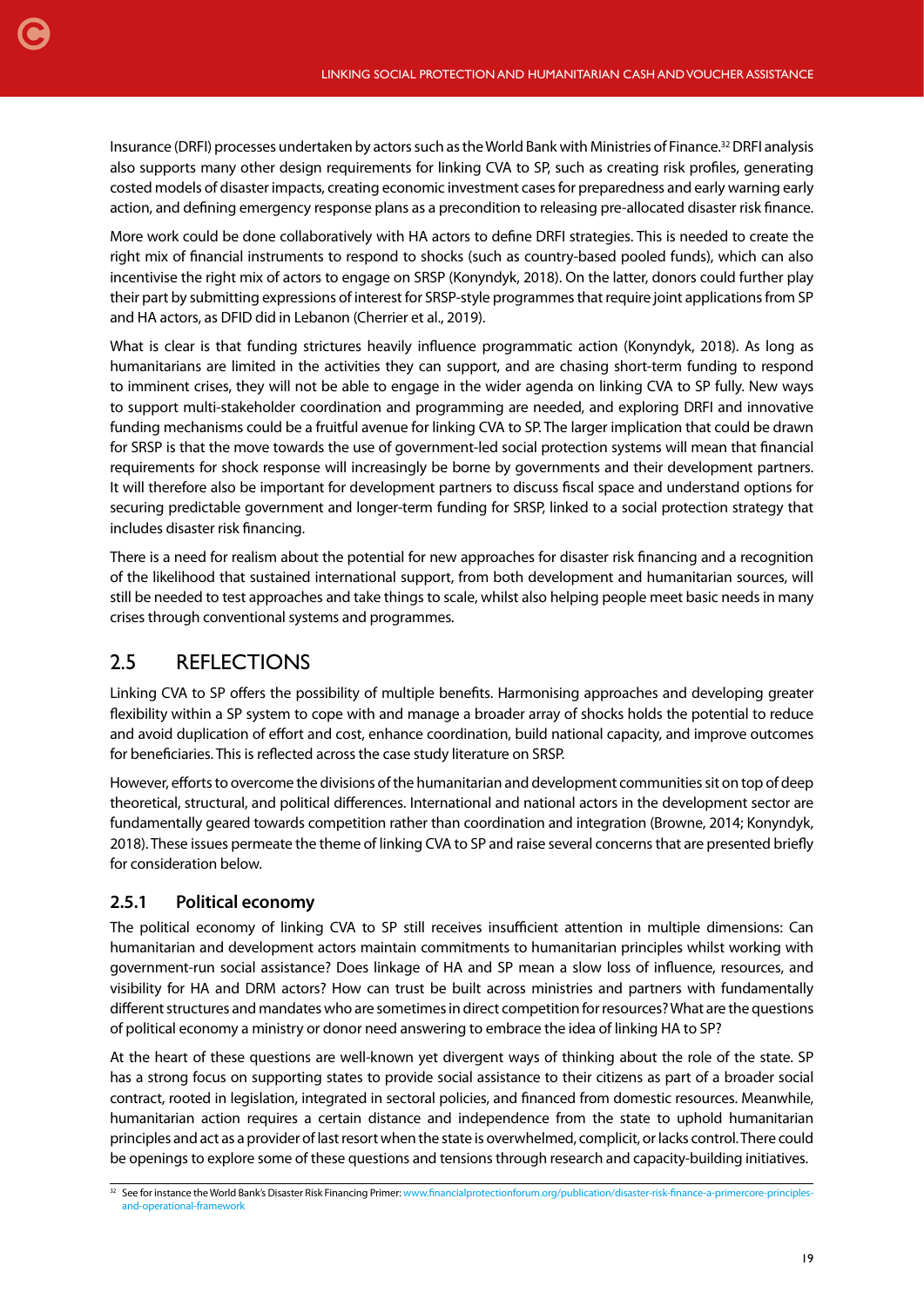#### **2.5.2 Clarifying the objectives of different actors**

<span id="page-19-0"></span>[C](#page-1-0)

Is it appropriate to link CVA to SP in all cases, or there is a risk of over-burdening SP systems by trying to ensure they are responsive to a growing array of shocks? The SRSP literature is clear that the ability of a social protection system to manage a broad range of covariate shocks is dependent on a range of factors (capacity, maturity, shock type, coordination) (O'Brien et al., 2018b), and that even where a reasonably well-functioning and institutionalised SP programme or system exists, it may not be in a position to incorporate additional caseloads in response to additional shocks (Winder-Rossi et al., 2017).

In many countries, social assistance has limited coverage or lacks presence in hard-to-access areas. In these cases, some states may be better advised to keep social assistance and HA systems separate, and rather focus on improving and formalising overall coordination and common support systems. Working more effectively with governments to enable them to assist and support their citizens in times of crisis might mean building disaster response capacity as part of national disaster management systems instead of, or as well as, working to make social protection more shock responsive. Even in higher capacity countries where integration has been achieved to a certain degree, the picture is complicated. The example of Turkey provided above shows how linking HA to SP can have paradoxical outcomes.

'Piggybacking' on a SP system to deliver HA could improve the efficiency of HA delivery whilst doing little by way of building overall government capacity or changing donor funding priorities towards national ownership. Shifting the burden of humanitarian response onto SP systems could be achieved without reducing levels of overall need if underlying long-term programmes are not addressing them due to insufficient coverage, funding, design, or capacity. This might be in line with humanitarian objectives to increase the speed, timeliness, and efficiency of a crisis response but problematic in terms of development objectives to strengthen national systems, and risks overburdening a SP system or distracting from core objectives if not designed appropriately. Reconciling different objectives is context specific and requires commitment to close coordination across sectors, whilst avoiding opportunism. Where integration is deemed appropriate and feasible and local capacities can be strengthened, then the goal of building national capacity should be central, and a commitment be made to learn from experiences to enhance future responses. Again, focus should be on advancing the core principles of universal social protection wherever possible – how to increase the coverage, comprehensiveness, and adequacy of existing SP programmes over time.

In short, integration poses risks as well as rewards, and there is a need for greater caution in assuming that linking CVA to SP is unequivocally positive or universally applicable. States affected by crises and organisations that support them need to make more nuanced decisions about whether, where and how to link CVA to SP. Realism, ambition, and patience are needed in equal measure to ensure social protection systems are not prematurely overloaded, states are sufficiently supported, and that linking CVA to SP is not seen as a quick exit strategy for HA actors. As Cherrier (forthcoming) notes:

*'Fundamentally and most importantly, this agenda calls for a complete change of mind-set and approach to humanitarian assistance and social protection. It requires reconciling different viewpoints and translating them into constructive action. From a donor perspective, the question is how can governments be persuaded to be more inclusive; from a government standpoint, it faces disproportionate political and economic risks from being left with the bill; and from the international humanitarian agencies viewpoint, there might be dilemmas on how to reconcile commitments to neutrality and independence with those to respecting the primary responsibility of governments (Seyfert et al., 2019). Clarifying the nature of humanitarian needs, agreeing on shared goals over the short to medium term, and redefining respective roles and responsibilities towards that vision require soft skills to steer dialogue and negotiate differences across actors'.*

#### **2.5.3 Gender**

Disasters and conflicts exacerbate existing inequalities and affect populations differently due to gender, age, and disability. Emergency interventions themselves can risk exacerbating these fault lines if not properly planned and delivered.<sup>33</sup> As CaLP and others have noted however,<sup>34</sup> it is relatively poorly understood how to implement

<sup>33</sup> See CaLP's various resources on gender and CVA that speak to these points: [www.calpnetwork.org/publication/collected-papers-on-gender-and-cash-transfer](https://www.calpnetwork.org/publication/collected-papers-on-gender-and-cash-transfer-programmes-in-h)[programmes-in-humanitarian-contexts](https://www.calpnetwork.org/publication/collected-papers-on-gender-and-cash-transfer-programmes-in-h)

<sup>34</sup> See: [www.devex.com/news/opinion-for-cash-transfers-to-work-we-can-t-ignore-gender-93575](https://www.devex.com/news/opinion-for-cash-transfers-to-work-we-can-t-ignore-gender-93575)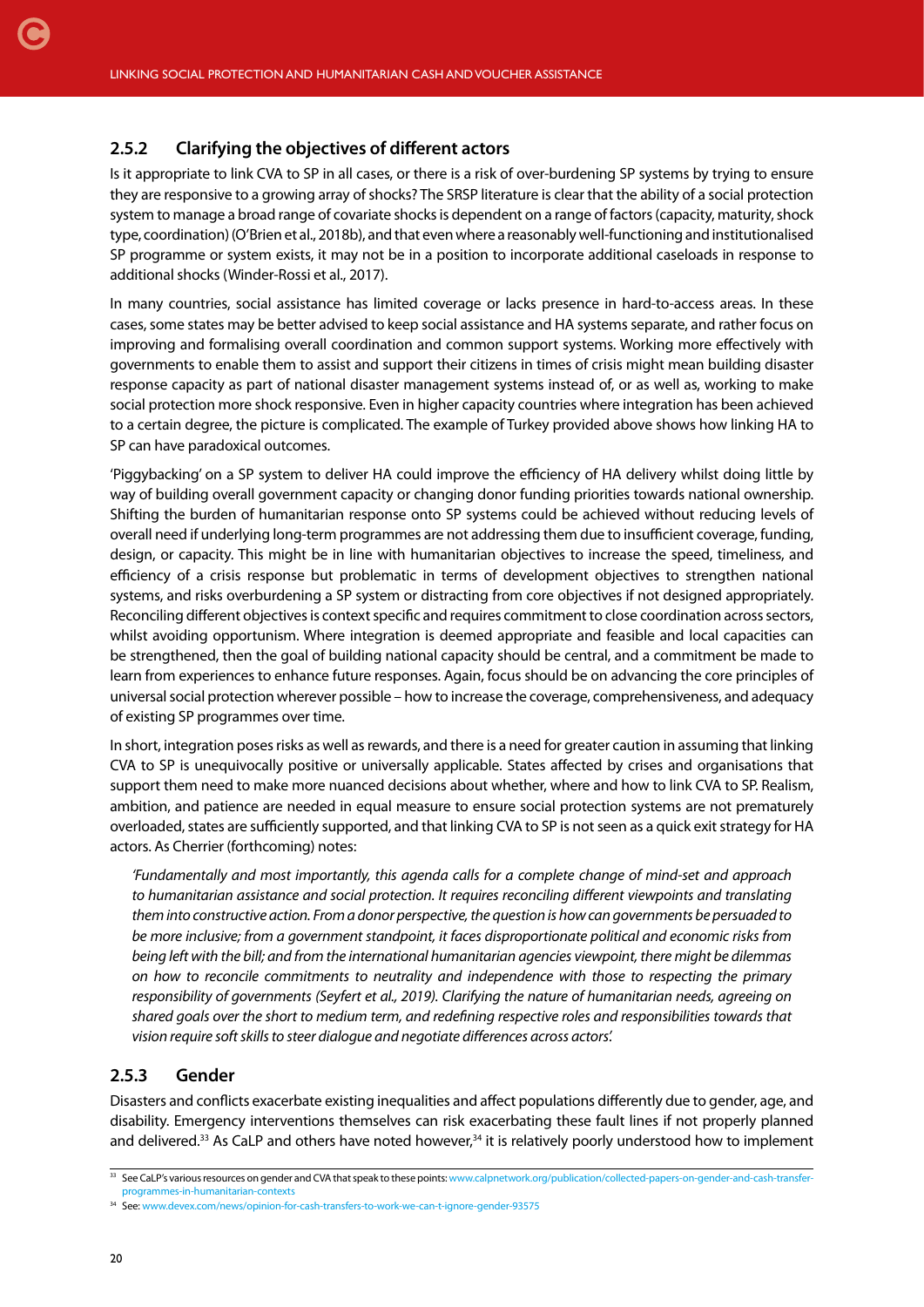<span id="page-20-0"></span>[C](#page-1-0)

humanitarian responses in a gender-sensitive way, and the relationship cash transfers play in that process. With one or two notable exceptions (e.g. Cherrier et al., 2019), so far efforts to address gender disparity have also been all but absent in SRSP discussions. Yet in SP there is a strong body of evidence on the benefits of providing cash transfers to households to help address gender dynamics and disparities (Mishra, 2017). Therefore the 'bridge thinking' on gender and linking HA to SP appears to be lacking.

This could be a result of several factors, such as a lack of gender-disaggregated data evidence, a lack of political interest and will, and the fact that gender is cross-cutting and not easily 'clustered' (Cherrier et al., 2019). But there are also broader issues at play. It is widely acknowledged in SP that cash transfers alone do not lead to desired outcomes in malnutrition, health, and education (Roelen et al., 2017), they need to be accompanied by combinations of social services (e.g. primary healthcare, education, nutrition) and/or behavioural change (e.g. on child care and nutrition, financial inclusion, legal rights and entitlements), so-called 'cash plus' or 'layered' approaches (Mishra, 2017). This is especially critical for women and girls, given unequal power dynamics in households, gendered patterns of work and care, and a relative lack of access to financial, social, and political resources in comparison to men (Roelen et al., 2018). However, the scope of social services in low-capacity countries can be limited, and conflict is unsurprisingly associated with the deterioration of delivery systems and service provision (Carpenter et al., 2012). This may lead to the perception that gender in the context of already complex SRSP considerations may be too much to address in a comprehensive manner.

A step-by-step approach could prove useful to reintroduce gender as an overlooked dimension of analysis for linking CVA to SP. This could first entail applying a gender lens across an 'unbundled' operational framework (looking at different programmatic and systemic features as discussed above) to understand where it must be prioritised. Secondly, it can mean paying consideration to whether households are eligible for multiple interventions (one of the supposed advantages of working in a coordinated way in SRSP), and where looking beyond cash towards social services and accompanying measures is needed as part of a more comprehensive approach, albeit one that is introduced progressively over time. Lastly, it can mean broadening the thinking to encompass a gender-responsive social protection agenda, by looking at the political landscape to understand which gender-inclusive policies and political champions exist, and perhaps most crucially, how SP (and HA) can frame women as more than simply mothers and caregivers but agents of change, contributors to the economy, and recipients of SP in their own right (Holmes et al., 2019).

In short, a gender perspective can help arrive at a more holistic and well-rounded view of how to reach vulnerable people in and outside of crisis, as well as contribute to eventual exit strategies for HA actors and transition strategies to formalised and government-led approaches to SRSP. For this to happen, more evidence is needed of the different possible points of connection with national social protection systems, looking at social cash transfer programmes and beyond to include social services, social workers, social insurance, labour policies, and so on (Cherrier, forthcoming).

#### **2.5.4 Age and disability**

Older persons and people with disabilities and their households are disproportionately represented amongst the poorest. While access to social protection can potentially play a key role in enhancing well-being, existing programmes do not reach the vast majority of people with disabilities, and older people face barriers due to existing vulnerabilities and increased risk of protection violations (Mleinek and Davis 2012; DFID 2015a; DFID 2015b). Physical, communication, and attitudinal barriers, and a lack of sensitivity or awareness in the programme design, make it hard for older persons and people with disabilities to access support (Mont, 2010; Kidd et al., 2019). Those with disabilities are acutely vulnerable to crises because they are less likely than others to benefit from interventions or humanitarian assistance, especially due to limited accessible information, lack of disability data, and negative attitudes or knowledge amongst family members, communities, and programme implementers (Groce et al., 2011; UNHCR, 2019b; Sherwood and Pearce, 2016; Pearce, 2013; Handicap International, 2015; Rohwerder, 2018). Evidence also shows that older persons are often overlooked in humanitarian operations (HelpAge, 2012 and 2014). Humanitarian cash and voucher assistance, social assistance, and programmes that attempt to build links between them need to pay greater attention to issues of age and disability.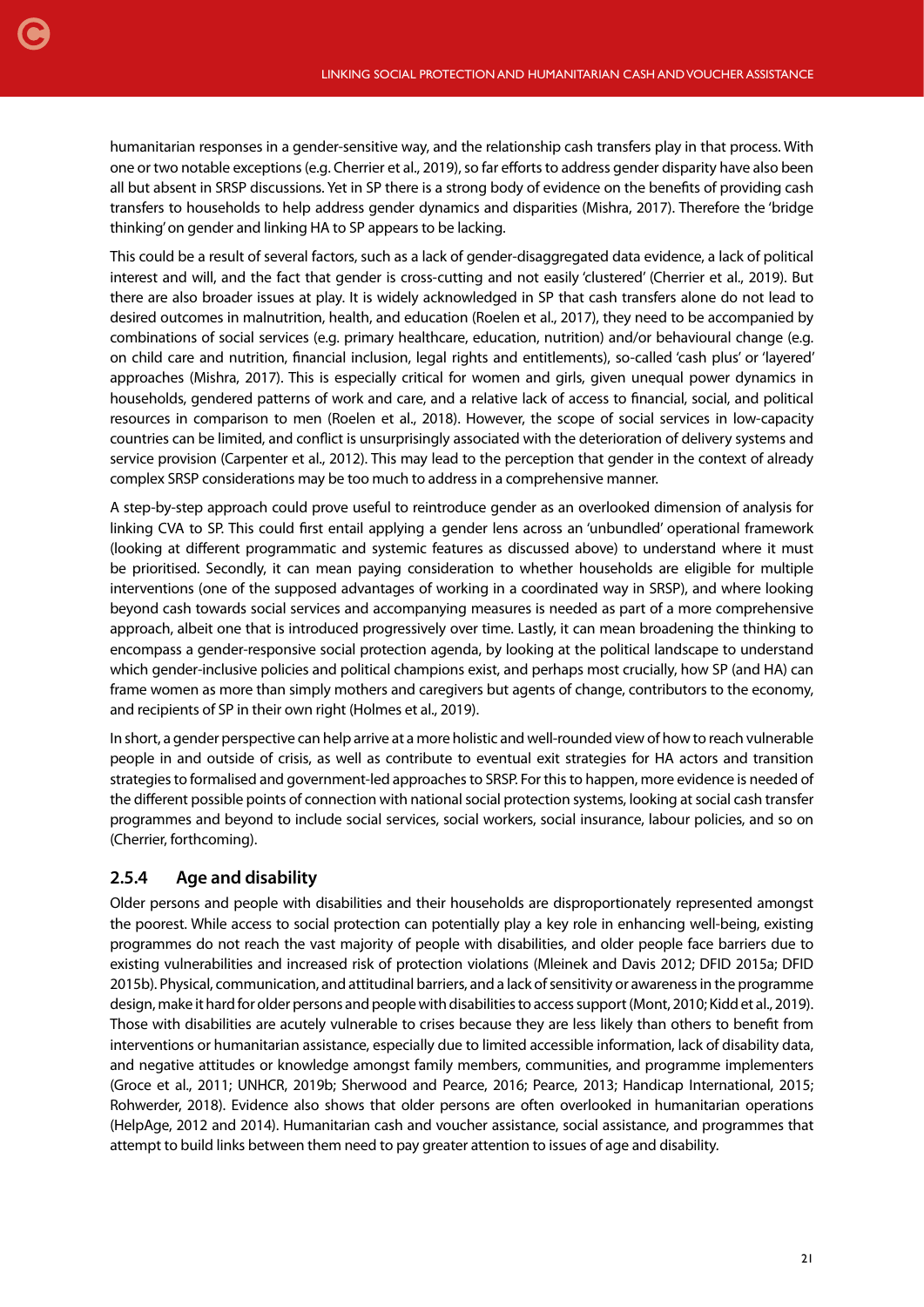#### **2.5.5 Transformative as well as protective**

<span id="page-21-0"></span>[C](#page-1-0)

People needing social assistance in crises are often at risk of violence (including gender-based and sexual violence), are in particular need of protection, and have constrained rights to work or move freely (Denney and Mallett, 2017). Transformative approaches to social protection that focus not just on assistance but on areas such as the right to work, freedom of movement, and protection from violence are critically needed, precisely when they are most difficult to put into place. There is a need to focus on the extent to which transformative approaches can be successfully integrated into linked humanitarian and social assistance. 'Cash plus' or complementary programming approaches may have potential to create synergistic impacts between basic assistance and protection to reduce risks of violence and mitigate its consequences. There is also scope for more focus on how social protection might support livelihoods and inclusion (Harvey and Pavanello, 2019; Roelen et al., 2017).

## 3 CONCLUSION

Linking humanitarian CVA to SP, as part of the broader SRSP agenda, has gained significant momentum and interest in the last five years. This is due to a combination of factors such as the focus of global commitments on greater alignment of objectives, systems, and programmes, the demand for enhanced coordination and cost savings in operations, and the increasingly common features of humanitarian and social protection programmes. But it is principally part of a broader 30-year effort to improve the link between development and humanitarian activities to better serve vulnerable people in poor, fragile, and conflict affected countries, as the frequency and intensity of climate and other shocks increases, driving global humanitarian need to record levels.

Conceptual and policy discussions that link humanitarian CVA to SP have come a long way in a short time, and there is now a proliferation of material (position papers, case studies, guidance notes, and academic research) on how different organisations are planning or operationalising the linkages, reflecting a growing number of activities on the ground. However, there remains a number of gaps in the literature, and a pressing call from practitioners for focused, tailored support in planning and implementing the linkages at regional and country level.

This paper, commissioned by CaLP, provides an overview of how the concepts of linking CVA to SP and SRSP more broadly have developed, how the links are being operationalised across different country contexts, what some of the main programming considerations are, and some further reflections for consideration as this agenda evolves. A second part, internal to CaLP, provides a set of capacity-building recommendations based on the analysis and research undertaken here.

The overall argument made in this paper is that whilst linking CVA to SP holds much promise and has introduced interesting programmatic innovation, there is a need to better understand the different ways in which CVA can link to SP from a humanitarian perspective, and the effectiveness of the approach. Greater caution is advised in assuming that the linkage is unequivocally positive and the findings universally applicable. Actors need to make more nuanced decisions about whether, how, and in what circumstances it is desirable to more strongly link SP and CVA, and what this means for the right balance of development and humanitarian instruments in different places. That said, the approach holds significant potential and has created some encouraging early results and insights. Therefore, more work is needed to fill some of the global knowledge gaps, but more critically, to support the capacity-building needs at field level, focusing on realistic and pragmatic solutions.

As this approach becomes further embedded in different institutions' ways of working, this paper notes there will be a greater need to agree on and formalise key approaches and tools, and an increased demand for practitioners with 'hybrid profiles', those with expertise across humanitarian and social protection (as well as other relevant) sectors. As many of the challenges encountered in merging these two worlds are not conducive to technical solutions alone, practitioners must combine their practical knowledge with the right mix of soft skills to manage what are, in effect, processes of change, negotiation, and trust-building, with the objective of delivering improved programmes and better outcomes for shock-affected communities.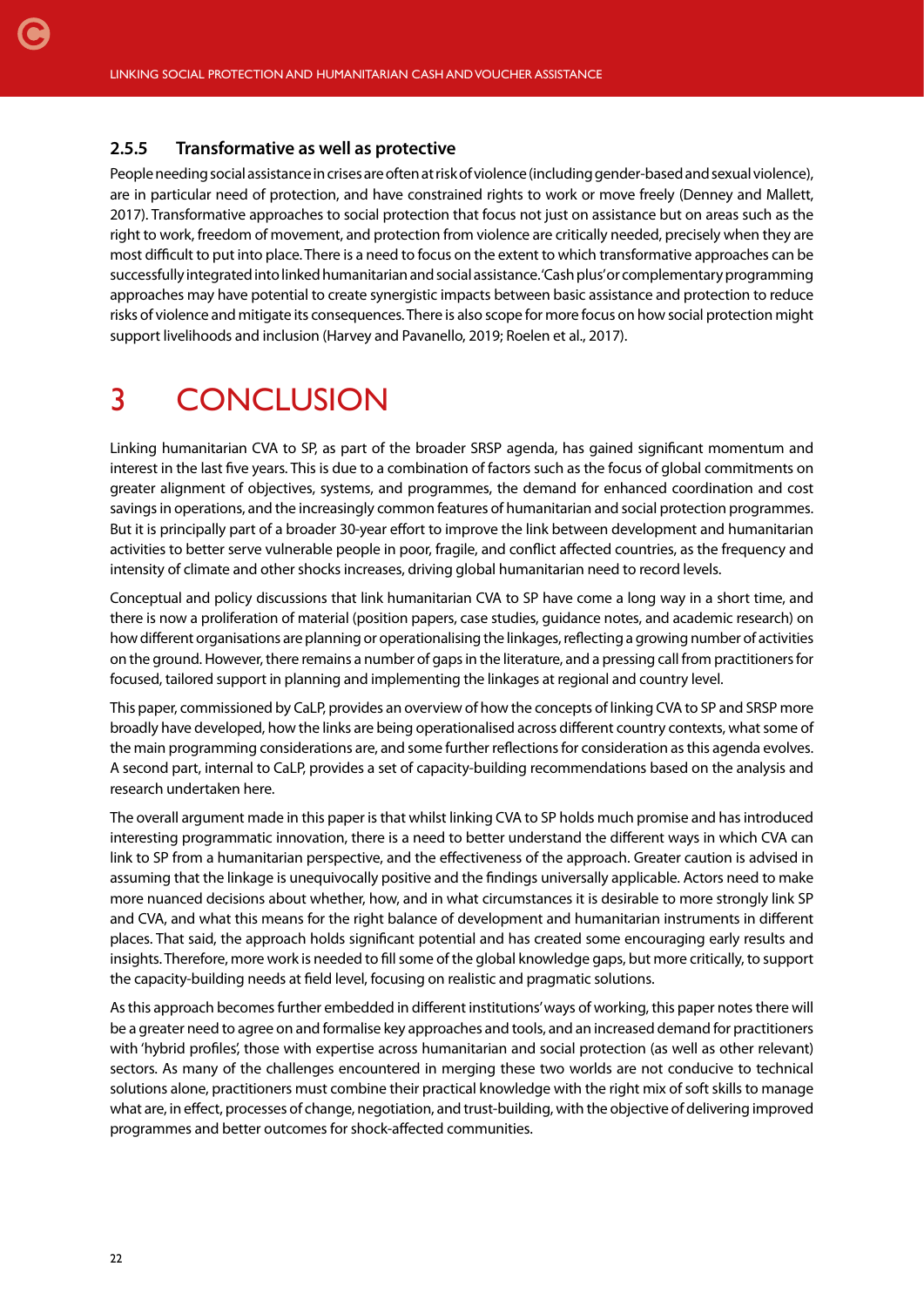## 4 ANNEXES

<span id="page-22-0"></span>[C](#page-1-0)

### ANNEX I – OBJECTIVES, SCOPE, AND FOCUS OF CONSULTANCY (FROM TORS)

The assignment covers the time period from 1 January 2020 to 30 March 2020. It's objective is:

*To provide CaLP with an updated overview of the latest analysis and practice in linking social protection with humanitarian cash and voucher assistance and, drawing on this, to recommend revision and additions to training materials.*

The principal output from the consultants, a high-level briefing paper, will analyse the questions below to recommend a strategy and form/content for the revision of CaLP's capacity-building (CB) materials on linking Social Protection (SP) and Humanitarian CVA:

- a. What have been the critical developments in the last four years in terms of analytical frameworks and national, regional, and global policy and practice?
- b. What high-level training materials have been generated and by which agencies and for what audience (e.g. the SSA focused Transform course, Key Aid recently offered similar training in their Master Practitioner course, UNICEF may be commissioning a toolkit, FAO have recent work on gender and SP, IDS is currently developing an online e-learning course, a module of which will be on shock-responsive social protection, etc.)?
- c. How has the audience for training evolved (e.g. government officials, UN agencies, NGOs, etc.)?
- d. Where are there gaps in existing training materials? (NB CaLP is also developing a crib sheet and three indepth case studies for the MENA region.) How should these information gaps guide where we should support others or what further pieces of work we should develop in this area?

Based on consideration of the above issues, the consultant(s) will recommend what further training should be developed by CaLP, and/or how their existing CB material should be strengthened and for what audience and context.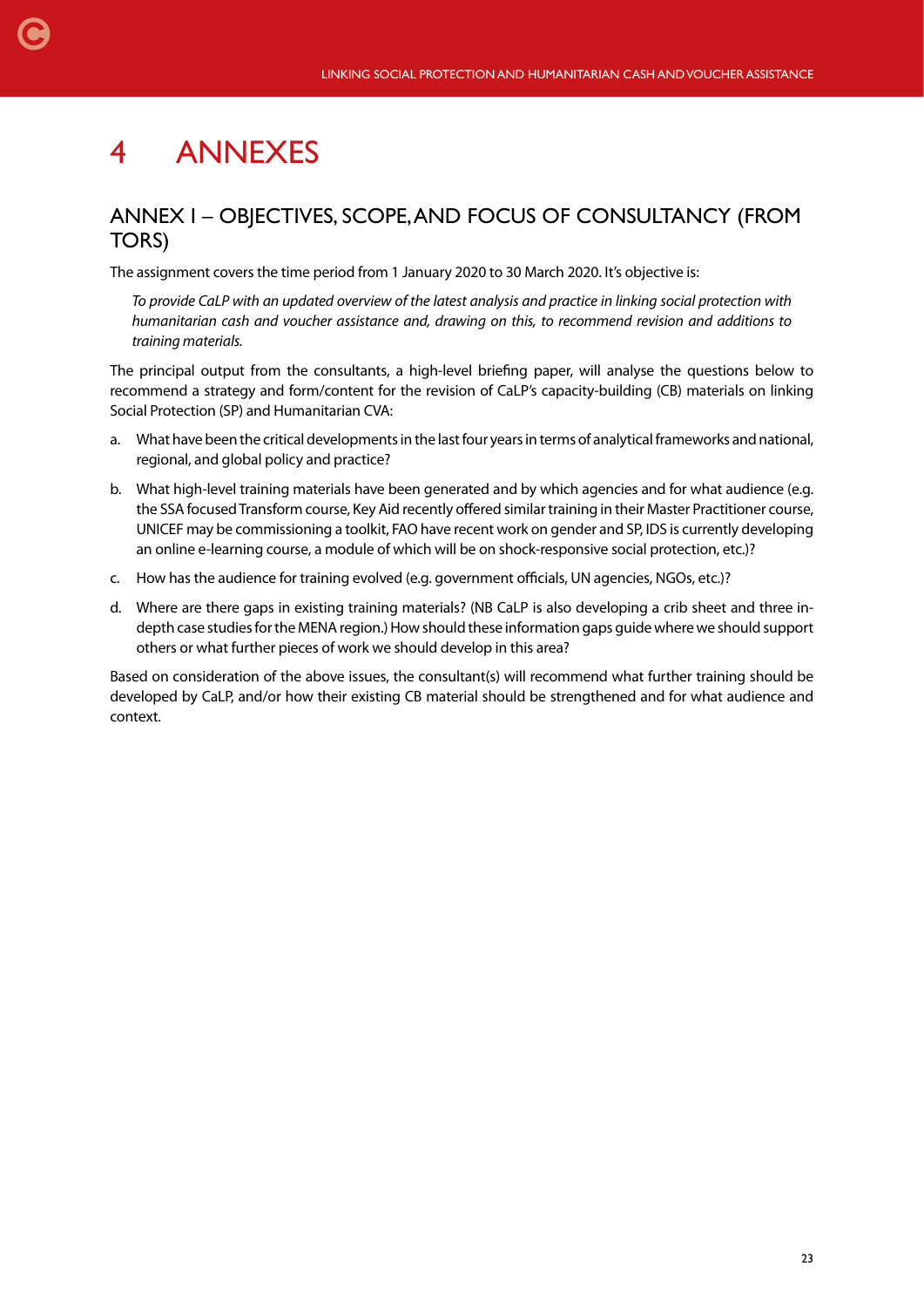## <span id="page-23-0"></span>ANNEX II – ABBREVIATION LIST

| <b>Full title</b>                                                                       | <b>Abbreviation</b> |
|-----------------------------------------------------------------------------------------|---------------------|
| <b>Active Labour Market Policies</b>                                                    | <b>ALMP</b>         |
| <b>Climate Change Adaptation</b>                                                        | <b>CCA</b>          |
| (Humanitarian) Cash and Voucher Assistance                                              | <b>CVA</b>          |
| Disaster Risk Financing                                                                 | <b>DRF</b>          |
| Disaster Risk Management                                                                | <b>DRM</b>          |
| Early Warning System                                                                    | <b>EWS</b>          |
| <b>Financial Service Provider</b>                                                       | <b>FSP</b>          |
| Grand Bargain sub-group on the linkages between humanitarian cash and social protection | <b>GBSG</b>         |
| <b>Grievance and Referral Mechanisms</b>                                                | <b>GRMs</b>         |
| Horizontal expansion                                                                    | <b>HE</b>           |
| Household Economy Approach                                                              | <b>HEA</b>          |
| Humanitarian Assistance                                                                 | HA                  |
| Hunger Safety Net Programme (Kenya)                                                     | <b>HSNP</b>         |
| Internally Displaced Person/People                                                      | <b>IDPs</b>         |
| International Financial Institutions                                                    | IFIs                |
| <b>Inter-Agency Social Protection Assessments</b>                                       | <b>ISPA</b>         |
| Integrated Phase Classification system                                                  | <b>IPC</b>          |
| Management Information systems                                                          | <b>MIS</b>          |
| Memoranda of Understanding                                                              | MoU                 |
| Monitoring and Evaluation                                                               | $M+E$               |
| Multi-Donor Trust Fund                                                                  | <b>MDTF</b>         |
| Non-Government Organisation                                                             | <b>NGO</b>          |
| <b>Overseas Development Assistance</b>                                                  | ODA                 |
| Productive Safety Net Programme (Ethiopia)                                              | <b>PSNP</b>         |
| <b>Proxy Means Testing</b>                                                              | <b>PMT</b>          |
| <b>Public Financial Management</b>                                                      | <b>PFM</b>          |
| Shock-Responsive Social Protection                                                      | <b>SRSP</b>         |
| <b>Social Protection</b>                                                                | SP                  |
| <b>Social Registry</b>                                                                  | SR                  |
| <b>Vertical Expansion</b>                                                               | <b>VE</b>           |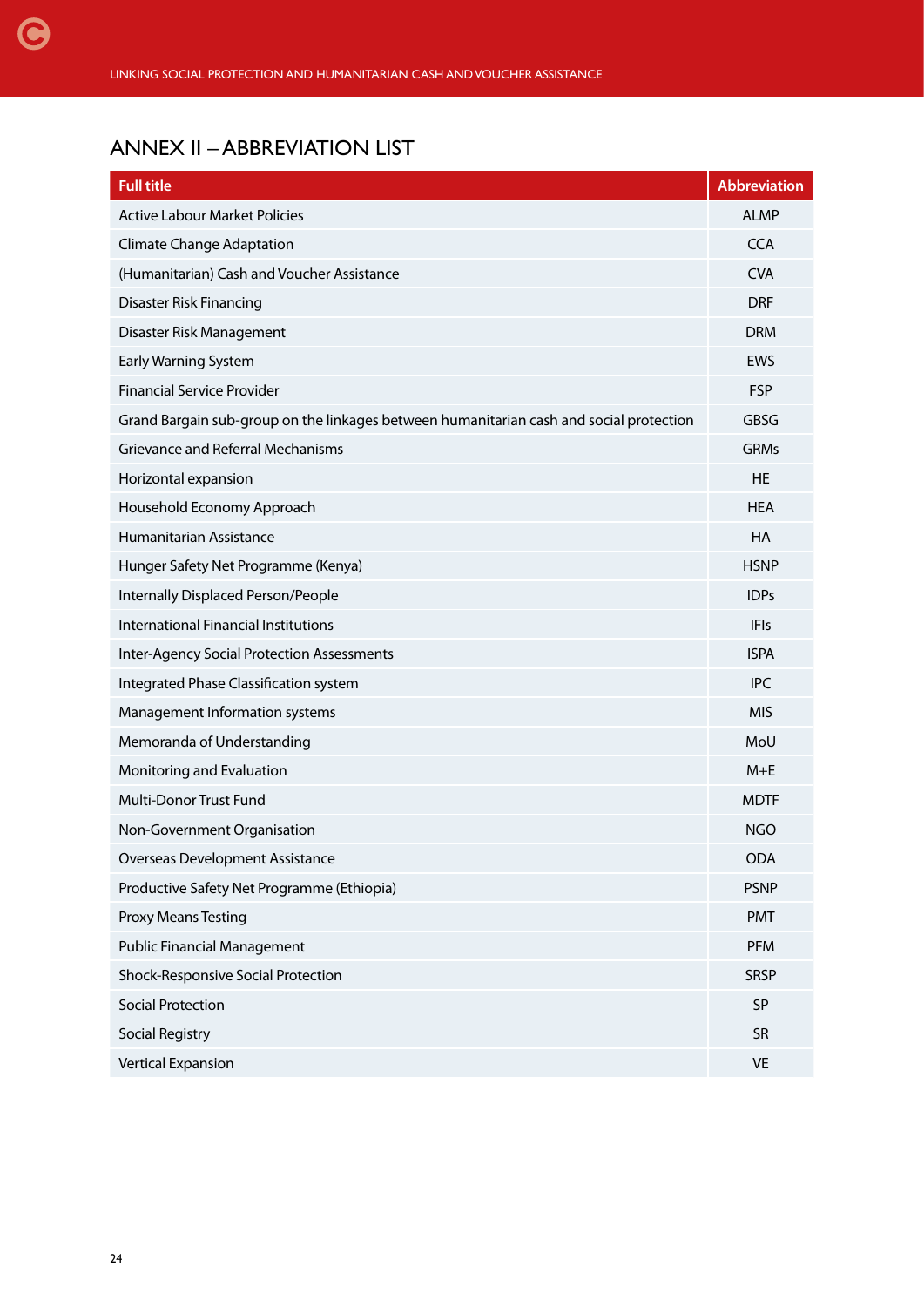## <span id="page-24-0"></span>ANNEX III – GLOSSARY

- **Climate Change Adaptation (CCA)** In human systems, the process of adjustment to actual or expected climate and its effects, in order to moderate harm or exploit beneficial opportunities. In natural systems, the process of adjustment to actual climate and its effects; human intervention may facilitate adjustment to expected climate (IPCC, 2012).
- **Design tweaks** The design of social protection programmes and systems can be adjusted in a way that takes into consideration the crises that a country typically faces (O'Brien et al., 2018a).
- **Disaster** Broadly similar to the term 'crisis', and related to shocks. Disasters are defined as a 'serious disruption of the functioning of a community or a society at any scale due to hazardous events interacting with conditions of exposure, vulnerability and capacity' (UNDRR, 2017). They are often distinguished from a shock by exceeding local or national capacity to cope using their own resources, thus requiring some form of external assistance.
- **Disaster Risk Reduction (DRR)/Disaster Risk Management (DRM)** DRR is the *policy objective* of disaster risk management, and its goals and objectives are defined in disaster risk reduction strategies and plans. DRM is the *application of disaster risk reduction policies and strategies*. DRR/DRM aims to prevent new disaster risk, reduce existing disaster risk, and manage residual risk, contributing to the strengthening of resilience, reduction of disaster losses, and the achievement of sustainable development (UNDRR, 2017).
- **Hazard** A dangerous phenomenon that may cause losses to life, property, social and economic disruption, or environmental degradation, etc. (UNDRR, 2017). It is the possibility of something occurring. Not every hazard leads to a shock or disaster (for instance, very heavy rains could be hazardous, but may not lead to flooding).
- **Horizontal expansion** Temporary inclusion of new beneficiaries from disaster-affected communities in a social protection programme (O'Brien et al., 2018a).
- **Humanitarian assistance** Humanitarian assistance aims to save lives, alleviate suffering, and maintain human dignity during and after man-made crises and disasters associated with natural hazards, as well as to strengthen preparedness for when such situations occur. It is rooted in the humanitarian principles of humanity, impartiality, neutrality, and independence (Sphere Association, 2018; Development Initiatives, 2018).
- **Piggybacking** Use of part of an established system or programme by a new programme response (either by government or partners) (O'Brien et al., 2018a).
- **Resilience** The ability of a system, community, or society exposed to hazards to resist, absorb, accommodate, adapt to, transform, and recover from the effects of a hazard in a timely and efficient manner, including through the preservation and restoration of its essential basic structures and functions through risk management (UNDRR, 2017).
- **Risk** whilst there is no universal definition of risk, the DRM and CCA communities generally define it as the interaction of three factors: a *hazard* (or more broadly a 'shock'), levels of *exposure* to the hazard (or shock), and levels of *vulnerability/coping capacity* (economic, social, environmental, political etc.).
- **Shadow Alignment** The development of one or more elements of a parallel humanitarian response that aligns as best as possible with those used in a current or possible future social protection programme or DRM system. This is distinct from piggybacking on elements of a system, as it uses a parallel infrastructure rather than the same system (O'Brien et al., 2018a).
- **Shock** A shock is the realisation of risk (an event combining exposure, and pre-existing vulnerabilities/lack of coping capacity). A shock can also refer to the moment at which a slow-onset process (a stressor) becomes an extreme event. Shocks can have different characteristics (weather- and climate-induced, epidemiological, conflict-related, structural (e.g. food price hikes)), and can be both slow- and fast-onset in nature. They can affect the individual or household (idiosyncratic) or a large number of people simultaneously (covariate).
- **Social Assistance** Repeated, conditional or unconditional, predictable transfers of cash, goods, or services provided on a long-term basis to vulnerable or destitute households or specific individuals (e.g. the elderly, pregnant women), with the aim of allowing them to meet basic needs or build assets to protect themselves and increase resilience against shocks and vulnerable periods of the lifecycle. Usually refers to government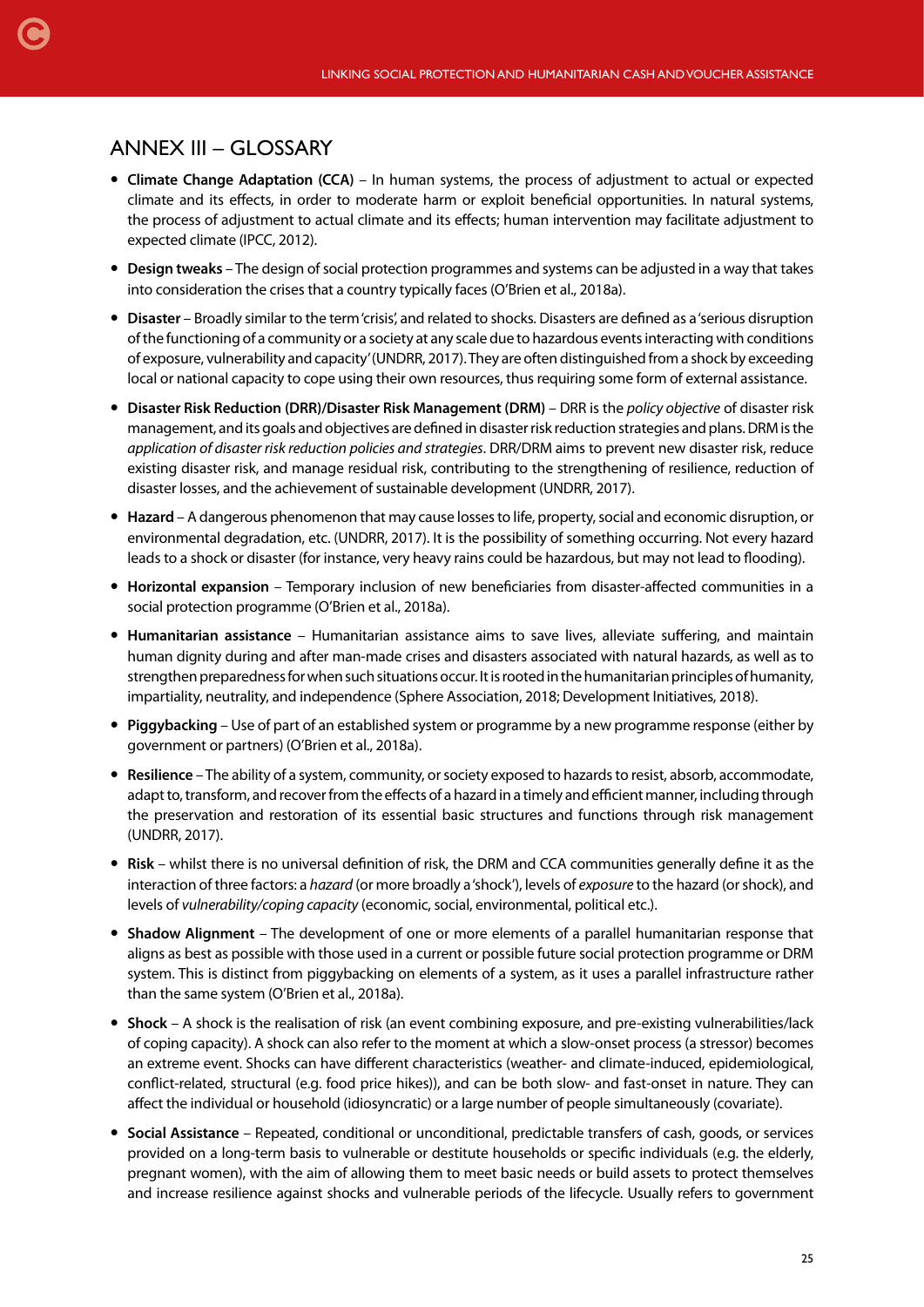assistance provided in cash, but can also refer to in-kind assistance (CaLP, 2017). Other terms used in social protection include 'social transfers' or 'social safety nets'. They can be implemented by government, NGOs, or financial service providers (FSPs), and are usually funded through taxation or donors (Roelen et al., 2018).

- **Social Protection** Actions carried out by the state or privately, to address risk, vulnerability, and chronic poverty. Social protection refers to comprehensive systems including safety nets, social assistance, labour market policies, social insurance options (e.g. contributory pensions, health insurance), and basic social services (e.g. in education, health and nutrition) (CaLP 2017). 'A set of policies and programs aimed at preventing or protecting all people against poverty, vulnerability and social exclusion throughout their lifecycle, with a particular emphasis towards vulnerable groups' (ISPA, 2018).
- **Vertical expansion** The benefit value or the duration of a social protection programme is temporarily increased for some or all beneficiaries (O'Brien et al., 2018a).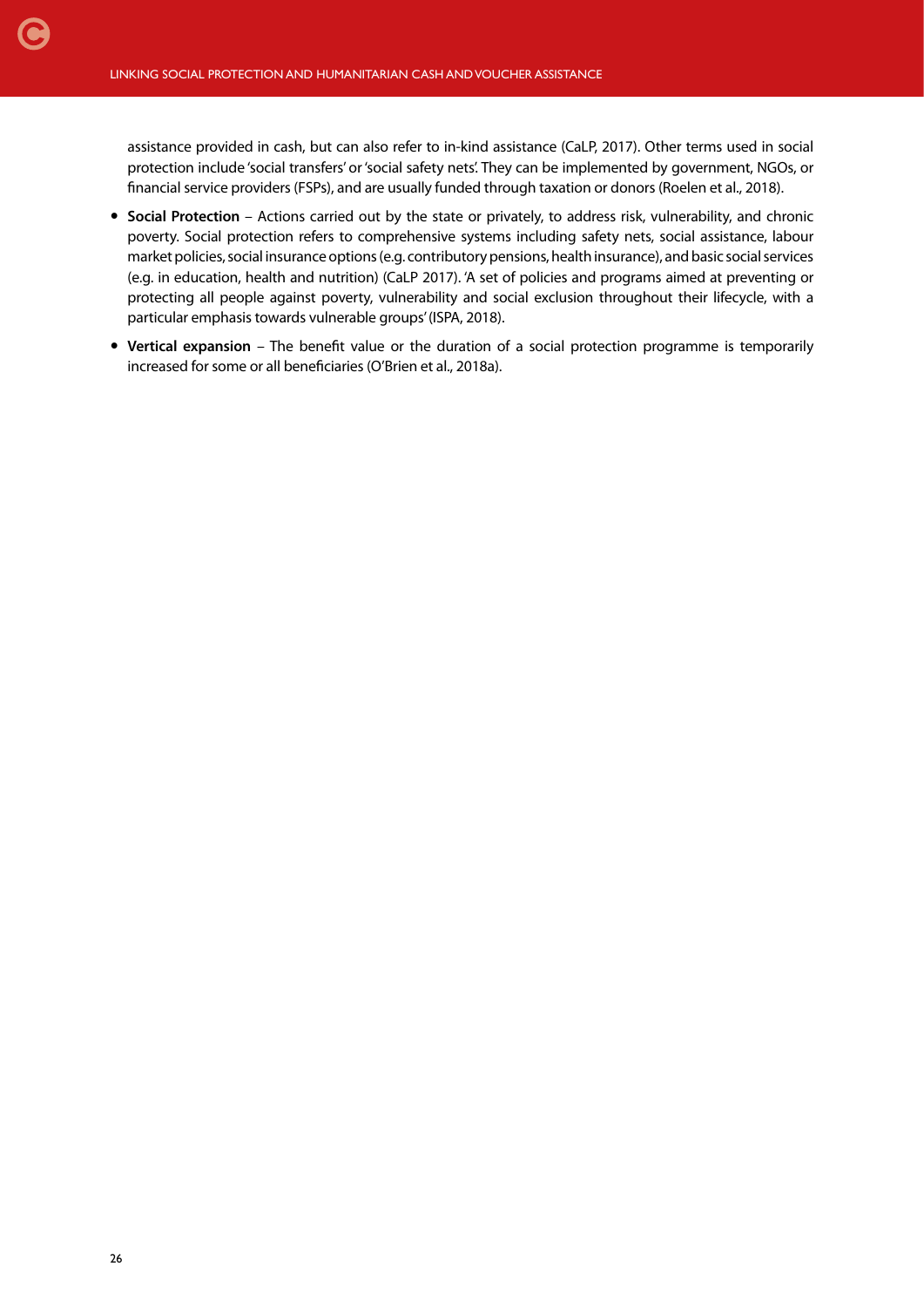## <span id="page-26-0"></span>ANNEX IV – KEY INFORMANT INTERVIEW LIST

| <b>Name</b>                | <b>Institution</b>                     | <b>Contact Information</b>            |
|----------------------------|----------------------------------------|---------------------------------------|
| Ric Goodman                | DAI                                    | Ric_Goodman@dai.com                   |
| <b>Alexandra Barrantes</b> | Development Pathways                   | Abarrantes@developmentpathways.org.uk |
| <b>Emily Henderson</b>     | <b>DFID</b>                            | E-Henderson@dfid.gov.uk               |
| Massimo La Rosa            | <b>ECHO</b>                            | Massimo.Larosa@echofield.eu           |
| Michael Samson             | <b>EPRI</b>                            | msamson@epri.org.za                   |
| Natalia Winder-Rossi       | <b>FAO</b>                             | Natalia.winderrossi@fao.org           |
| Federico Spano             | <b>FAO</b>                             | Federico.Spano@fao.org                |
| Ana OCampo                 | <b>FAO</b>                             | Ana.ocampo@fao.org                    |
| Calum Mclean               | Independent                            | calum.mclean001@gmail.com             |
| Gabrielle Smith            | Independent                            | gab_smithers@hotmail.com              |
| Cecile Cherrier            | Independent                            | cecile.cherrier@gmail.com             |
| Zehra Rizvi                | Independent                            | f.zehrarizvi@gmail.com                |
| Valentina Barca            | Independent                            | valentinabarca@gmail.com              |
| Isabelle Pelly             | Independent                            | isabelle.pelly@googlemail.com         |
| Helene Juillard            | Key Aid Consulting                     | helene@keyaidconsulting.com           |
| Sarah Bailey               | ODI/WFP                                | sarahbaileyk@gmail.com                |
| Karin Seyfert              | <b>OPM</b>                             | Karin.Seyfert@opml.co.uk              |
| Larissa Pelham             | Oxfam                                  | larissa.pelham@oxfam.org              |
| Emma Delo                  | <b>Red Cross Red Crescent Movement</b> | EDelo@redcross.org.uk                 |
| Nupur Kukrety              | <b>UNICEF</b>                          | nkukrety@unicef.org                   |
| Claire Mariani             | <b>UNICEF</b>                          | cmariani@unicef.org                   |
| Clare O'Brien              | World Food Programme                   | clare.obrien@wfp.org                  |
| Diana King                 | World Food Programme                   | Diana.king@wfp.org                    |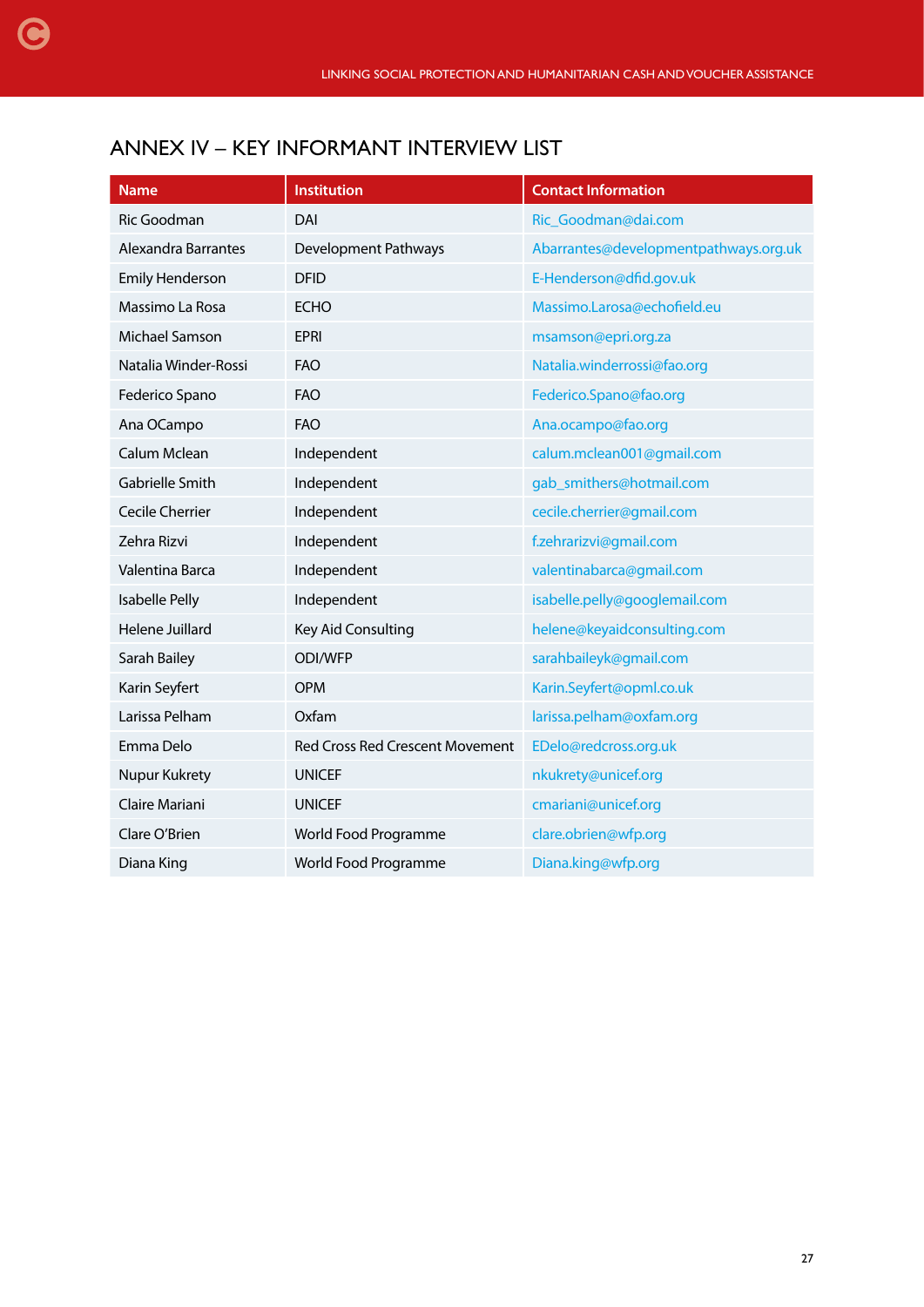## <span id="page-27-0"></span>ANNEX V – COMMITMENTS TO LINK HUMANITARIAN CVA AND SP IN HIGH-LEVEL MULTILATERAL AGREEMENTS

- **World Humanitarian Summit** A joint statement provided by social protection actors to the World Humanitarian Summit states '… [L]inking social protection and humanitarian action can bridge the development-humanitarian divide' (Social Protection Interagency Cooperation Board (SPIAC-B) (2016). [https://](https://ipcig.org/pub/sites/default/files/SPIACBstatementWHS.pdf) [ipcig.org/pub/sites/default/files/SPIACBstatementWHS.pdf](https://ipcig.org/pub/sites/default/files/SPIACBstatementWHS.pdf)
- **The Grand Bargain** As part of the World Humanitarian Summit, signatories of the Grand Bargain noted that 'Delivering (humanitarian) cash should, where possible and appropriate, use, link or align with local and national mechanisms such as social protection system' (Core Commitment 3), and that aid organisations and donors should commit to 'Increase social protection programmes and strengthen national and local systems and coping mechanisms in order to build resilience in fragile contexts' (Core Commitment 10). [https://interagencystandingcommittee.org/system/files/grand\\_bargain\\_final\\_22\\_may\\_final-2\\_0.pdf](https://interagencystandingcommittee.org/system/files/grand_bargain_final_22_may_final-2_0.pdf)
- **The Common Donor Approach for Humanitarian Cash Programming** states that 'Donors expect to see cash programmes use, link to or align with local and national mechanisms such as social protection systems, where possible and appropriate' (The Common Donor Approach for Humanitarian Cash Programming, 2019). <https://reliefweb.int/sites/reliefweb.int/files/resources/common-donor-approach-feb-19.pdf>
- **The Sustainable Development Goals (SDGs)** The SDG outcome document, 'Transforming Our World: the 2030 Agenda for Sustainable Development', recognises the disproportionate impacts of covariate shocks on the most vulnerable. SDG 1 calls for an end to (extreme) poverty in all its manifestations by 2030, including through ensuring social protection for the poor and vulnerable, increasing access to basic services, and supporting people harmed by climate-related extreme events and other economic, social, and environmental shocks and disasters. Target 1.3 (Goal 1) seeks to implement nationally appropriate social protection systems and measures for all, including floors, and by 2030 achieve substantial coverage of the poor and the vulnerable. Target 1.5 (Goal 1), which relates to adaptive social protection, aims to build the resilience of the poor and those in vulnerable situations and to reduce their exposure and vulnerability to climate-related extreme events and other economic, social, and environmental shocks and disasters (World Bank, 2018). <https://sustainabledevelopment.un.org/sdg1>
- The '**New Way of Working**', signed by the Secretary-General and eight UN Principals at the World Humanitarian Summit, and endorsed by the World Bank and IOM, hinged on three objectives: 1) Reinforce – do not replace – national and local systems; 2) Transcend the humanitarian–development divide by working toward collective outcomes, based on comparative advantage and over multi-year timelines; 3) Anticipate – do not wait for – crises (OCHA, 2017). [www.agendaforhumanity.org/sites/default/files/20170228%20NWoW%2013%20](https://www.agendaforhumanity.org/sites/default/files/20170228%20NWoW%2013%20high%20res.pdf) [high%20res.pdf](https://www.agendaforhumanity.org/sites/default/files/20170228%20NWoW%2013%20high%20res.pdf)
- Specific commitments were signed for refugee situations under the United Nations General Assembly *New York Declaration for Refugees and Migrants* (2016), including a commitment to 'develop national strategies for the protection of refugees within the framework of national social protection systems'. [www.un.org/en/](https://www.un.org/en/development/desa/population/migration/generalassembly/docs/globalcompact/A_RES_71_1.pdf) [development/desa/population/migration/generalassembly/docs/globalcompact/A\\_RES\\_71\\_1.pdf](https://www.un.org/en/development/desa/population/migration/generalassembly/docs/globalcompact/A_RES_71_1.pdf)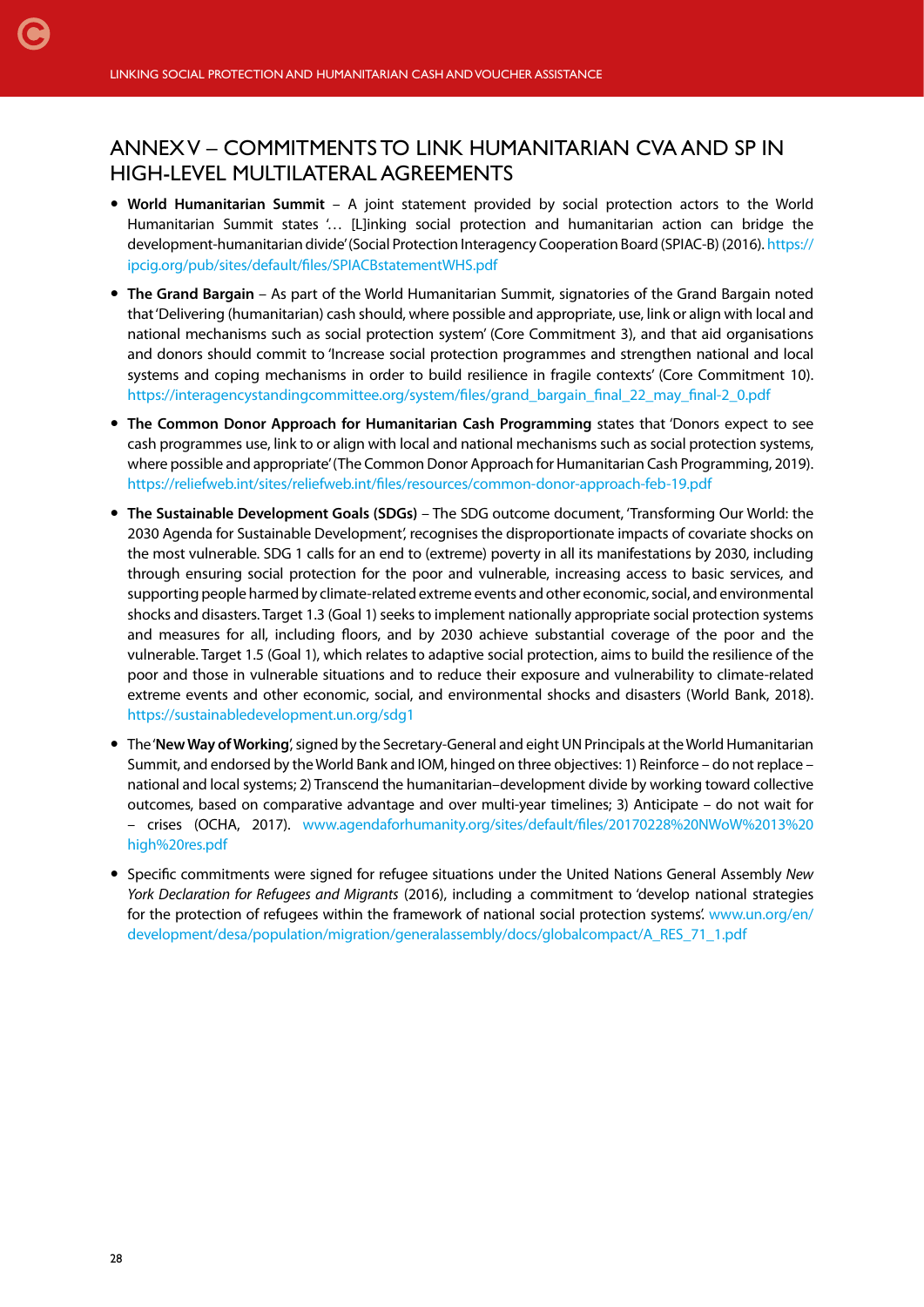## ANNEX VI – UNBUNDLED VISUALISATION/COUNTRY CONTEXT TYPOLOGY VISUALISATION

#### **'Unbundled'**

<span id="page-28-0"></span>[C](#page-1-0)

Seyfert et. al. (2019), describe how the different policy and programmatic issues to consider when linking HA to SP can be disaggregated (the paper focused on contexts of displacement and refugees, but could be applied more broadly). They are then set against an adapted OPM framework that assesses each issue against a level of integration, from very little integration (parallel system) to full integration (National Systems led). The point of the paper was not to regard HA and SP as two impenetrable systems, but rather to consider issue by issue how to better integrate and align the two approaches.

|                           |                                                           | <b>Parallel System</b> | <b>Alignment</b> | Piggyback | <b>National</b><br><b>Systems Led</b> |
|---------------------------|-----------------------------------------------------------|------------------------|------------------|-----------|---------------------------------------|
| $\boldsymbol{\mathsf{S}}$ | <b>Financing</b>                                          |                        |                  |           |                                       |
| ¦۲                        | <b>Legal and policy</b><br>framework                      |                        |                  |           |                                       |
| 国                         | Setting eligibility criteria<br>and qualifying conditions |                        |                  |           |                                       |
| ⋪                         | Setting transfer type,<br>level, frequency, duration      |                        |                  |           |                                       |
| m                         | <b>Governance and</b><br>coordination                     |                        |                  |           |                                       |
|                           | Outreach                                                  |                        |                  |           |                                       |
|                           | Registration                                              |                        |                  |           |                                       |
|                           | <b>Enrolment</b>                                          |                        |                  |           |                                       |
|                           | Payment                                                   |                        |                  |           |                                       |
|                           | Case management                                           |                        |                  |           |                                       |
|                           | <b>Complaints and appeals</b>                             |                        |                  |           |                                       |
|                           | Protection                                                |                        |                  |           |                                       |
|                           | VAM/M&E                                                   |                        |                  |           |                                       |
|                           | <b>Information</b><br>management                          |                        |                  |           |                                       |

Source: Seyfert et al., 2019.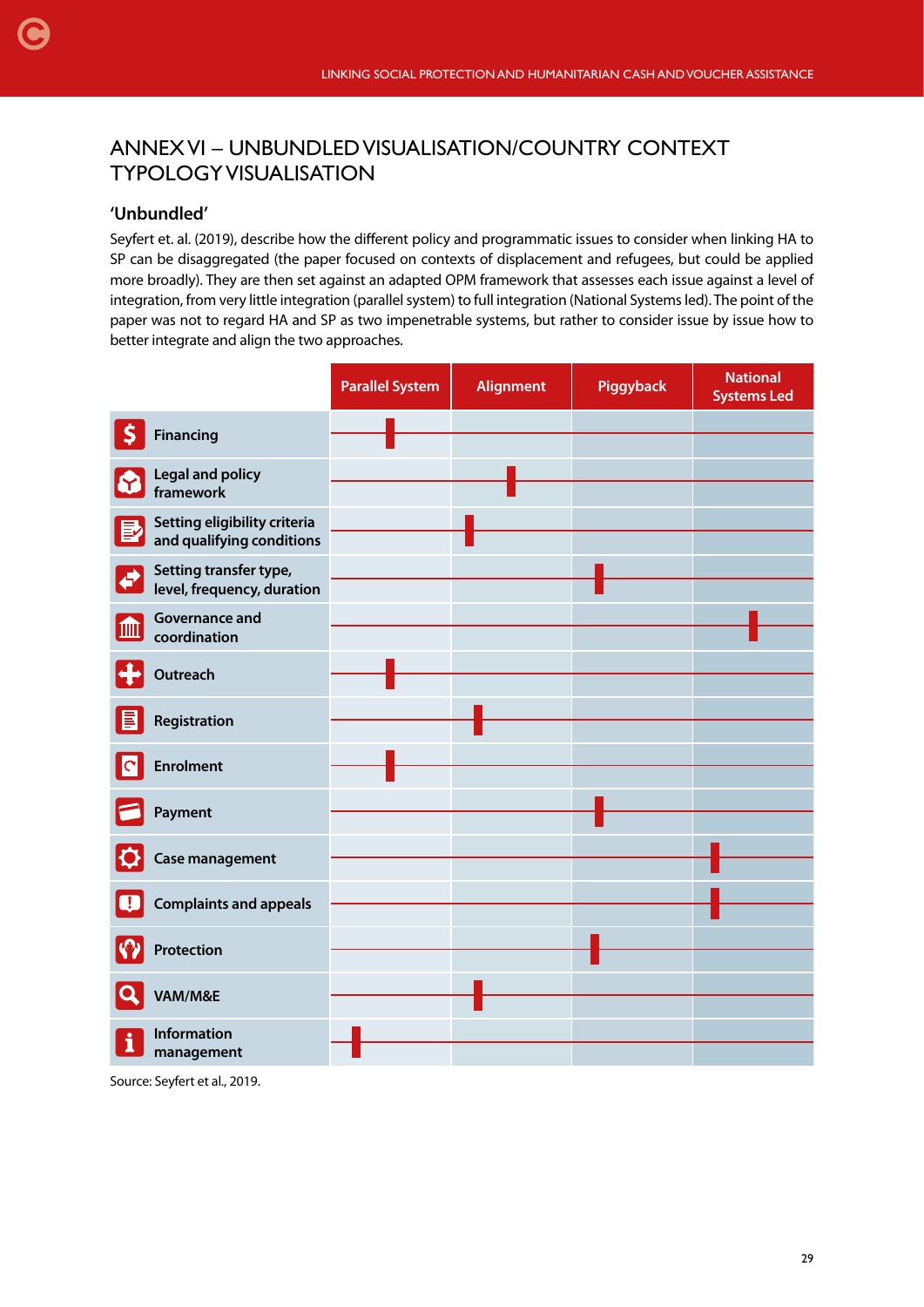#### **Country context scenarios**

The below based on Winder Rossi et al. (2017) summarises different scenarios that combine the maturity of the existing SP system based on state capacity with its flexibility to respond to shocks.

| N              | <b>Type of SP context</b>                               | <b>Description</b>                                                                                                                                                                                                                                                        |
|----------------|---------------------------------------------------------|---------------------------------------------------------------------------------------------------------------------------------------------------------------------------------------------------------------------------------------------------------------------------|
| 1              | <b>Shattered or severely</b><br>weakened system         | Context where there is no formal provision of social protection and/<br>or existing structures (formal and non-formal) have been shattered<br>or severely weakened by crises or conflict.                                                                                 |
| $\overline{2}$ | Nascent social assistance<br>system                     | Initial components of a social protection systems are being put in<br>place, providing short to medium term support mostly in relation to<br>acute risks, threats or crisis, Yet, a coherent system is not developed.                                                     |
| 3              | State SP system unable to<br>respond to repeated crises | A social protection programme or system exists and is<br>institutionalised within the state structure, yet it is rigid and<br>inflexible or too overloaded; is unable to adapt to increasing<br>burden of need in the event of a shock or crisis.                         |
| 4              | Limited shock-responsive<br>national SP system          | A SP programme or system exists that includes committed state<br>involvement (even if it is donor funded). The system is partially able<br>to respond to predictable shocks and increase coverage of those<br>households affected by the shock and eligible to receive SP |
| 5              | <b>Highly shock-responsive</b><br>national SP system    | An ideal scenario where a social protection system is<br>institutionalised within state structures and is prepared to respond<br>nimbly and flexibly to predictable and unpredictable shocks and<br>stresses.                                                             |

Source: Adapted from Winder-Rossi et al. (2017).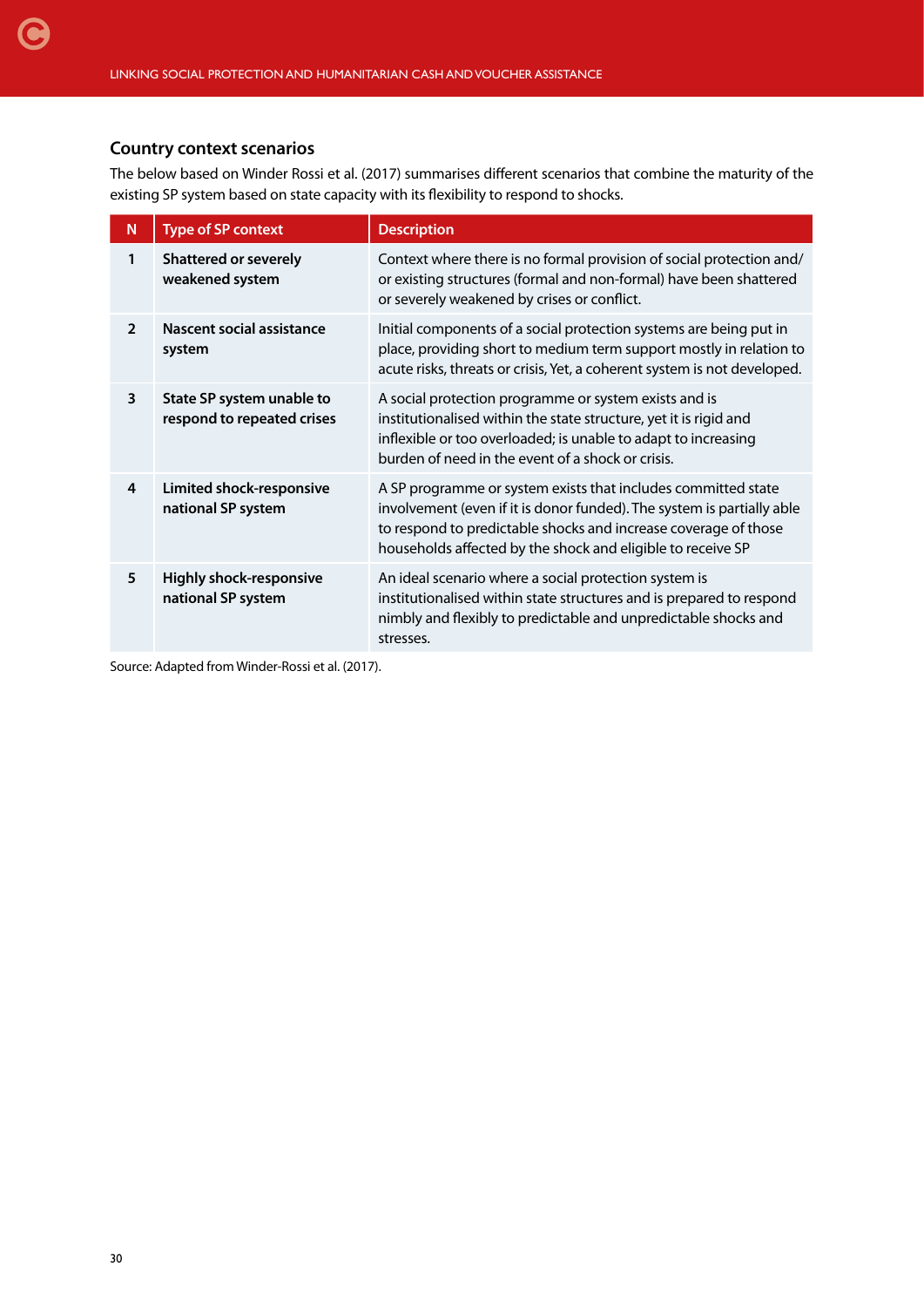### ANNEX VII – PROTECTION OR SOCIAL PROTECTION?<sup>35</sup>

#### **What is it?**

<span id="page-30-0"></span>[C](#page-1-0)

Protection is the duty to keep safe those who are vulnerable to harm from violence, coercion, or abuse.

Social protection is 'a set of policies and programs aimed at preventing or protecting all people against poverty, vulnerability and social exclusion throughout their lifecycle, with a particular emphasis towards vulnerable groups' (ISPA, 2016).

#### **Is it a right? Who is responsible?**

Protection is a right and a legal responsibility. The state has primary responsibility for ensuring that people within its borders are safe. When the state does not or cannot do so effectively, national and international organisations can play a part in ensuring that basic obligations are met, by monitoring, investigating, reporting on, and raising awareness of human rights and by providing technical and financial support.

Social protection is often conceived of as a right in accordance with the Universal Declaration of Human Rights (1948). Women and men, boys and girls, possess equal, inalienable rights to the basic needs for a viable, dignified life throughout the lifecycle. As such, social protection is a responsibility of the state towards its citizens, but is also provided informally by many different actors, including members of communities themselves.

Both 'protection' and 'social protection' focus on protection risks and vulnerabilities – but on the protection side the stress is on coercion and violence and on the social protection side it is protection from vulnerability to poverty and deprivation (measured in a variety of ways). Both focus on well-being and the establishment of a dignified life. Progressive understandings of both social protection and protection seek to empower vulnerable people and groups so that they can transform the terms of engagement for safe lives and productive livelihoods.

#### **What is the focus?**

Protection has a significant focus on gender-based violence, child protection, the rights of refugees or the stateless, and the rights of minorities or marginalised groups. Protection is a central objective to all humanitarian action, helping people **stay safe from violence, coercion, and abuse**, and taking steps to prevent and reduce risk as well as to restore well-being and dignity for people affected by crisis, particularly the most vulnerable. This also includes ensuring the harm and protection concerns of humanitarian interventions themselves are managed, reduced, or mitigated.

Formal social protection aims to provide sufficient, adequate, and predictable support to address risks across the lifecycle. It is important to understand how men and women, girls and boys may have different needs and challenges at different stages of life.

Neither social protection nor protection can exist in a vacuum and must be accompanied by access to decent education, healthcare, sanitation, and other essential services as well as anti-discrimination action, just labour markets, and legislative frameworks.

#### **What are typical programmes or activities?**

Protection programmes include those that aim to prevent or mitigate gender-based violence, reduce negative and irreversible coping strategies (e.g. early and forced marriage, early pregnancy, using child labour), programmes to prevent violence or coercion, and those that create safe spaces in humanitarian contexts or provide support to survivors of violence.

Formal social protection is delivered through three main mechanisms: (i) social assistance (sometimes referred to as 'social safety nets') – e.g. food, cash and voucher transfers, school feeding, public works (this can also include social services); (ii) social insurance – maternity, unemployment, health insurance, pensions; and (iii) Active Labour Market Policies (ALMP). As noted, much social protection is also provided informally as support within the community through reciprocity and social networks.

<sup>&</sup>lt;sup>35</sup> This annex draws heavily from Oxfam guidance – Protection or Social Protection (Oxfam, forthcoming).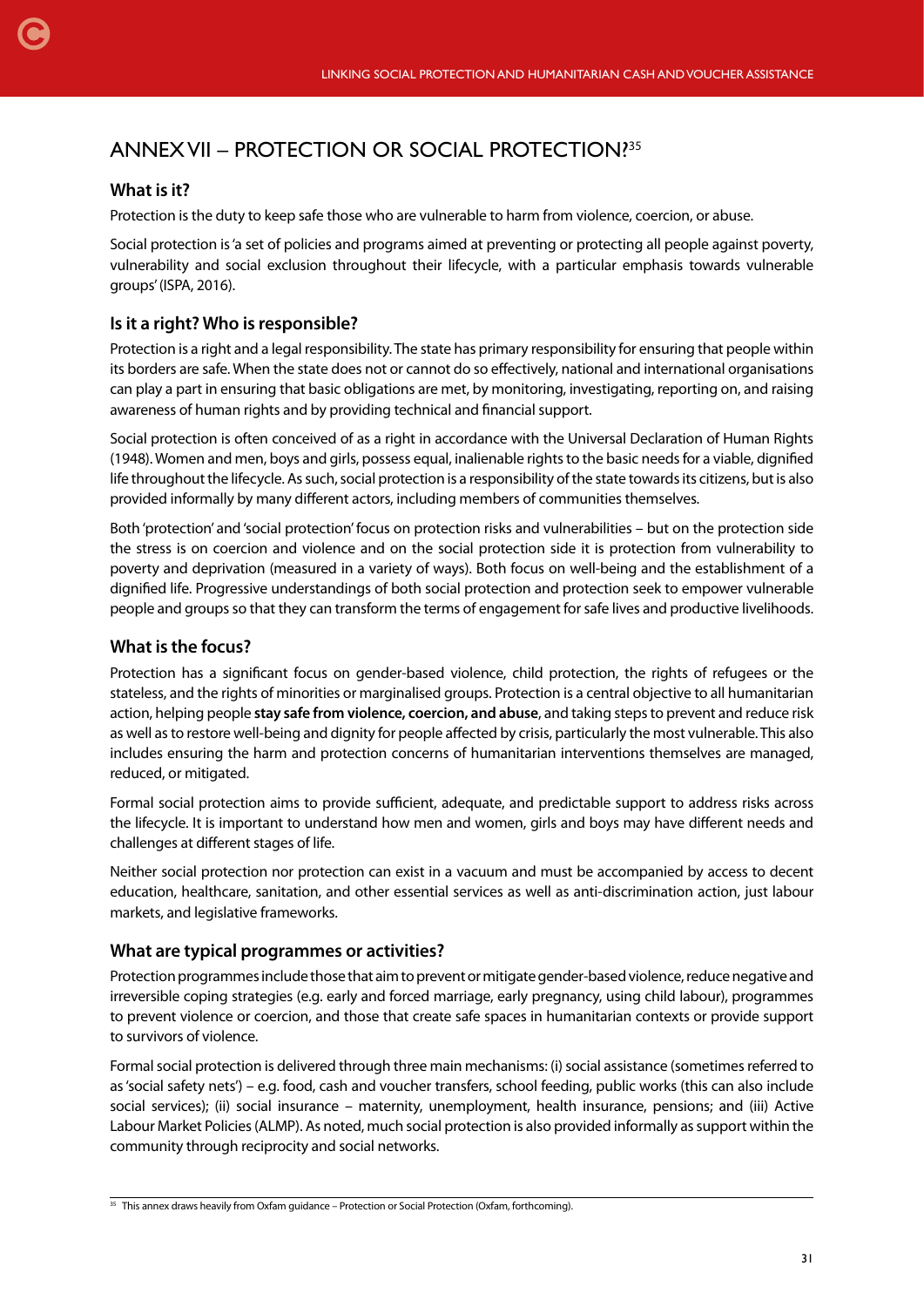Various linkages are being explored between humanitarian and social protection activities as outlined in this paper, such as linking social assistance to humanitarian CVA, using common coordination structures and targeting tools, linking with early warning, early action, and preparedness planning, etc. This can help better manage humanitarian crises, and in some cases, the response mechanisms used by humanitarian actors, for example cash transfers, can be used to establish social assistance or to expand, promote, or align with existing social protection systems.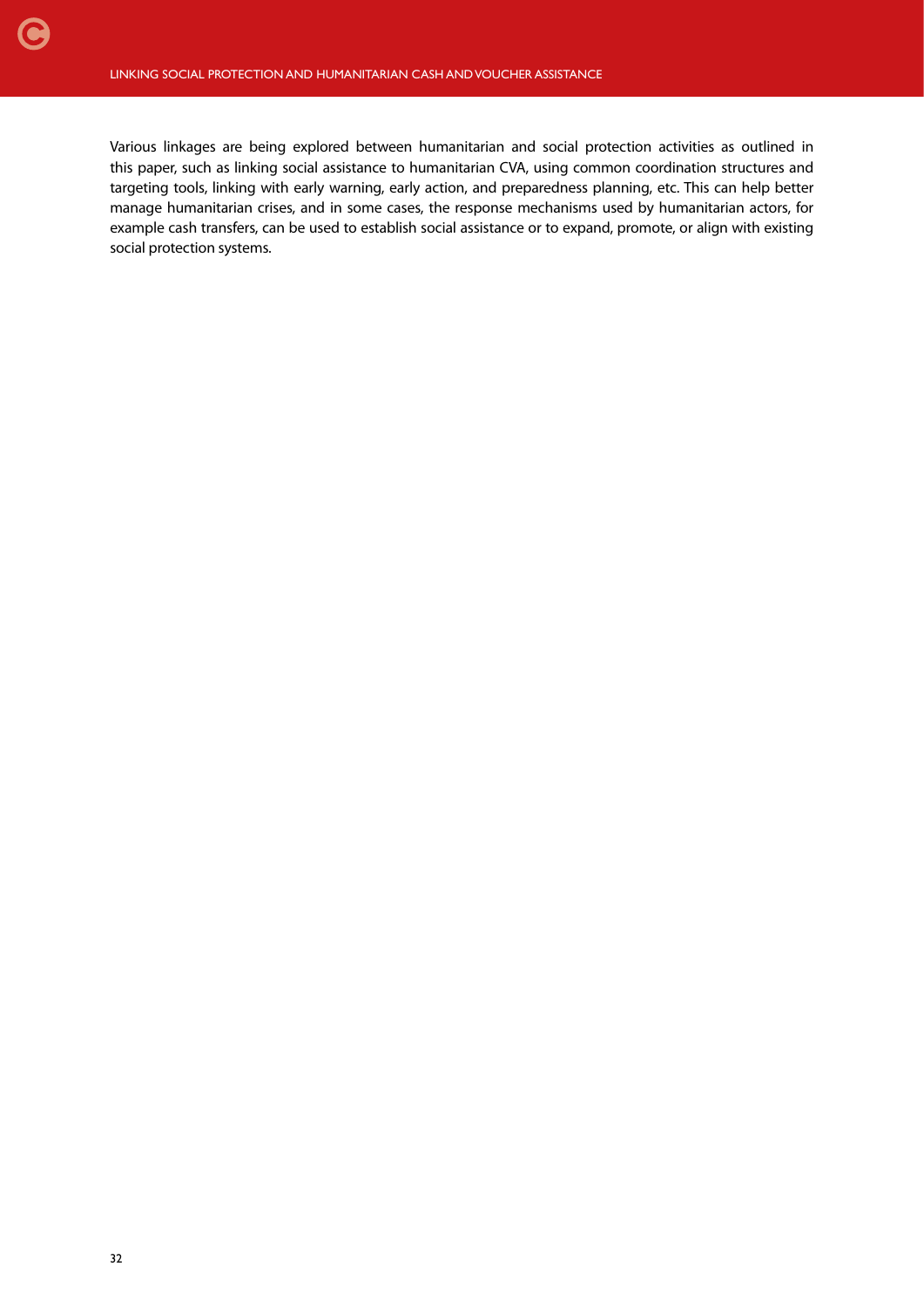### ANNEX VIII – KEY RESOURCES

<span id="page-32-0"></span>[C](#page-1-0)

Relevant literature on this topic has been expanding rapidly in recent years. Below is a selection of some of the most important materials (synthesis reports, toolkits, case studies, etc.)<sup>36</sup>. For continuous updates, join the [Socialprotection.org Online Community on "Social Protection in Crisis Contexts"](https://socialprotection.org/connect/communities/social-protection-crisis-contexts-la-protection-sociale-dans-les-contextes-de).

| <b>Name and link</b>                                                                                                                                                                                                                                                                                                                                                                                                                                                                                                                                                  | <b>Type/function</b>                                                                                       | <b>Date</b> | <b>Institutions involved</b>    | <b>Regional focus, if any</b>  |
|-----------------------------------------------------------------------------------------------------------------------------------------------------------------------------------------------------------------------------------------------------------------------------------------------------------------------------------------------------------------------------------------------------------------------------------------------------------------------------------------------------------------------------------------------------------------------|------------------------------------------------------------------------------------------------------------|-------------|---------------------------------|--------------------------------|
| Synthesis and toolkits                                                                                                                                                                                                                                                                                                                                                                                                                                                                                                                                                |                                                                                                            |             |                                 |                                |
| Climate resilience through social protection                                                                                                                                                                                                                                                                                                                                                                                                                                                                                                                          | Synthesis document                                                                                         | 2019        | <b>IIED</b>                     | Global                         |
| Strengthening the capacity of ASEAN Member States to design and<br>implement risk-informed and shock-responsive social protection systems<br>for resilience (Regional Synthesis Report)                                                                                                                                                                                                                                                                                                                                                                               | Regional synthesis<br>document                                                                             | 2019        | WFP, UNICEF, FAO, EU<br>and OPM | <b>ASIA</b>                    |
| Aligning Humanitarian Cash Assistance with National Social Safety<br>Nets in Refugee Settings - Key Considerations and Learning here and<br>accompanying mapping of Safety Nets for refugees here                                                                                                                                                                                                                                                                                                                                                                     | Reference document/<br>toolkit                                                                             | 2019        | <b>UNHCR</b>                    | Global                         |
| Shock Responsive Social Protection in Latin America and the Caribbean,<br><b>Synthesis Report and video</b>                                                                                                                                                                                                                                                                                                                                                                                                                                                           | Regional synthesis<br>document, video                                                                      | 2019        | WFP and OPM                     | Latin America and<br>Caribbean |
| Building Shock-Responsive National Social Protection Systems in the<br><b>MENA</b> region                                                                                                                                                                                                                                                                                                                                                                                                                                                                             | Regional synthesis<br>document                                                                             | 2019        | UNICEF and UNDP-IPC             | <b>MENA</b>                    |
| Social Protection across the Humanitarian-Development Nexus. A Game<br><b>Changer in Supporting People through Crises</b>                                                                                                                                                                                                                                                                                                                                                                                                                                             | Reference document/<br>toolkit                                                                             | 2019        | SPaN/European<br>Commission     | Global                         |
| SPaN Guidance - Operational Note 1: Benefit Modalities<br>SPaN Guidance - Operational Note 2: Targeting<br>SPaN Guidance - Operational Note 3: Stakeholders<br>SPaN Guidance - Operational Note 4: Operations<br>SPaN Guidance - Operational Note 5: Integrated Financing<br>SPaN Guidance - Operational Note 6 (Missing/forthcoming)<br>SPaN Guidance - Operational Note 7: Nutrition Security<br>SPaN Guidance - Operational Note 8: Vulnerable Groups<br>SPaN Guidance - Operational Note 9: Fragility<br>SPaN Guidance - Operational Note 10: Forced Displacement | Reference document/<br>toolkit (NOTE: will<br>need access to SP.org<br>Community for these - see<br>above) | 2019        | SPaN/European<br>Commission     | Global                         |

36 Taken from [www.unicef.org/media/63846/file](https://www.unicef.org/media/63846/file)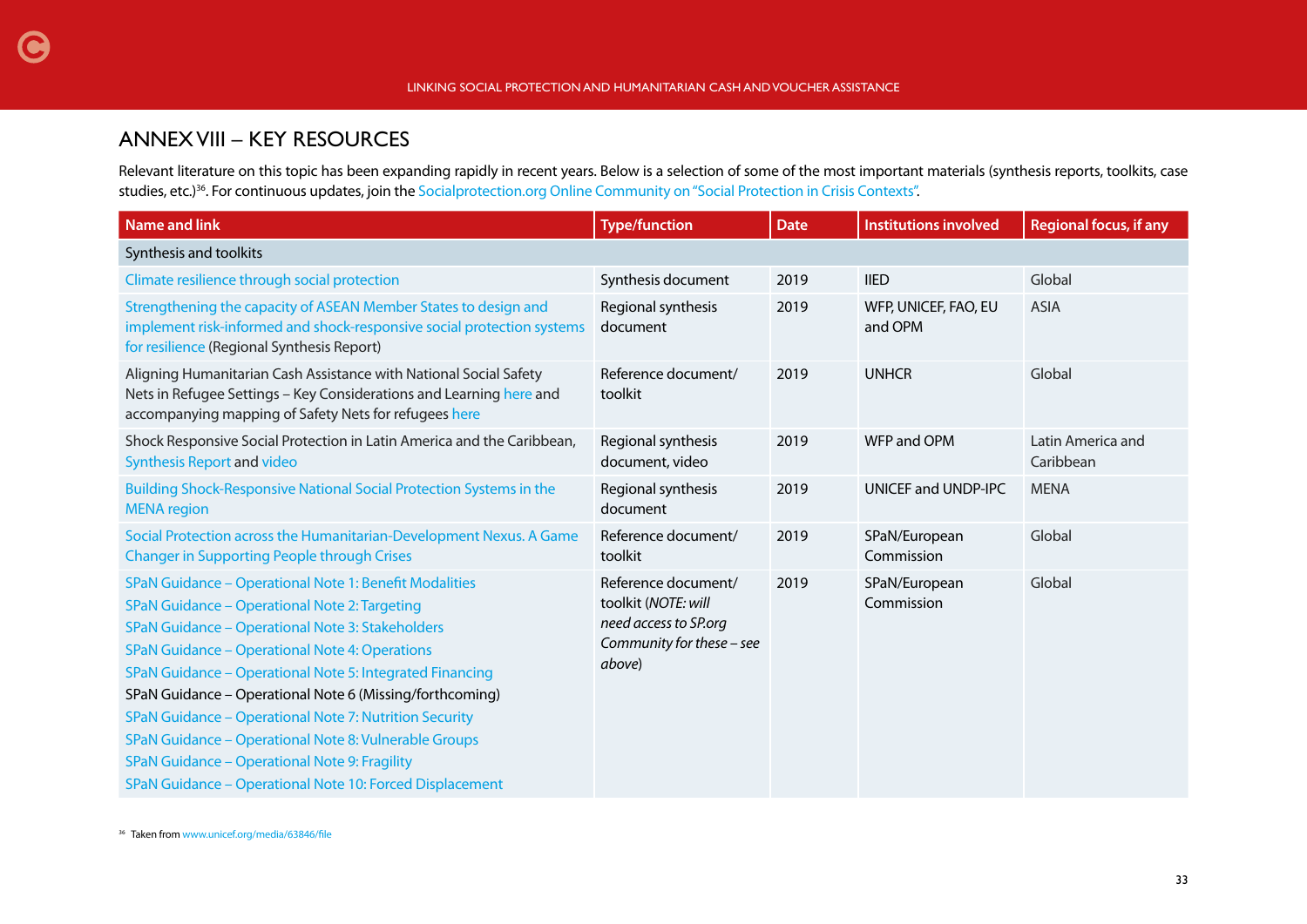| <b>Name and link</b>                                                                                                                                                                                                                                                                                                                                                           | <b>Type/function</b>                        | <b>Date</b> | <b>Institutions involved</b>                           | <b>Regional focus, if any</b> |
|--------------------------------------------------------------------------------------------------------------------------------------------------------------------------------------------------------------------------------------------------------------------------------------------------------------------------------------------------------------------------------|---------------------------------------------|-------------|--------------------------------------------------------|-------------------------------|
| Building on government systems for shock preparedness and response:<br>the role of social assistance data and information systems with<br>accompanying infographic and webinar                                                                                                                                                                                                 | Synthesis document,<br>infographic, webinar | 2019        | DFAT and OPM                                           | Global                        |
| Social Protection: Delivering on Humanitarian Emergencies and Crises                                                                                                                                                                                                                                                                                                           | Position paper                              | 2018        | <b>European Commission</b>                             | Global                        |
| Human(itarian) Capital? Lessons on Better Connecting Humanitarian<br><b>Assistance and Social Protection</b>                                                                                                                                                                                                                                                                   | Synthesis document                          | 2018        | <b>WFP and World Bank</b>                              | Global                        |
| The Role of Cash Transfers in Social Protection, Humanitarian Response<br>and Shock-Responsive Social Protection                                                                                                                                                                                                                                                               | Academic working paper                      | 2018        | <b>IDS</b>                                             | Global                        |
| 6 Background papers for the forthcoming World Bank position paper<br>on Adaptive Social Protection (financing, information systems, delivery<br>systems, institutions, programme design)                                                                                                                                                                                       | Synthesis documents,<br>position paper      | (2018)      | Unpublished OPM and World Bank                         | Global                        |
| Bridging Humanitarian Responses and Long-Term Development through<br>Transformative Changes-Some Initial Reflections from the World<br>Bank's Adaptive Social Protection Program in the Sahel - accompanied<br>by two ITAD blogs - Five key principles for Adaptive Social Protection<br>programming and Is my social protection programme'shock-responsive'<br>or 'adaptive'? | Journal article; blogs                      | 2018        | CIAT and ITAD, building<br>on World Bank Sahel<br>work | Africa                        |
| <b>Shock Responsive Social Protection Systems Toolkit</b>                                                                                                                                                                                                                                                                                                                      | <b>Toolkit</b>                              | 2018        | DFID and OPM,<br>supported by ODI and<br><b>CALP</b>   | Global                        |
| Shock Responsive Social Protection Systems Synthesis Report,<br>accompanied by a webinarand VIDEO                                                                                                                                                                                                                                                                              | Synthesis document,<br>webinar, video       | 2018        | DFID and OPM,<br>supported by ODI and<br>CALP          | Global                        |
| Evidence on Social Protection in Contexts of Fragility and Forced<br><b>Displacement</b>                                                                                                                                                                                                                                                                                       | Synthesis document                          | 2018        | <b>UNICEF</b>                                          | Global                        |
| Final Conference Report and Livestream Recordings of the International<br>Conference on Social Protection in contexts of Fragility & Forced<br>Displacement                                                                                                                                                                                                                    | Position paper; Webinar/<br>live recording  | 2018        | Multi-stakeholder                                      | Global                        |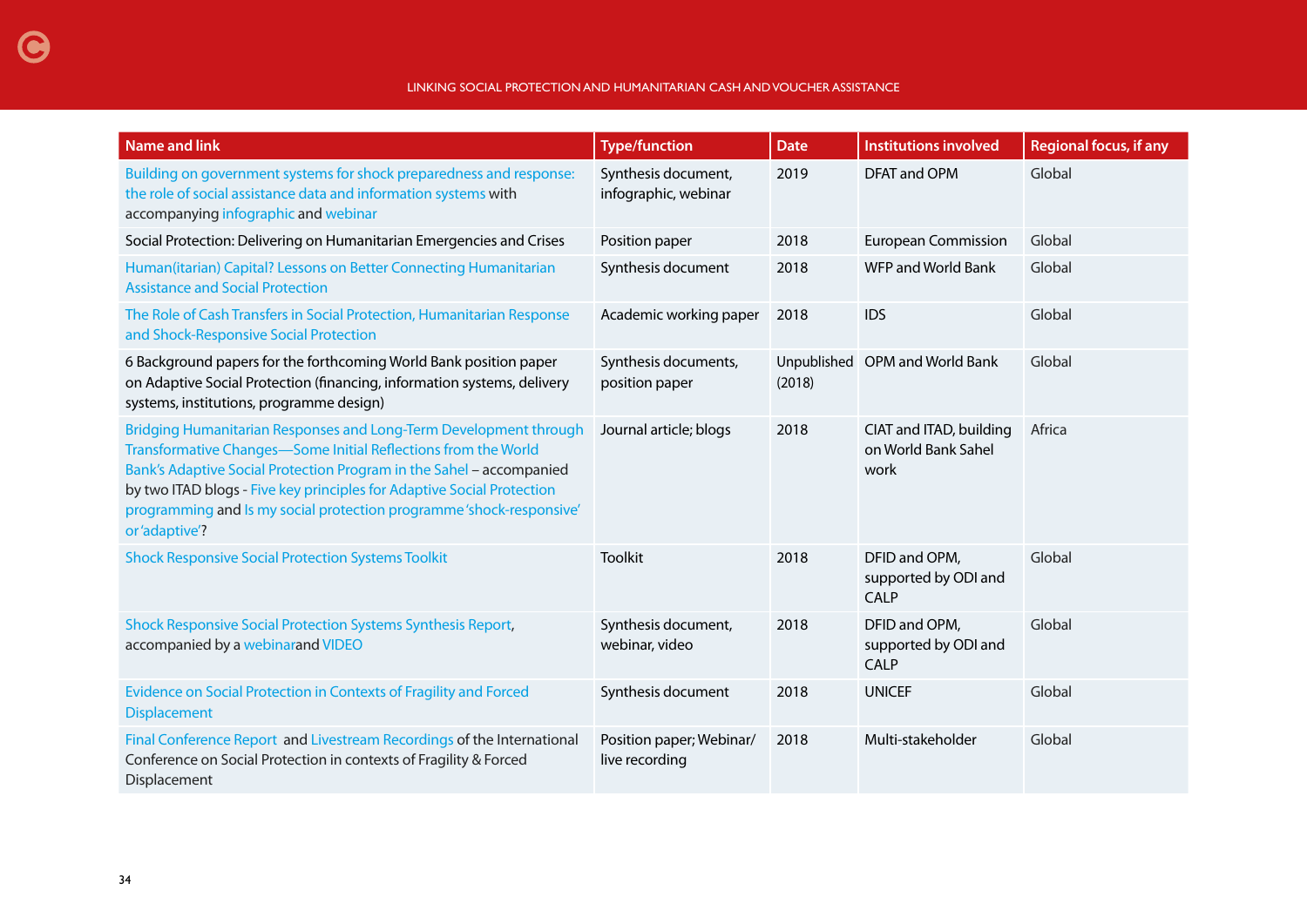#### LINKING SOCIAL PROTECTION AND HUMANITARIAN CASH AND VOUCHER ASSISTANCE

| <b>Name and link</b>                                                                                                           | <b>Type/function</b> | <b>Date</b> | <b>Institutions involved</b>                  | <b>Regional focus, if any</b>  |
|--------------------------------------------------------------------------------------------------------------------------------|----------------------|-------------|-----------------------------------------------|--------------------------------|
| Shock-Responsive Social Protection Systems Research Literature Review<br>(2nd edition) - also in French                        | Literature review    | 2017        | DFID and OPM,<br>supported by ODI and<br>CALP | Global                         |
| Social protection and resilience. Supporting livelihoods in protracted<br>crises and in fragile and humanitarian contexts      | Position paper       | 2017        | <b>FAO</b>                                    | Global                         |
| Shock Responsive Social Protection in Latin America and the Caribbean<br>- Literature Review (in Spanish here and French here) | Literature review    | 2016        | WFP and OPM                                   | Latin America and<br>Caribbean |
| Working with cash based safety nets in humanitarian contexts: Guidance<br>note for humanitarian practitioners                  | Toolkit/Guidance     | 2016        | CALP                                          | Global                         |
| <b>TOPIC GUIDE: Anticipating and responding</b><br>to shocks: livelihoods and humanitarian responses                           | Toolkit/Guidance     | 2015        | ODI                                           | Global                         |
| Responding to a crisis: the design and delivery of social protection                                                           | Synthesis document   | 2014        | DFID and ODI                                  | Global                         |
| Shockwatch: Shock response readiness appraisal toolkit                                                                         | <b>Toolkit</b>       | 2013        | DFID and ODI                                  | Global                         |
| Country case studies and other materials                                                                                       |                      |             |                                               |                                |
| Building resilience to climate change through social protection Lessons<br>from MGNREGS, India                                 | Case study           | 2019        | <b>IIED</b>                                   | Asia                           |
| Approaches to Providing Cash Based Assistance in Protracted Crises:<br>Lessons from Turkey                                     | Case study           | 2019        | <b>UNICEF</b>                                 | MENA/Europe                    |
| Malawi Shock Responsive Social Protection (SRSP) Case Study                                                                    | Case Study           | 2019        | IDS and Irish Aid                             | Africa                         |
| SPaN case study - Yemen, in English                                                                                            | Case study           | 2019        | SPAN/European<br>Commission                   | <b>MENA</b>                    |
| SPaN case study - Uganda, in English                                                                                           | Case study           | 2019        | SPAN/European<br>Commission                   | Africa                         |
| SPaN case study - Ethiopia, in English                                                                                         | Case study           | 2019        | SPAN/European<br>Commission                   | Africa                         |
| SPaN case study - Lebanon, in English                                                                                          | Case study           | 2019        | SPAN/European<br>Commission                   | <b>MENA</b>                    |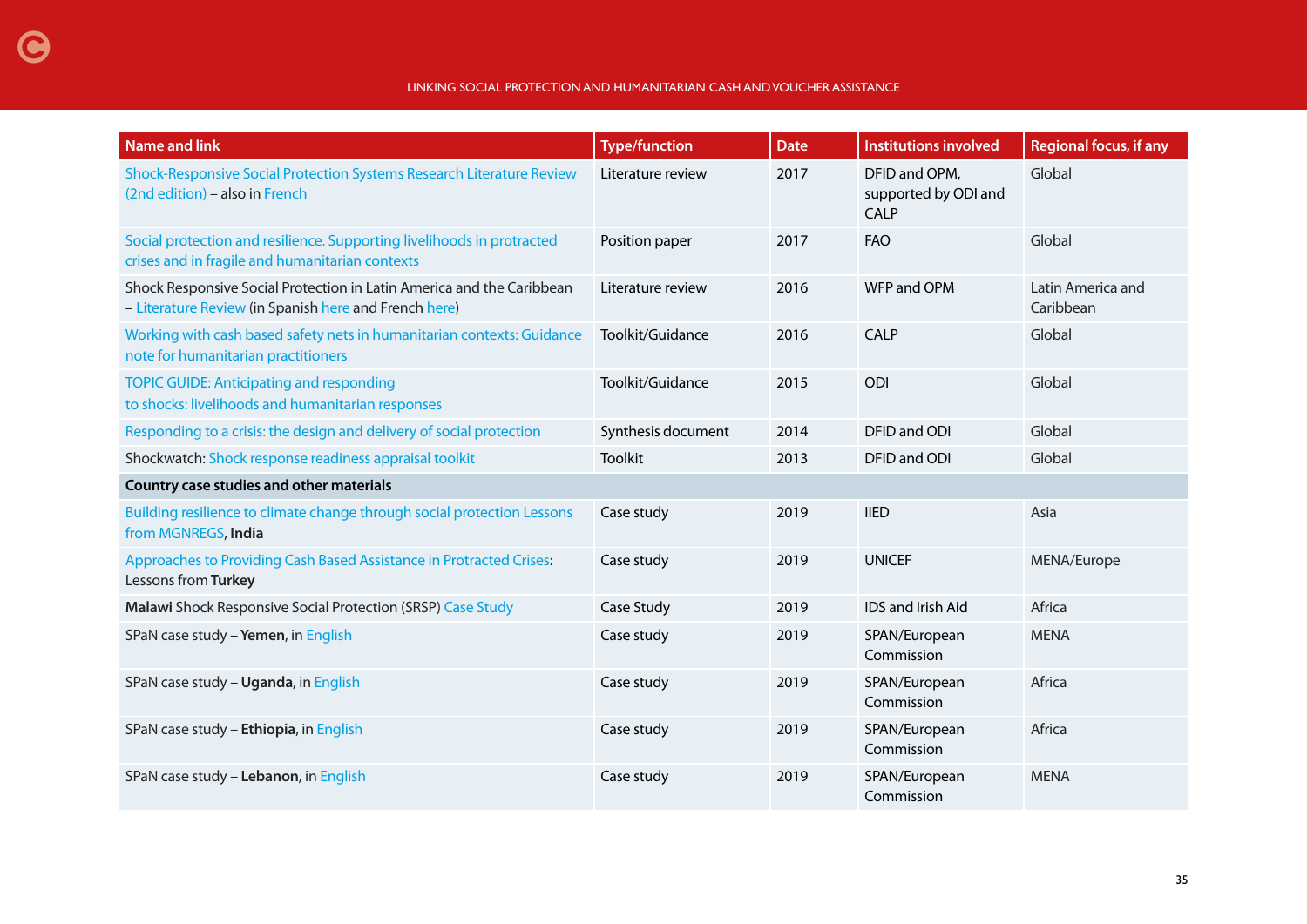#### LINKING SOCIAL PROTECTION AND HUMANITARIAN CASH AND VOUCHER ASSISTANCE

| <b>Name and link</b>                                                                                                                 | <b>Type/function</b> | <b>Date</b> | <b>Institutions involved</b>                 | <b>Regional focus, if any</b>  |
|--------------------------------------------------------------------------------------------------------------------------------------|----------------------|-------------|----------------------------------------------|--------------------------------|
| SPaN case study - Bangladesh, in English                                                                                             | Case study           | 2019        | SPAN/European<br>Commission                  | Asia                           |
| SPaN case study - Iraq, in English                                                                                                   | Case study           | 2019        | SPAN/European<br>Commission                  | <b>MENA</b>                    |
| SPaN case study - Kenya - Hunger Safety Net Programme (HSNP), in<br><b>English</b>                                                   | Case study           | 2019        | SPAN/European<br>Commission                  | Africa                         |
| SPaN case study - Somalia, in English                                                                                                | Case study           | 2019        | SPAN/European<br>Commission                  | Africa                         |
| SPaN podcast and case study - Mali                                                                                                   | Podcast/Case study   | 2019        | SPAN/ECHO                                    | Africa                         |
| Evaluation of the DG ECHO funded Emergency Social Safety Net (ESSN)<br>in Turkey (blog too)                                          | Evaluation           | 2019        | WFP, OPM and<br><b>Development Analytics</b> | MENA/Europe                    |
| The potential of Nepal's social security allowance schemes to support<br>emergency flood response, in English                        | Assessment           | 2019        | UNICEF, DFID and ODI                         | Asia                           |
| Case Studies on Dominican<br>Republic, Ecuador, Guatemala, Haiti, Dominica, Peru and El<br>Salvador here                             | Case studies         | 2017-2019   | <b>WFP and OPM</b>                           | Latin America and<br>Caribbean |
| Cash Transfers for Disaster Response: Lessons from Tropical Cyclone<br><b>Winston (Fiji)</b>                                         | Case study           | 2018        | <b>Australian National</b><br>University     | Pacific                        |
| Delivering social protection in the midst of conflict and crisis: The case<br>of Yemen                                               | Case study           | 2018        | <b>World Bank</b>                            | <b>MENA</b>                    |
| How to Target Households in Adaptive Social Protection<br>Systems? Evidence from Humanitarian and Development Approaches<br>in Niger | Case study           | 2018        | <b>World Bank</b>                            | Africa                         |
| Webinar Shock-responsive social protection in practice: perspectives<br>from Kenya and Mozambique                                    | Webinar              | 2018        | DFID and OPM                                 | Africa                         |
| Webinar Shock-responsive social protection in practice: experiences<br>in Pakistan and the Philippines                               | Webinar              | 2018        | DFID and OPM                                 | Asia                           |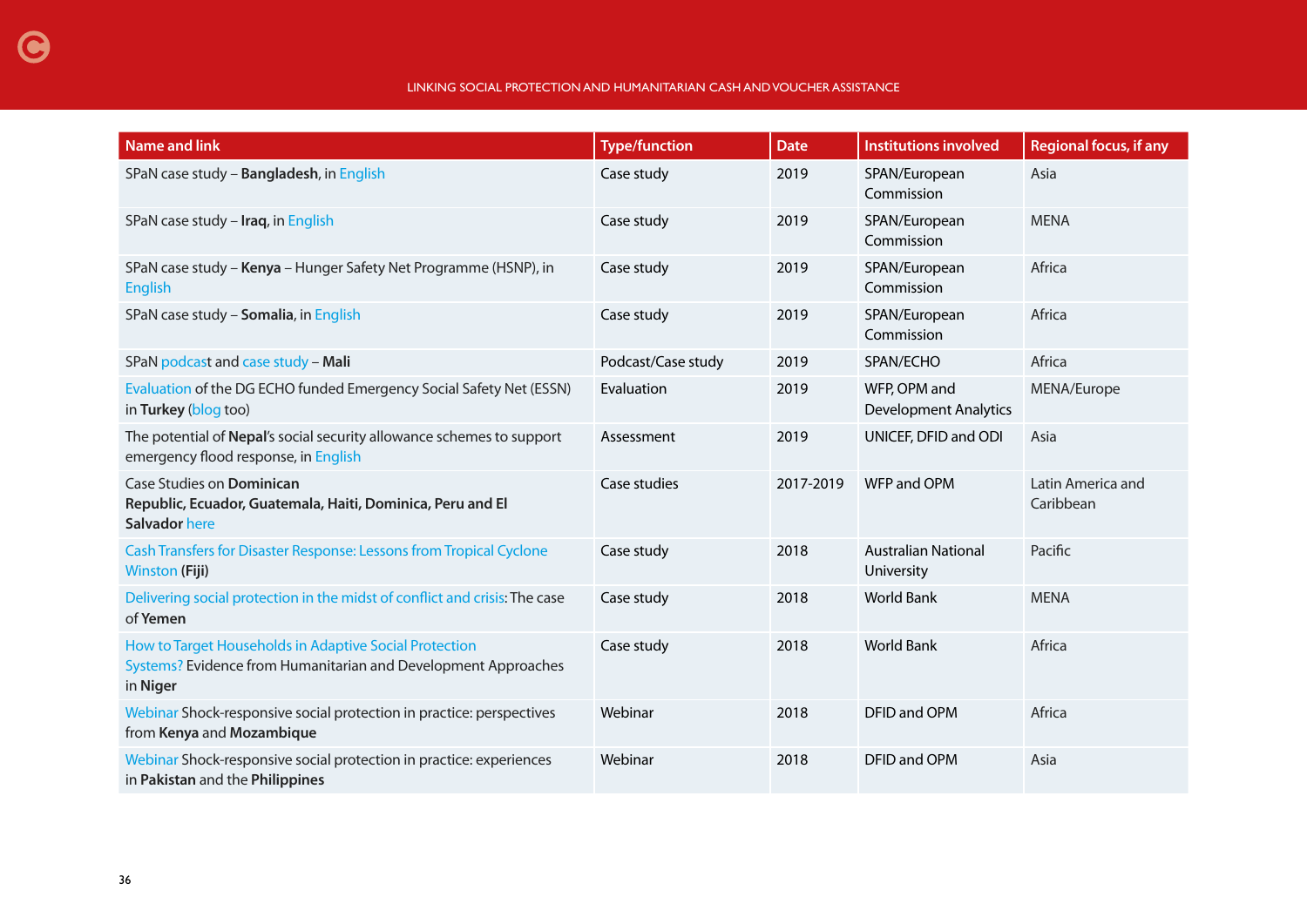#### LINKING SOCIAL PROTECTION AND HUMANITARIAN CASH AND VOUCHER ASSISTANCE

| Name and link                                                                                                                                                               | <b>Type/function</b> | <b>Date</b> | Institutions involved | <b>Regional focus, if any</b> |
|-----------------------------------------------------------------------------------------------------------------------------------------------------------------------------|----------------------|-------------|-----------------------|-------------------------------|
| Webinar: Managing Disaster Differently: Shock-Sensitive Social Protection<br>in Malawi                                                                                      | Webinar              | 2018        | GIZ                   | Africa                        |
| Cash Transfer Programmes (CTPs) in Challenging Contexts: Case study on<br>CTP and risks in northern Mali - Final Report, French here                                        | Case study           | 2018        | CALP                  | Africa                        |
| Mali, in English, French and Policy brief                                                                                                                                   | Case study           | 2018        | DFID and OPM          | Africa                        |
| Kyrgyzstan Supporting national social protection systems to respond to<br>needs at times of crisis: lessons from Kyrgyzstan                                                 | Case study           | 2017        | <b>UNICEF</b>         | Asia                          |
| Lesotho, in English, and Policy brief                                                                                                                                       | Case study           | 2017        | DFID and OPM          | Africa                        |
| Mozambique, in English, Portuguese and Policy brief                                                                                                                         | Case study           | 2017        | DFID and OPM          | Africa                        |
| Sahel, in English, French and Policy brief - accompanied by a Working<br>Paper on Shock-Responsive Social Protection in the Sahel: Community<br>Perspectives also in French | Case study           | 2017        | DFID and OPM          | Africa                        |
| Pakistan, in English, and Policy brief                                                                                                                                      | Case study           | 2017        | DFID and OPM          | Asia                          |
| Philippines, in English, and Policy brief                                                                                                                                   | Case study           | 2017        | DFID and OPM          | Asia                          |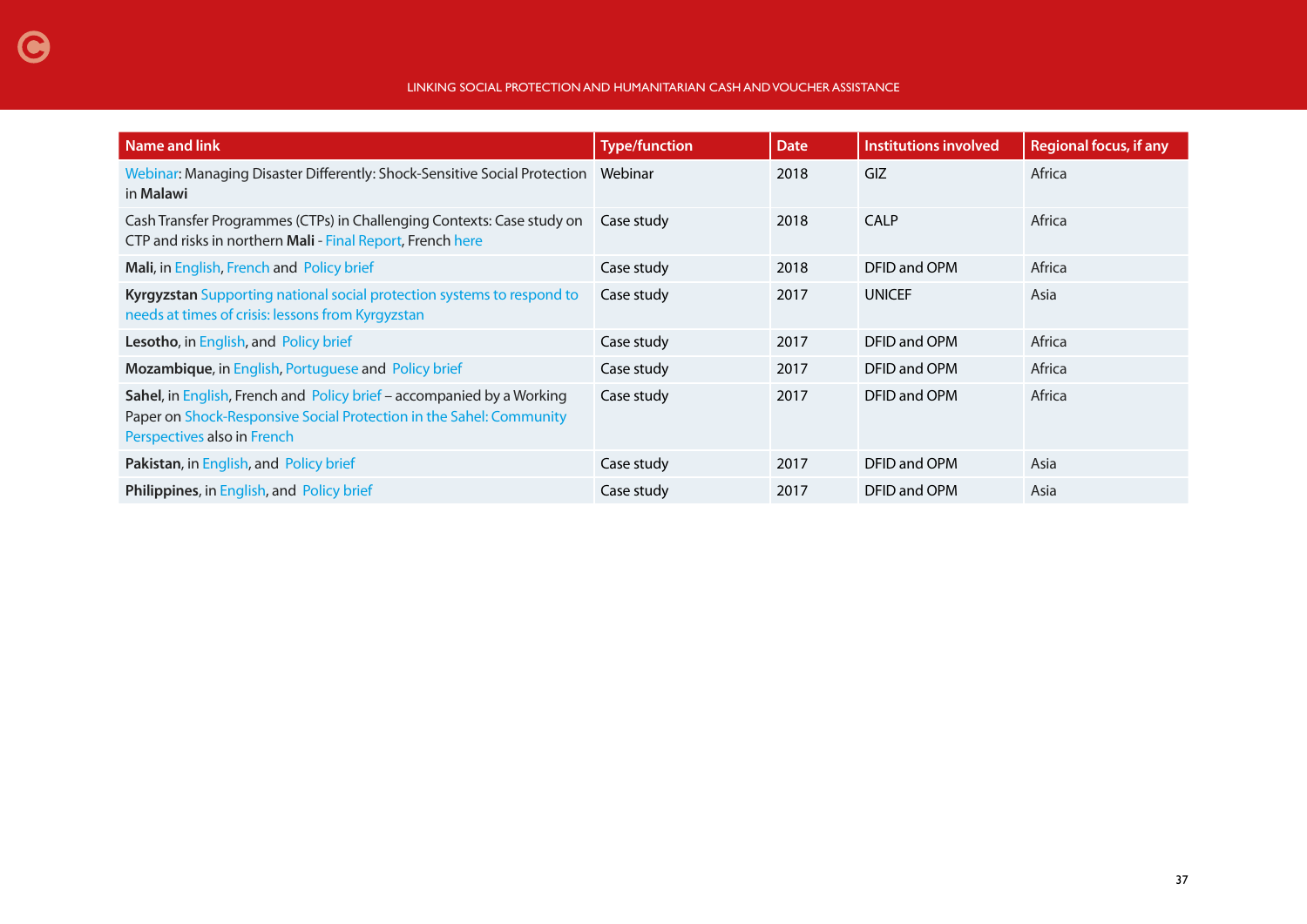### <span id="page-37-0"></span>ANNEX IX – BIBLIOGRAPHY

Abell, T., Chopra, A., Jacobs, A., McCormack, R., Smith, G., and Vir Gupta, A. 2018. *The state of the world's cash report*. Oxford: Cash Learning Partnership.

Agenda for Humanity. 2016. *The Grand Bargain – A Shared Commitment to Better Serve People in Need*. [ONLINE] Available at: [https://interagencystandingcommittee.org/system/files/grand\\_bargain\\_final\\_22\\_may\\_final-2\\_0.pdf](https://interagencystandingcommittee.org/system/files/grand_bargain_final_22_may_final-2_0.pdf) 

Béné , C., Godfrey-Wood, R., Newsham, A., and Davies, M. 2012. *Resilience: New Utopia or New Tyranny? Reflection about the Potentials and Limits of the Concept of Resilience in Relation to Vulnerability-Reduction Programmes*. IDS Working Paper 405. Brighton: Institute of Development Studies.

Berens, J., Campo, S., and Howarth, C. 2019. *Data responsibility in humanitarian action: from principle to practice.* WP1688. [ONLINE] Available at: [www.wiltonpark.org.uk/wp-content/uploads/WP1688-Report-1.pdf](https://www.wiltonpark.org.uk/wp-content/uploads/WP1688-Report-1.pdf)

Browne, E. 2014. *Social protection, climate change adaptation and disaster risk reduction (Rapid Literature Review)*. Birmingham: GSDRC.

Brück, T., Cuesta, J., De Hoop, J., Gentilini, U., and Peterman, A. 2019. *Social Protection in Contexts of Fragility and Forced Displacement: Introduction to a Special Issue*. *The Journal of Development Studies* 55.1: 1–6. [ONLINE] Available at: [www.tandfonline.com/doi/pdf/10.1080/00220388.2019.1687882?needAccess=true](https://www.tandfonline.com/doi/pdf/10.1080/00220388.2019.1687882?needAccess=true)

Buchanan-Smith, M. and Maxwell, S. 1994. *Linking Relief and Development: An Introduction and Overview*. *IDS Bulletin* 25.4. Brighton: Institute of Development Studies.

Burns, J., Frize, J., Jaspars, S., Maxwell, D., and Young, H. 2011. *Targeting and Distribution in Complex Emergencies: Participatory Management of Humanitarian Food Assistance*. *Food Policy* 36.4: 535–43.

Carpenter, S., Slater, R., and Mallett, R. 2012. *Social protection and basic services in fragile and conflict- affected situations: a global review of the evidence*. Working paper 8. London: Secure Livelihoods Research Consortium.

Cash Learning Partnership (CaLP). 2017. *Glossary of cash transfer programming (CTP) terminology*. Oxford: Cash Learning Partnership (CaLP).

Cherrier, C. 2014. *Cash Transfers and Resilience: Strengthening linkages between emergency cash transfers and national social transfer programmes in the Sahel*. [ONLINE] Available at: [www.calpnetwork.org/publication/](https://www.calpnetwork.org/publication/cash-transfers-and-resilience-strengthening-linkages-between-emergency-cash-transfers-and-national-social-transfer-programmes-in-the-sahel-discussion-paper/) [cash-transfers-and-resilience-strengthening-linkages-between-emergency-cash-transfers-and-national-social](https://www.calpnetwork.org/publication/cash-transfers-and-resilience-strengthening-linkages-between-emergency-cash-transfers-and-national-social-transfer-programmes-in-the-sahel-discussion-paper/)[transfer-programmes-in-the-sahel-discussion-paper](https://www.calpnetwork.org/publication/cash-transfers-and-resilience-strengthening-linkages-between-emergency-cash-transfers-and-national-social-transfer-programmes-in-the-sahel-discussion-paper/)

Cherrier, C., Rowe, G., Hobson, M., and Smith, G. 2019. *Social Protection across the Humanitarian-Development Nexus. A Game Changer in Supporting People through Crises*. *Tools and Methods Series* 26. Brussels: European Commission.

Cherrier (*forthcoming*). *Links with humanitarian cash transfers*. In E. Schüring and M. Loewe (eds.), *Handbook on Social Protection Systems*. Cheltenham: Edward Elgar Publishing/Bonn: Bonn-Rhein-Sieg University of Applied Sciences.

Chirchir, R. and Farooq, S. 2016. *Single Registries and Social Registries: clarifying the terminological confusion*. Development Pathways' Perspectives

on social policy in international development Issue 23. Orpington: Development Pathways.

Cornelius, A., Béné, C., and Howland, F. 2018. *Is my social protection programme 'shock-responsive' or 'adaptive'?*. [ONLINE] Available at: [www.braced.org/news/i/Is-my-social-protection-programme-shock-responsive-or-adaptive](http://www.braced.org/news/i/Is-my-social-protection-programme-shock-responsive-or-adaptive/)

Davies, M., Guenther, B., Leavy, J., Mitchell, T., and T. Tanner. 2009. *Climate change adaptation, disaster risk reduction and social protection: Complementary roles in agriculture and rural growth*. Working Paper 320. Brighton: Institute of Development Studies (IDS).

Denney, L. and Mallett, R. 2017. *Service delivery and state capacity: Findings from the Secure Livelihoods*. London: Secure Livelihoods Research Consortium.

Development Initiatives. 2018. *Global humanitarian assistance report 2017*. London: Development Initiatives.

Development Initiatives. 2019. *Global Humanitarian Assistance Report 2018*. UK: Development Initiatives.

Devereux, S. and Sabates-Wheeler, R. 2004. *Transformative social protection*. IDS Working Paper 232. Brighton: IDS.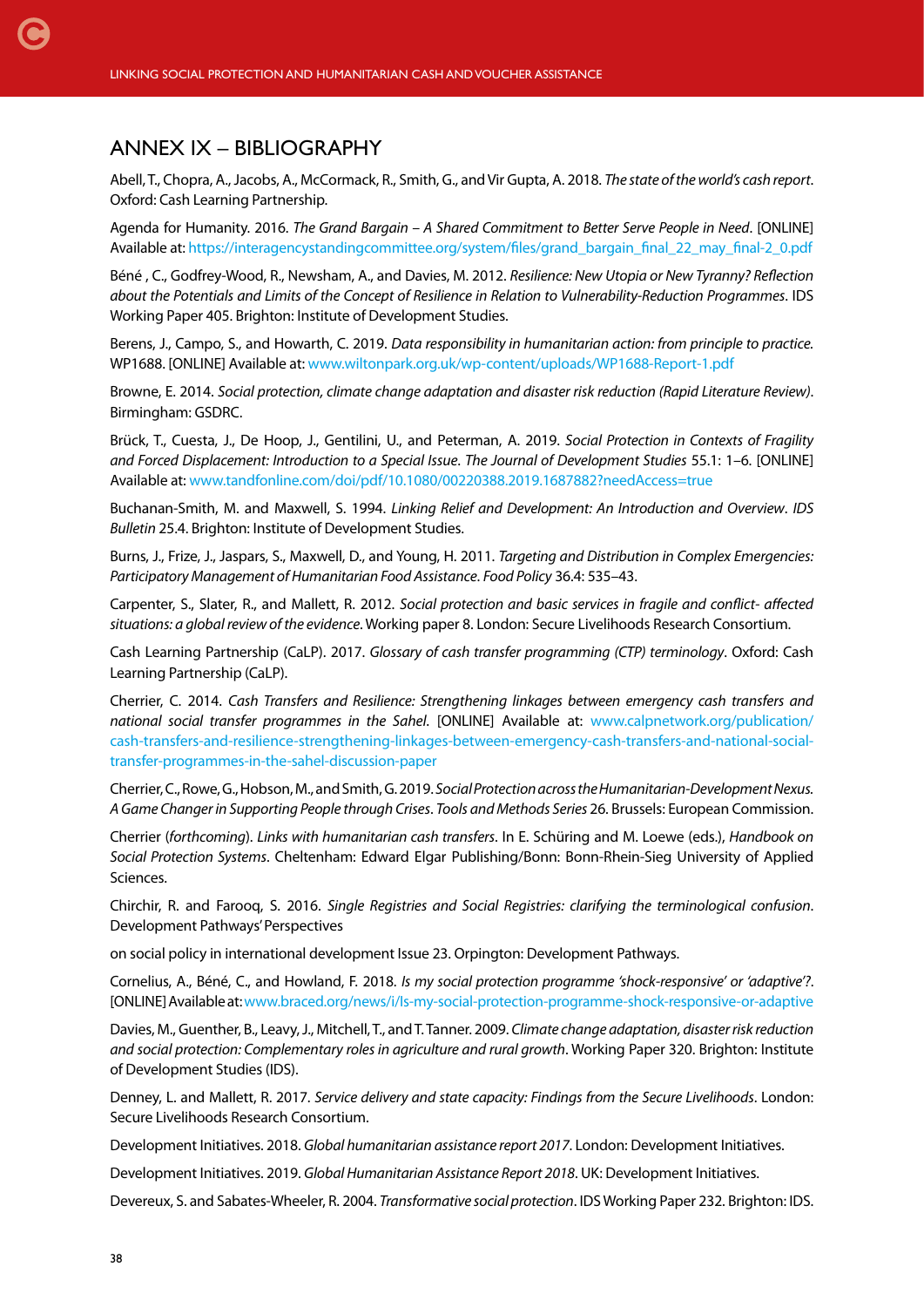DFID. 2015a. *Humanitarian Guidance Note: Ageing and Disability in Humanitarian Response*. London: DFID.

DFID. 2015b. *Disability Framework – One Year On Leaving No One Behind*. London: DFID.

[C](#page-1-0)

Gentilini, Ugo. 2016. *Sorting through the Hype: Exploring the Interface between Humanitarian Assistance and Safety Nets*. World Bank, *Social Protection and Labor Policy Note* 19. Washington, DC: World Bank Group.

Gentilini, Ugo, Sarah Laughton, and Clare O'Brien. 2018. *Human(Itarian) Capital? Lessons on Better Connecting Humanitarian Assistance and Social Protection*. WFP and World Bank, S*ocial Protection and Labor Discussion Paper*  1802. Washington, DC: World Bank Group.

Government of Malawi / UNICEF. 2017. *Review of a Policy Decision – The Automatic Inclusion of Social CashTransfer Programme Beneficiaries into the Food Emergency Response Caseload*. Lilongwe: Malawi

Groce, N., Kett, M., Lang, R., and Trani, J-F. 2011. *Disability and Poverty: the need for a more nuanced understanding of implications for development policy and practice*. *Third World Quarterly* 32.8: 1493–1513.

Handicap International. 2015. *Disability in humanitarian context: Views from affected people and field organisations*. France: Handicap International.

Harvey, P. and Pavanello, S. 2019. *Multi-Purpose Cash and Sectoral Outcomes: a Review of Evidence and Learning*. Geneva: UNHCR.

Harvey, P., Proudlock, K., Clay, E., Riley, B., and Jaspars, S. 2010. *Food aid and food assistance in emergency and transitional contexts: a review of current thinking.* London: Humanitarian Policy Group (HPG).

HelpAge. 2012. *Older people in emergencies; identifying and reducing risks*. London: HelpAge.

HelpAge. 2014. *Minimum Standards: including older people in disaster risk management.* London: HelpAge.

Hoffman, J. Harvey, P., Haver, K., and Murphy, B. 2010. *Delivering Money – Cash Transfer Mechanisms in Emergencies*. London: Save the Children UK/Cash Learning Partnership (CaLP).

Holmes, R. and Costella, C. with Bailey, M., Kruczkiewicz, A., Poulter, R., Sharp, K., and Scott, L. 2017. *Towards A Shock Sensitive Social Protection System for Malawi*. London: ODI and The Hague: Red Cross Climate Centre.

Holmes, R., Jones, N., and Domingo, P. 2019. *The politics of gender-responsive social protection. ODI Working and discussion papers*. London: ODI.

Hosein, G. and Nyst, C. 2014. *An exploration of how development and humanitarian aid initiatives are enabling surveillance in developing countries*. I&N Working Paper, [Online]. 2014/1.

ILO. 2017. World Social Protection Report 2017-2019. Geneva: International Labour Organisation.

IPCC. 2012. *Managing the risks of extreme events and disasters to advance climate change adaptation: a special report of Working Groups I and II of the Intergovernmental Panel on Climate Change*. Cambridge: Cambridge University Press.

ISPA. 2018. *Codi Core Diagnostic Instrument – What Matters Guidance Note*. [ONLINE]. Available at: [https://ispatools.](https://ispatools.org/tools/CODI-What-Matters.pdf) [org/tools/CODI-What-Matters.pdf](https://ispatools.org/tools/CODI-What-Matters.pdf) 

Kukrety, N. 2016. *Working with Cash Based Safety Nets in Humanitarian Contexts: Guidance Note for Humanitarian Practitioners*. Oxford: Cash Learning Partnership.

Kuner, C., and Marelli, M. 2017. *Handbook On Data Protection In Humanitarian Action*. Geneva: The International Committee of the Red Cross.

Kidd, S., Gelders, B., and Bailey-Athias, D. 2017. *Exclusion by design: An assessment of the effectiveness of the proxy means test poverty targeting mechanism*. ESS – Working Paper No. 56. Geneva: ILO/Development Pathways.

Kidd, S., Wapling, L., Schjoedt, R., and Gelders, B. 2019. *Leaving No-one Behind: Building Inclusive Social Protection Systems for Persons with Disabilities*. Working Paper: February 2019. Kent: Development Pathways.

Konyndyk, J. 2018. *Rethinking the Humanitarian Business Model*. CGD Brief, May 2018. Washington DC: Center for Global Development.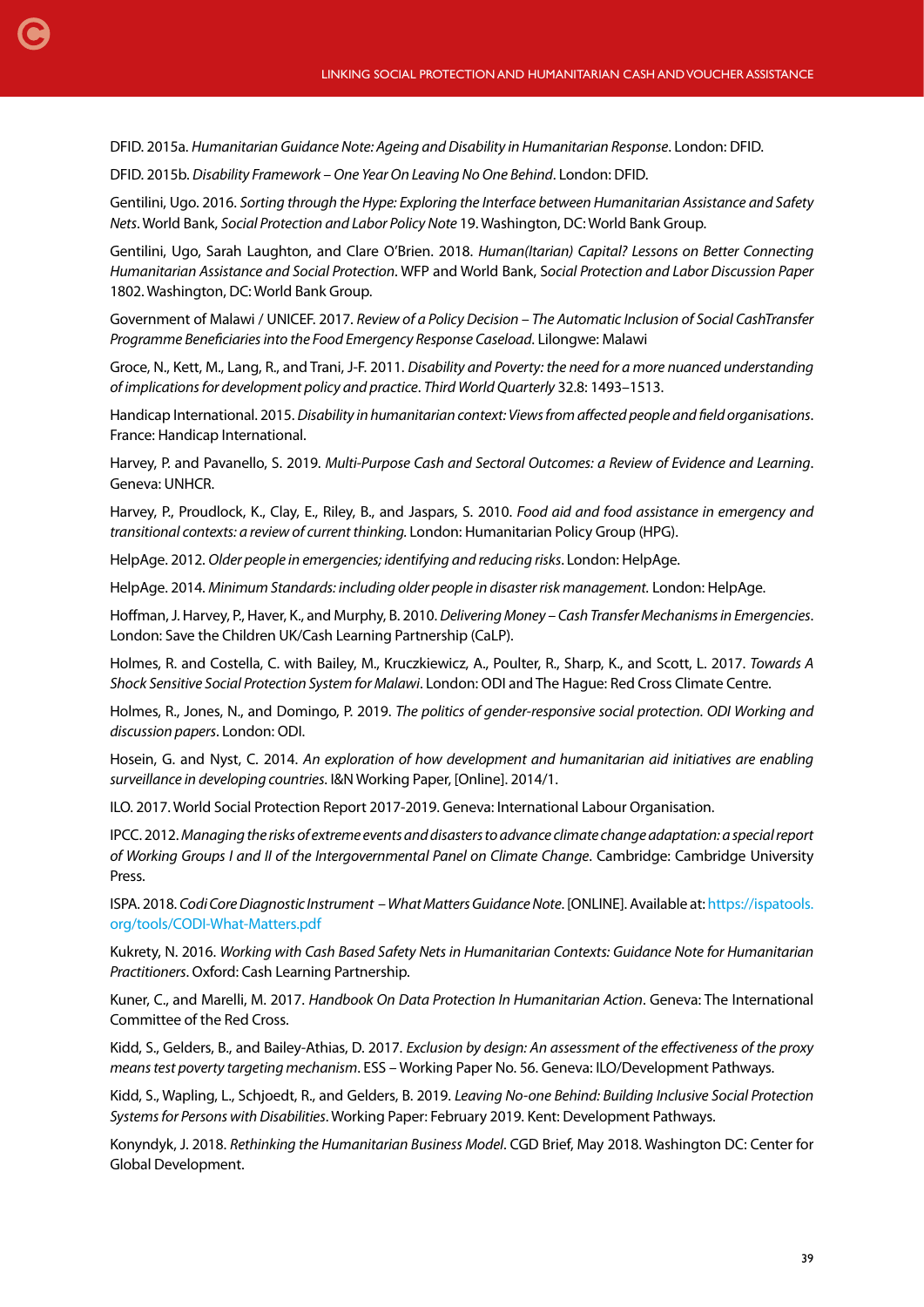Kukrety, N. 2016. *Working with Cash Based Safety Nets in Humanitarian Contexts: Guidance Note for Humanitarian Practitioners*. Oxford: Cash Learning Partnership.

Kuriakose, A., Heltberg, R., Wiseman, W., Costella, C., Cipryk, R., and Cornelius, S. 2013. *Climate-responsive social protection*. Discussion paper no. 1210. Washington DC: World Bank.

Longhurst, D., and Sabates-Wheeler, R. 2019. *Malawi Shock Responsive Social Protection (SRSP) Case Study*. IDS Working Paper 528. Brighton: IDS.

Mishra, A. 2017. *Child Outcomes of Cash Transfer Programming. What works and what doesn't for children in humanitarian and development contexts*. London: Save the Children UK.

Mitchell, A. 2018. *Harnessing Social Protection for Forcibly Displaced People – Conceptual Overview*. Geneva: UNHCR.

Mleinek, H. and Davis, M. 2012. *Disability and Social Protection in Indonesia*. Bonn: GIZ.

Mont, D. 2010. *Social Protection and Disability*. In T. Barron and J. M. Ncube (eds.), *Poverty and Disability* (pp. 317– 39). London: Leonard Cheshire Disability.

O'Brien, C., Holmes, R., Scott, Z., with Barca, V. 2018a. *Shock-Responsive Social Protection Systems Toolkit: Appraising the use of social protection in addressing large-scale shocks*, Oxford: Oxford Policy Management

O'Brien, C., Scott, Z., Smith, G., Barca, V., Kardan, A., Holmes, R., Watson, C., and Congrave, J. 2018b. *Shock-Responsive Social Protection Systems Research: Synthesis Report'*.Oxford: Oxford Policy Management.

OCHA. 2017. *New Way of Working*. Geneva: OCHA.

Overseas Development Institute. 2018. *Forecasting hazards, averting disasters – Implementing forecast-based early action at scale.* London, UK: Overseas Development Institute.

Overseas Development Institute and Centre for Global Development. 2015. *Doing Cash Differently – How Cash Transfers can Transform Humanitarian Aid. Report of the High Level Panel on Humanitarian Cash Transfers*. London: Overseas Development Institute (ODI).

Oxfam (forthcoming). *Protection or Social Protection?* Oxford: Oxfam.

Pearce, E. 2013. *Disability Inclusion in the Syrian Refugee Response in Lebanon*. New York: Women's Refugee Commission (WRC).

Roelen, K., Devereux, S., Abdulai, A., Martorano, B., Palermo, T., and Ragno, L. 2017. *How to Make 'Cash Plus' Work: Linking Cash Transfers to Services and Sectors*. Innocenti Working Paper 2017-10. Florence: UNICEF Office of Research.

Rammaciato, J. 2017. *Cash-based Transfers – Analytical Paper on WHS Self-Reporting on the Agenda for Humanity*. Rome: World Food Programme

Roelen, K., Longhurst, D., Sabates-Wheeler, R. 2018. *The Role of Cash Transfers in Social Protection, Humanitarian Response and Shock-Responsive Social Protection*. IDS Working Paper 517. Brighton: IDS.

Rohwerder, B. 2018. *Disability Stigma in Developing Countries*. K4D Helpdesk Report. Brighton: Institute of Development Studies.

Schnitzer, P. 2016. *How to Target Households in Adaptive Social Protection Systems? Relative Efficiency of Proxy Means Test and Household Economy Analysis in Niger*. Social Protection and Labour discussion paper no. 1612. Washington: World Bank.

Seyfert, K., Barca, V., Gentilini, U., Luthria, M., and Abbady, S. 2019. *Unbundled: A framework for connecting safety nets and humanitarian assistance in refugee settings*. World Bank Discussion Paper No. 1935. Washington: World Bank Group.

Sherwood, E. and Pearce, E. 2016. *Working to Improve Our Own Futures: Inclusion of Women and Girls with Disabilities in Humanitarian Action*. New York: WRC.

Sphere Association. 2018. *The Sphere Handbook: Humanitarian Charter and Minimum Standards in Humanitarian Response, fourth edition*. Geneva: The Sphere Association.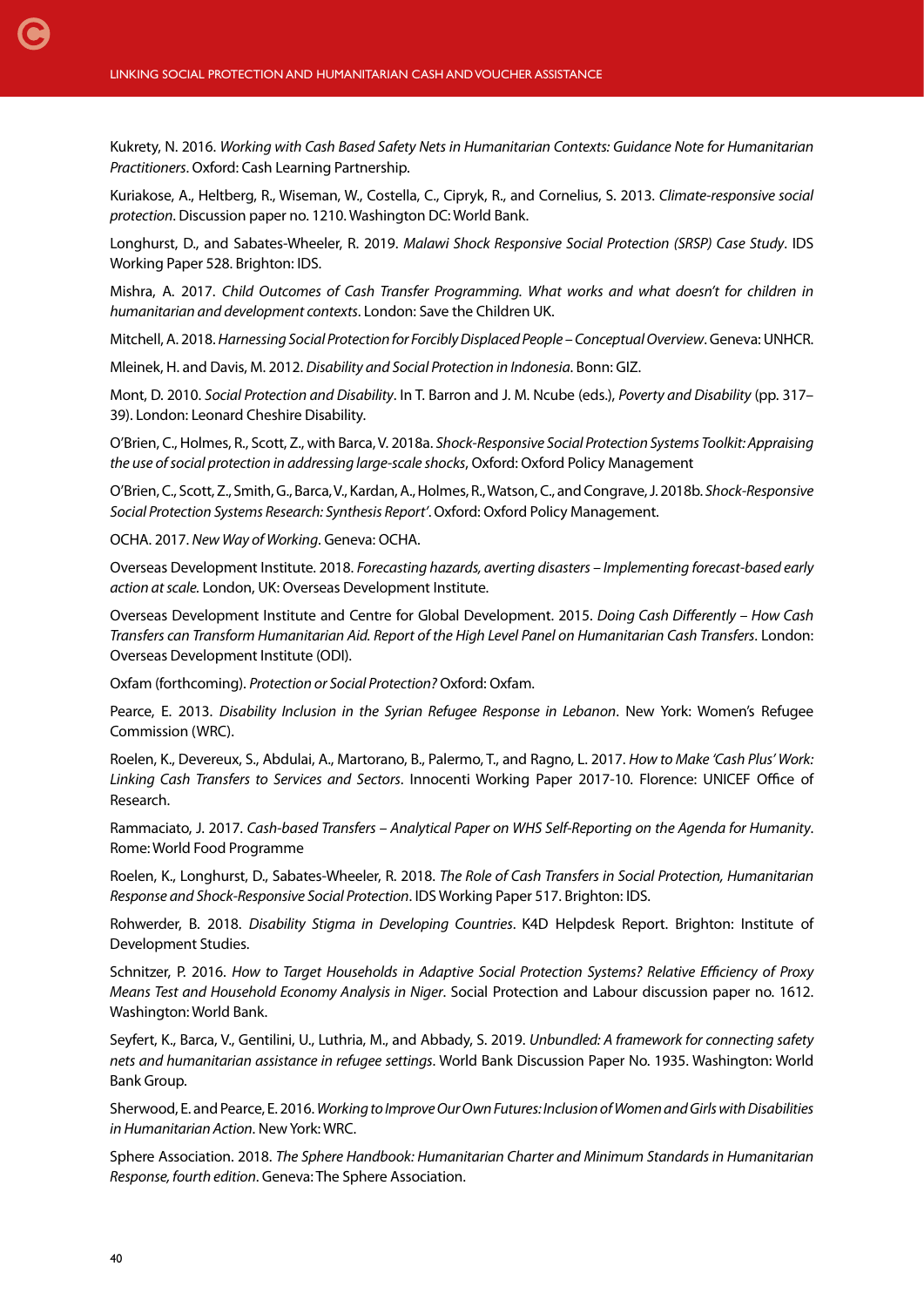SPIAC-B Social Protection Interagency Cooperation Board. 2019. *Collaborating for Policy Coherence and Development Impact*. [ONLINE] Available at: [www.ilo.org/wcmsp5/groups/public/@dgreports/@nylo/documents/](https://www.ilo.org/wcmsp5/groups/public/@dgreports/@nylo/documents/genericdocument/wcms_644769.pdf) [genericdocument/wcms\\_644769.pdf](https://www.ilo.org/wcmsp5/groups/public/@dgreports/@nylo/documents/genericdocument/wcms_644769.pdf)

Steets, J., Binder, A., Derzsi-Horvath, A., Krüger, S., and Ruppert L. 2016. *Drivers and Inhibitors of Change in the Humanitarian System – Summary Report*. Berlin: GPPI.

The Sphere Project. 2011. *The Sphere Project – Humanitarian Charter and Minimum Standards in Humanitarian Response*. Geneva: The Sphere Project.

TRANSFORM (forthcoming). *Shock Responsive Social Protection Systems – Manual for a*

[C](#page-1-0)

*Leadership and Transformation Curriculum On Building and Managing Social Protection Floors in Africa*. [ONLINE] Available at:<http://socialprotection.org/institutions/transform>

Ulrichs, M. and Sabates-Wheeler, R. 2018. *Social Protection and Humanitarian Response: What is the Scope for Integration?* IDS Working Paper 516. Brighton: IDS.

UNHCR. 2019a. *Global Trends – Forced Displacement in 2018*. [ONLINE] Available at: [www.unhcr.org/5d08d7ee7.pdf](https://www.unhcr.org/5d08d7ee7.pdf)

UNHCR. 2019b. *Working With Persons With Disabilities In Forced Displacement*. Geneva: UNHCR.

UNICEF. 2018. *UNICEF Guidance on Risk-Informed Programming*. New York: UNICEF.

UNICEF and WFP. 2018. *Operational Trial of a Vertical Expansion Malawi Social Cash Transfer Programme – CASE STUDY*. Malawi: UNICEF/WFP.

UN Office For Disaster Risk Reduction (UNDRR). 2017. *Terminology*. [ONLINE] Available at: www.unisdr.org/we/ inform/terminology#letter-d).

Venton, C., Fitzgibbon, C., Shitarek, T., Coulter, L., Dooley, Olivia. 2012. *The Economics of Early Response and Disaster Resilience: Lessons from Kenya and Ethiopia*. London: DFID

Vincent, K. and Cull, T. 2012. *Adaptive Social Protection – Making concepts a reality – Guidance notes for practitioners*. Brighton: Institute of Development Studies.

Whitehead, J. 2013. *The Yemen Cash Transfer Programme – How Oxfam used social welfare fund lists and the Post Office system to distribute funds and rebuild donor trust*.Oxford: Oxfam.

Wilton Park. 2019. *Data responsibility in humanitarian action: from principle to practice*. WP1688. Steyning: Wilton Park.

Winder Rossi, N., Spano, F., Sabates-Wheeler, R., and Kohnstamm, S. 2017. *Social Protection and Resilience. Supporting Livelihoods in Protracted Crises and in Fragile and Humanitarian Contexts*. FAO Position Paper. Rome: Food and Agriculture Organization of the United Nations/IDS.

World Bank. 2015. *The State of Social Safety Nets 2015*. Washington DC: World Bank.

World Bank. 2017. *Strategic Collaboration between World Bank Group and World Food Programme Bridging Humanitarian Assistance and Social Protection Systems – MAURITANIA CASE STUDY*. Washington DC: World Bank.

World Bank. 2018. *The State of Social Safety Nets 2018*. Washington, DC: World Bank.

World Bank. 2020. *Sahel Adaptive Social Protection Program (ASPP)*. [ONLINE]. Available at: www.worldbank.org/ en/programs/sahel-adaptive-social-protection-program-trust-fund#5). [Accessed 21/02/20].

World Food Programme. 2006. *Targeting in Emergencies*. Executive Board Policy Note. Rome: World Food Programme.

World Food Programme. 2014. *Cash and Vouchers Manual* – *2nd ed*. Rome: World Food Programme (WFP).

World Food Programme. 2019. *WFP'S Strategic Engagement on Adaptive Social Protection – A Case Study of WFP and World Bank Partnership in Mauritania*. Rome: World Food Programme.

World Humanitarian Summit. 2016. Commitments to Action. [Online] Available at: [www.agendaforhumanity.org/](https://www.agendaforhumanity.org/sites/default/files/resources/2017/Jul/WHS_commitment_to_Action_8September2016.pdf) [sites/default/files/resources/2017/Jul/WHS\\_commitment\\_to\\_Action\\_8September2016.pdf](https://www.agendaforhumanity.org/sites/default/files/resources/2017/Jul/WHS_commitment_to_Action_8September2016.pdf)